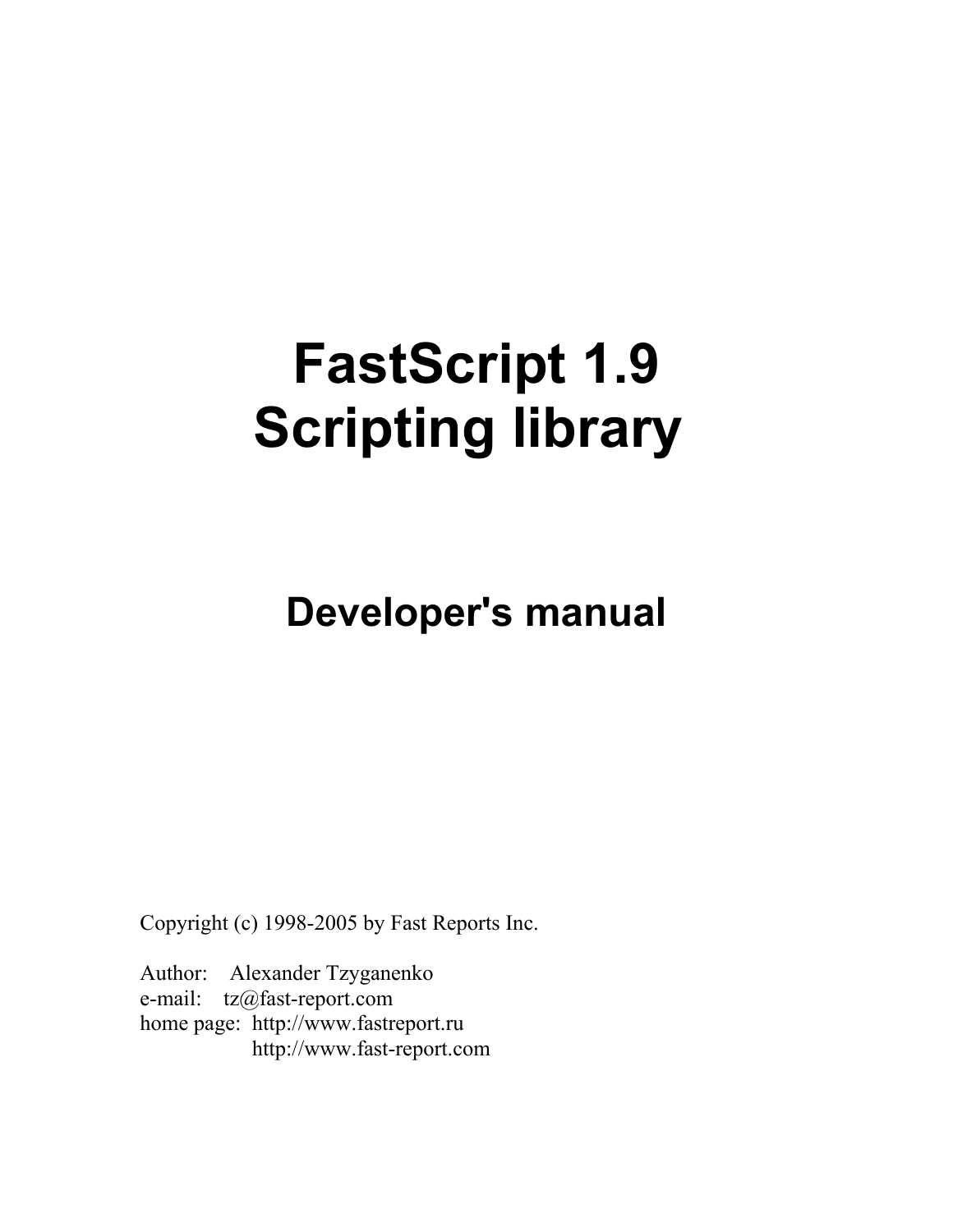## **Introduction**

What is FastScript

Quick start

Features and missing features

Language reference

Script structure

Data types

**Classes** 

Functions

**Events** 

Enumerations and sets

Arrays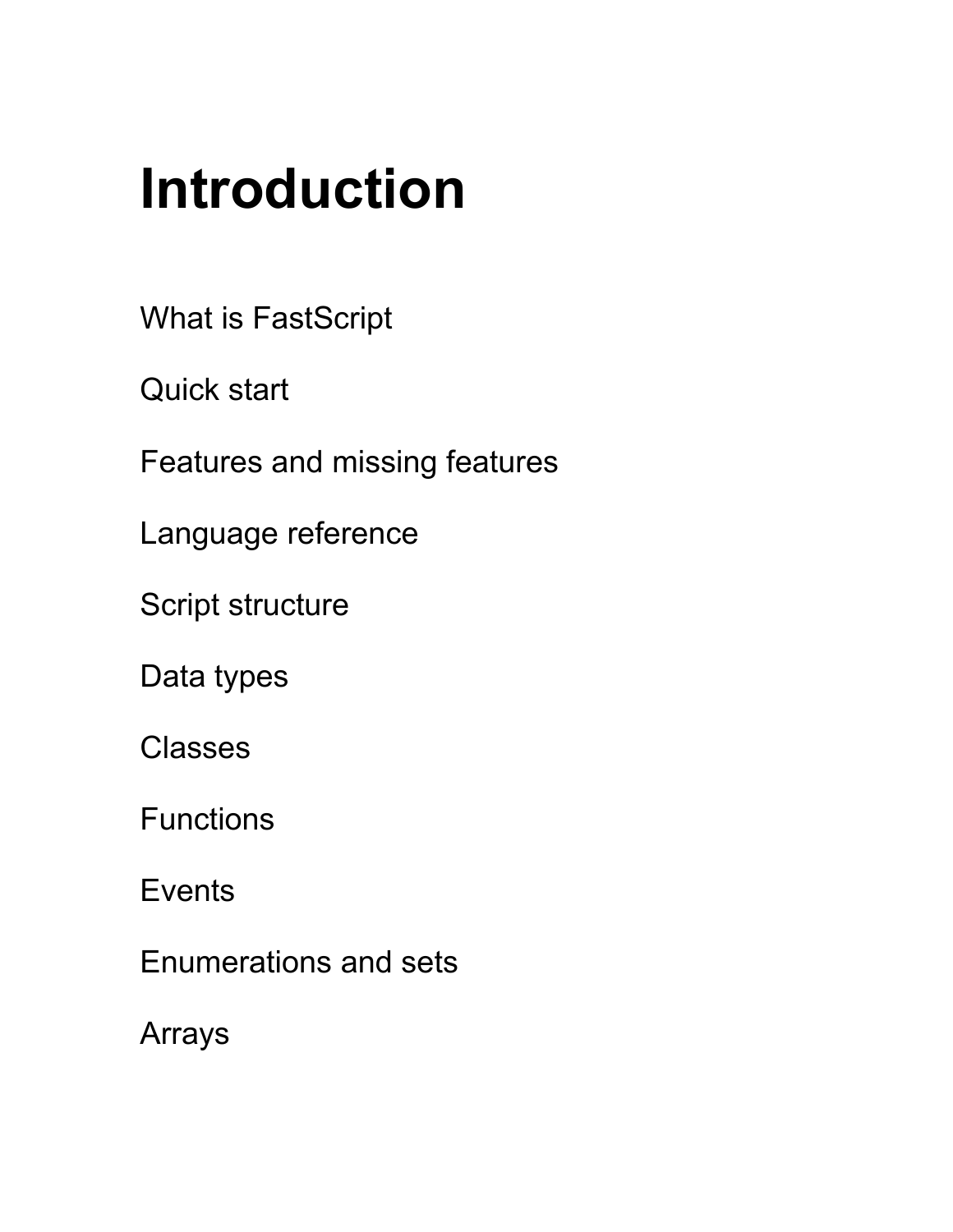## *What is FastScript*

 FastScript is a scripting library. It is useful for the programmers who want to add scripting ability to their projects. FastScript is written on 100% Object Pascal and can be installed in Borland Delphi 4-7, C++Builder 4-6 and Kylix 1-3.

Unique feature of FastScript is ability to use several languages (PascalScript, C++Script, JScript and BasicScript), so you can write scripts using your favourite language. FastScript doesn't use Microsoft Scripting Host, so it can be used in Windows and Linux environment.

 FastScript combines cross-platform scripting, fast code execution, small footprint, rich set of features and a splendid scalability. Make your applications the most flexible and powerful ones with FastScript!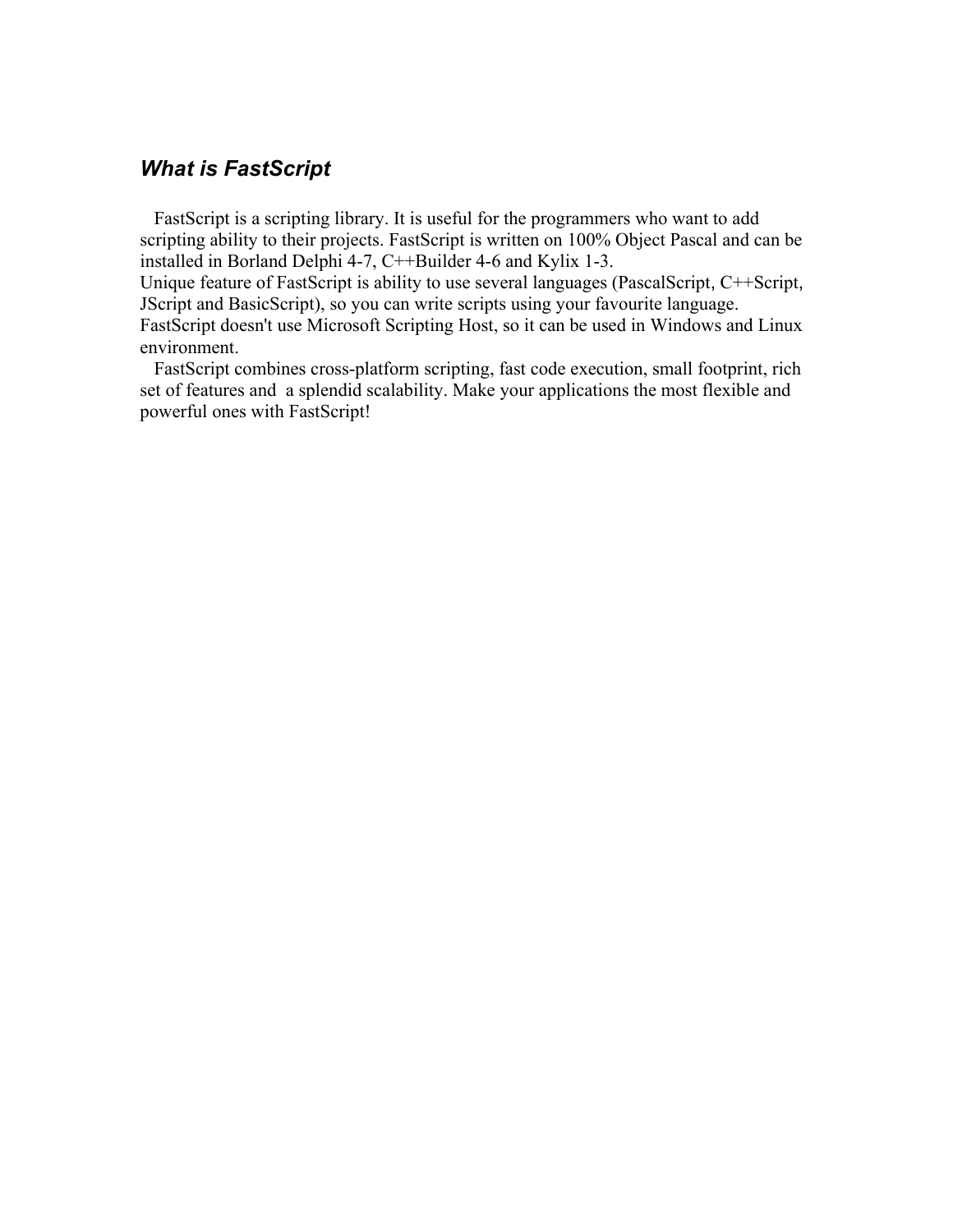## *Quick start*

 Here is a sample code which demonstrates the easiest way of using FastScript. For the correct work of the example put the components fsScript1: TfsScript and fsPascal1: TfsPascal on the form .

```
uses FS iInterpreter;
procedure TForm1.Button1Click(Sender: TObject);
begin
  fsScript1.Clear; // do this if you running many scripts from one
component
  fsScript1.Lines.Text := 'begin ShowMessage(''Hello!'') end.';
  fsScript1.Parent := fsGlobalUnit; // use standard classes and methods
  fsScript1.SyntaxType := 'PascalScript';
   if fsScript1.Compile then
     fsScript1.Execute else 
     ShowMessage(fsScript1.ErrorMsg); 
end;
```
 As you can see, there is nothing difficult here. At first we fill in the fsScript1.Lines property with the script text. For using standard types and functions we set Parent property to the fsGlobalUnit. Then we compile the script using PascalScript language (you can use C++Script, BasicScript, JScript as well). If compilation is successful Compile method returns True and we can Execute the script. Otherwise the error message is shown.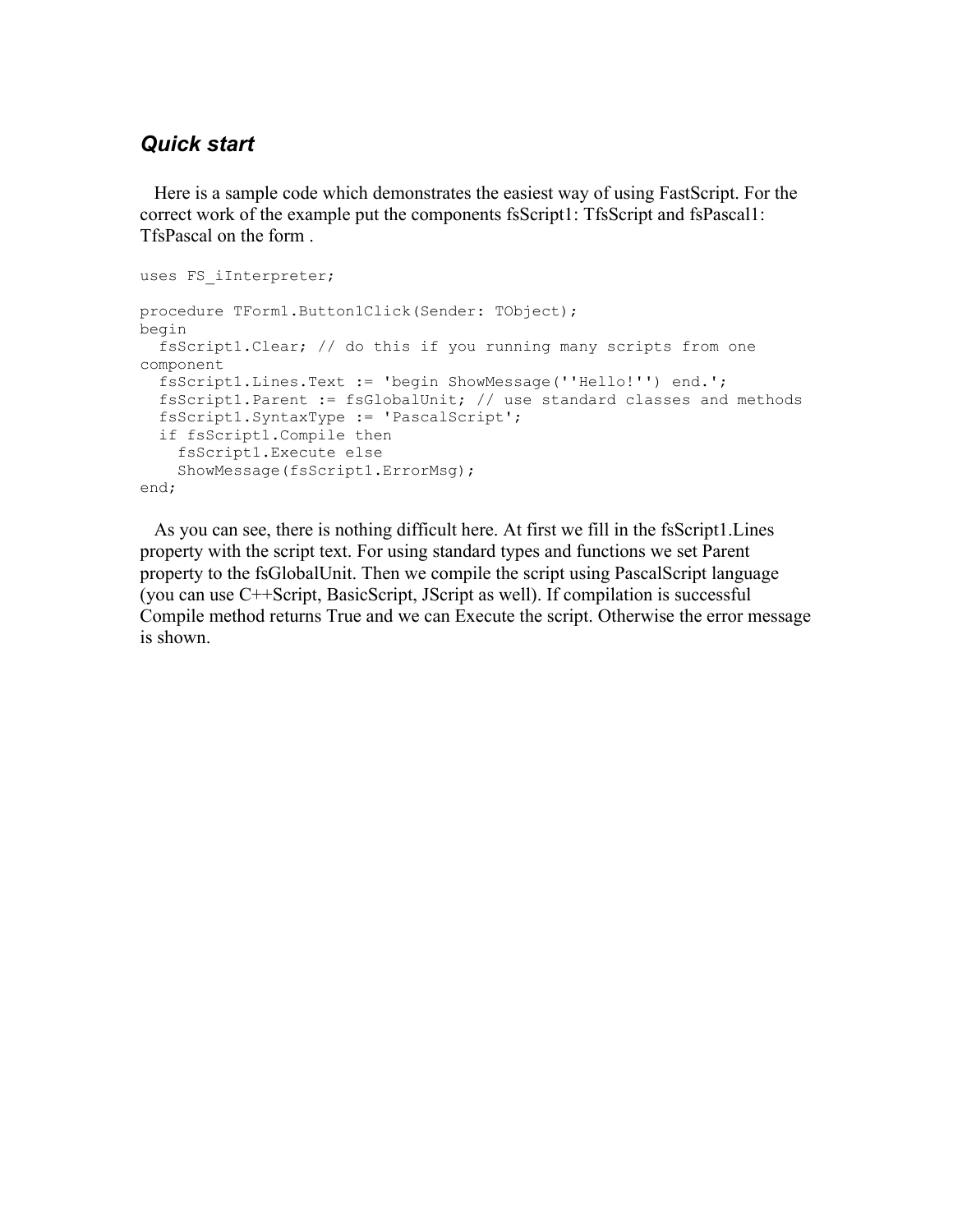## *Features and missing features*

## **Features**

- Multi-language architecture allows you to use a number of languages (at present moment PascalScript, C++Script, BasicScript, JScript). You can add any procedural language (language grammar is stored in XML format).

- Standard language set: variables, constants, procedures, functions (nested functions allowed) with var/const/default parameters, all the standard operators and statements (including case, try/finally/except, with), types (int, float, bool, char, string, multidimensional array, enum, variant), classes (with methods, events, properties, indices and default properties).

- Types compatibility checking.

- Access to any object inside your application. Standard libraries for the access to the base classes, controls, forms and BD. Easily expandable library architecture.

- Small footprint - 90-150Kb depending on used modules.

- Can be used in multi-thread environment.

## **Missing features**

- No type declarations (records, classes) in the script; no records, no pointers, no sets (but you can use 'IN' operator - "a in ['a'..'c','d']"), no shortstrings, no GOTO statement. - C++Script: no octal constants; no 'break' in the SWITCH operator (SWITCH works like Pascal CASE); ' $++'$  and '--' operators are possible only after the variables, that is ' $++i'$  is not allowed; '--', '++' and '=' operators do not return a value, that is 'if(i++)' is not allowed; all the identifiers are case-insensitive; NULL constant is the Pascal Null - use nil instead of NULL.

- JScript and BasicScript: see syntax diagrams.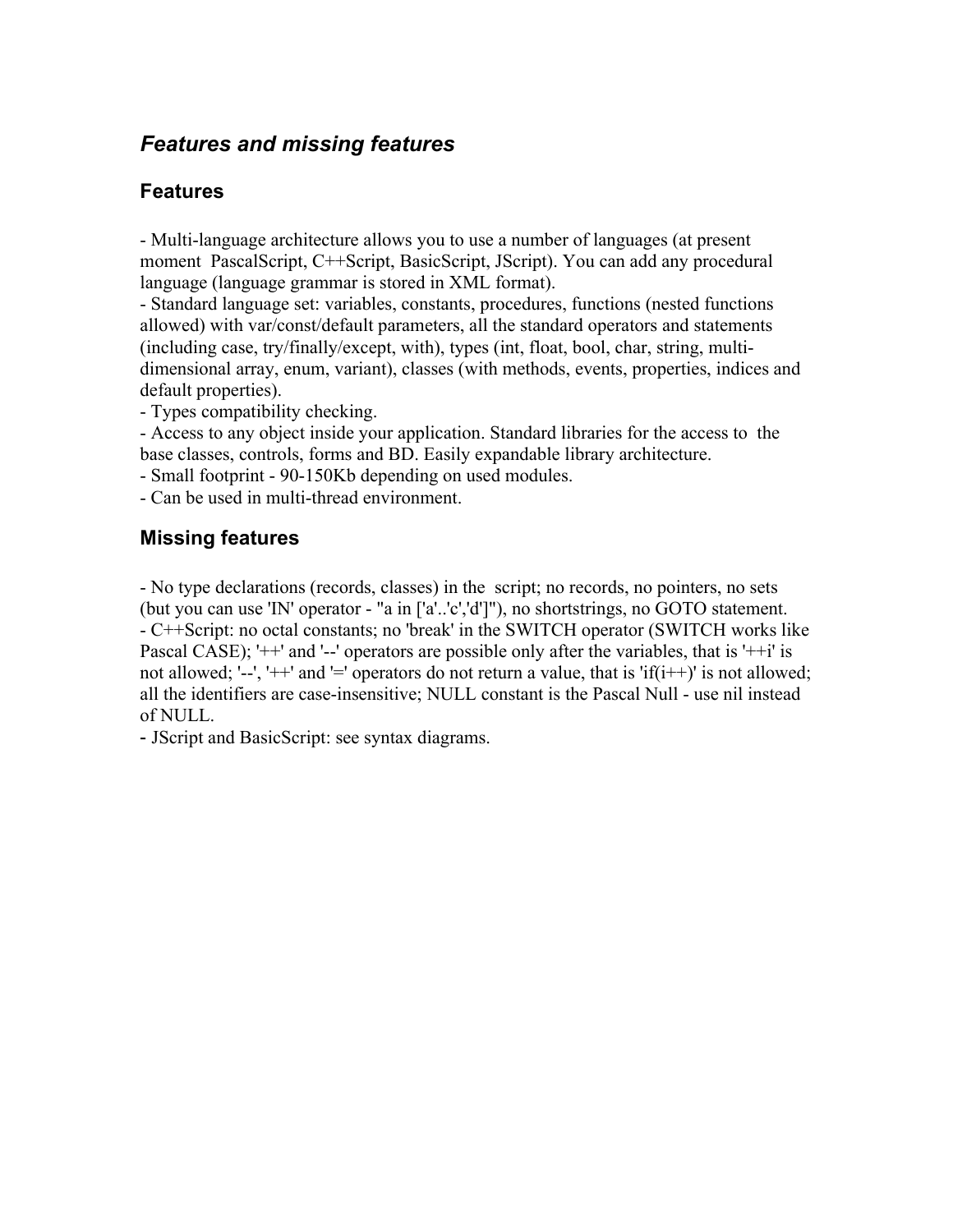## *Language reference*

#### **PascalScript syntax:**

```
Program -> [PROGRAM Ident ';']
            [UsesClause] 
            Block '.' 
UsesClause -> USES (String/,)... ';'
Block -> [DeclSection]... 
          CompoundStmt 
DeclSection -> ConstSection 
              -> VarSection 
             -> ProcedureDeclSection 
ConstSection -> CONST (ConstantDecl)... 
ConstantDecl -> Ident '=' Expression ';' 
VarSection -> VAR (VarList ';')...
VarList -> Ident/','... ':' TypeIdent [InitValue]
TypeIdent -> Ident 
           -> Array 
Array -> ARRAY '[' ArrayDim/','... ']' OF Ident 
ArrayDim -> Expression..Expression 
          -> Expression 
InitValue -> '=' Expression 
Expression -> SimpleExpression [RelOp SimpleExpression]...
SimpleExpression -> ['-'] Term [AddOp Term]... 
Term -> Factor [MulOp Factor]...
Factor -> Designator 
        -> UnsignedNumber 
        -> String 
        -> '(' Expression ')' 
        -> NOT Factor 
        -> '[' SetConstructor ']' 
SetConstructor -> SetNode/','... 
SetNode -> Expression ['..' Expression] 
RelOp \rightarrow '>}'
```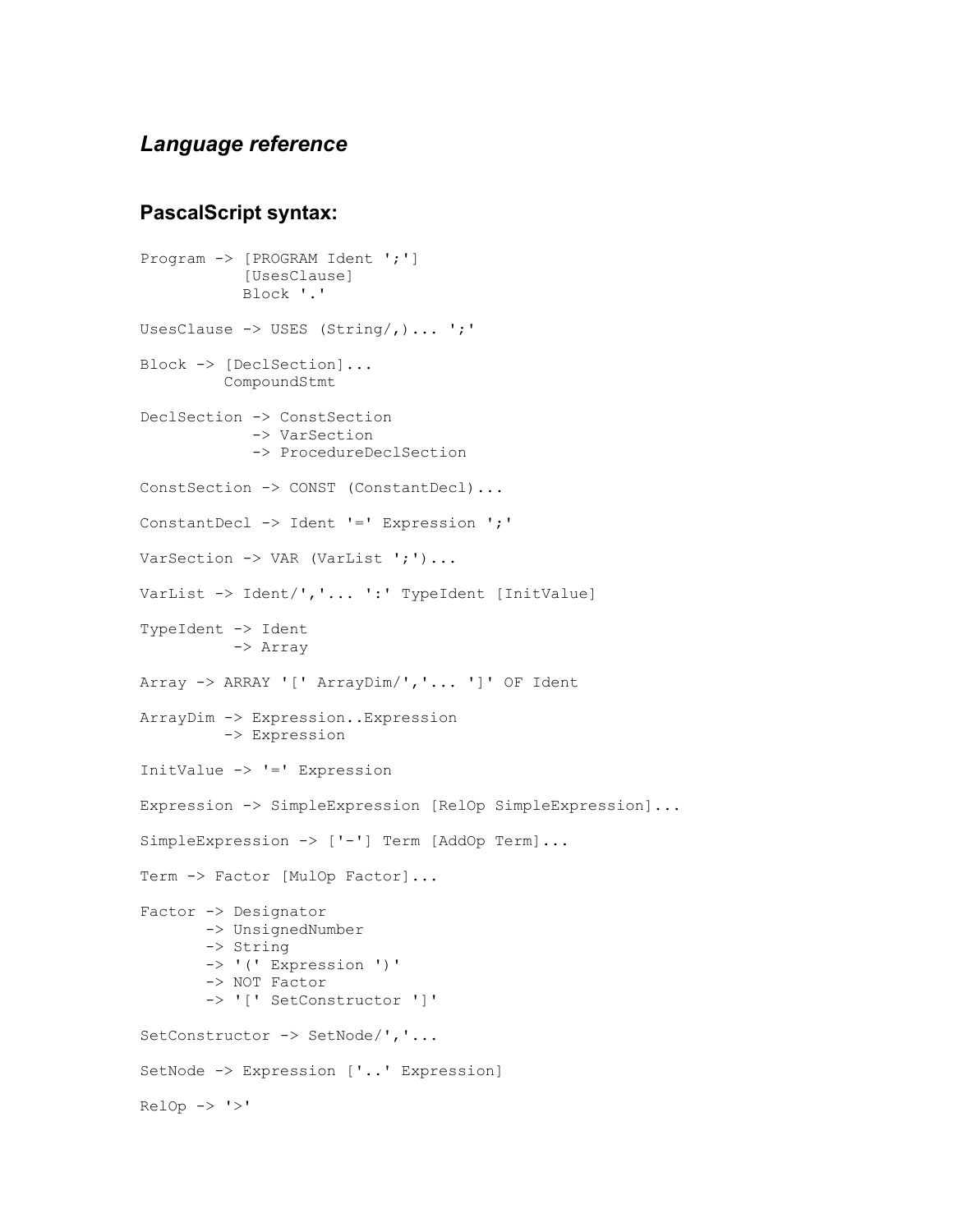```
\rightarrow '\lt''
       \rightarrow ' \leftarrow '-> '>=' -> '<>' 
       \rightarrow '='
       \rightarrow IN
       \rightarrow IS
AddOp \rightarrow '+'
       \rightarrow '-'
       \rightarrow OR
        -> XOR 
MulOp \rightarrow '{}'\rightarrow '/'
        -> DIV 
        -> MOD 
        -> AND
        -> SHL 
        -> SHR 
Designator -> ['@'] Ident ['.' Ident | '[' ExprList ']' | '(' ExprList
')']... 
ExprList -> Expression/','... 
Statement -> [SimpleStatement | StructStmt] 
StmtList -> Statement/';'... 
SimpleStatement -> Designator 
                    -> Designator ':=' Expression 
                    -> BREAK | CONTINUE | EXIT 
StructStmt -> CompoundStmt 
              -> ConditionalStmt 
              -> LoopStmt 
              -> TryStmt 
              -> WithStmt 
CompoundStmt -> BEGIN StmtList END 
ConditionalStmt -> IfStmt 
                    -> CaseStmt 
IfStmt -> IF Expression THEN Statement [ELSE Statement]
CaseStmt -> CASE Expression OF CaseSelector/';'... [ELSE Statement]
[';'] END 
CaseSelector -> SetConstructor ':' Statement
LoopStmt -> RepeatStmt 
           -> WhileStmt 
           -> ForStmt 
RepeatStmt -> REPEAT StmtList UNTIL Expression
```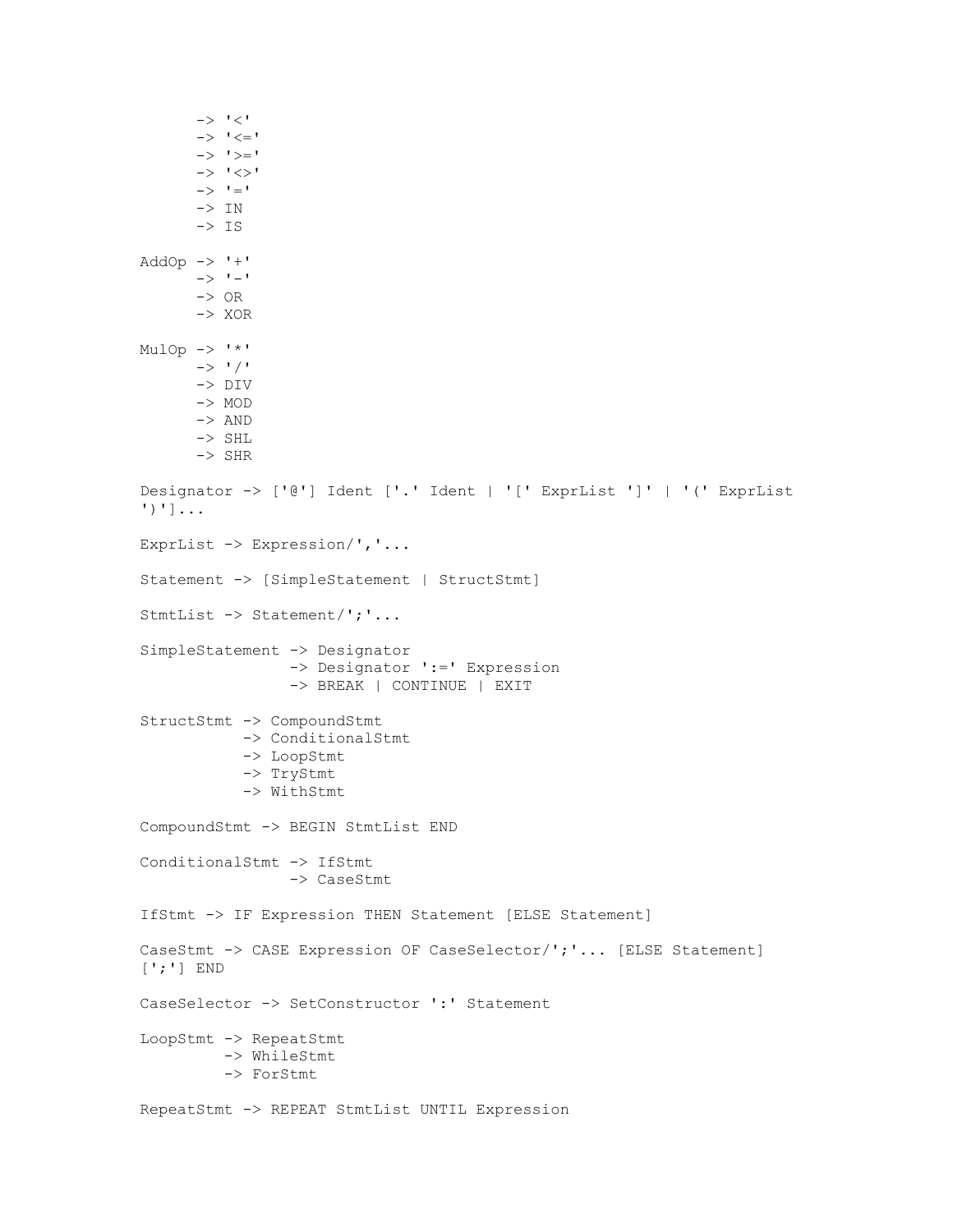```
WhileStmt -> WHILE Expression DO Statement 
ForStmt -> FOR Ident ':=' Expression ToDownto Expression DO Statement 
ToDownto -> (TO | DOWNTO) 
TryStmt -> TRY StmtList (FINALLY | EXCEPT) StmtList END 
WithStmt -> WITH (Designator/,..) DO Statement
ProcedureDeclSection -> ProcedureDecl 
                      -> FunctionDecl 
ProcedureDecl -> ProcedureHeading ';' 
                  Block ';' 
ProcedureHeading -> PROCEDURE Ident [FormalParameters] 
FunctionDecl -> FunctionHeading ';' 
                Block ';'
FunctionHeading -> FUNCTION Ident [FormalParameters] ':' Ident
FormalParameters -> '(' FormalParam/';'... ')'
FormalParm -> [VAR | CONST] VarList
```
#### **C++Script syntax:**

```
Program -> [UsesClause]
           [DeclSection]...
            CompoundStmt
UsesClause \rightarrow '#' INCLUDE (String/,)...
DeclSection -> ConstSection
             -> ProcedureDeclSection
             -> VarStmt ';'
ConstSection -> '#' DEFINE ConstantDecl
ConstantDecl -> Ident Expression
VarStmt -> Ident Ident [Array] [InitValue] /','...
ArrayDef -> '[' ArrayDim/','... ']'
ArrayDim -> Expression
InitValue -> '=' Expression
Expression -> SimpleExpression [RelOp SimpleExpression]...
```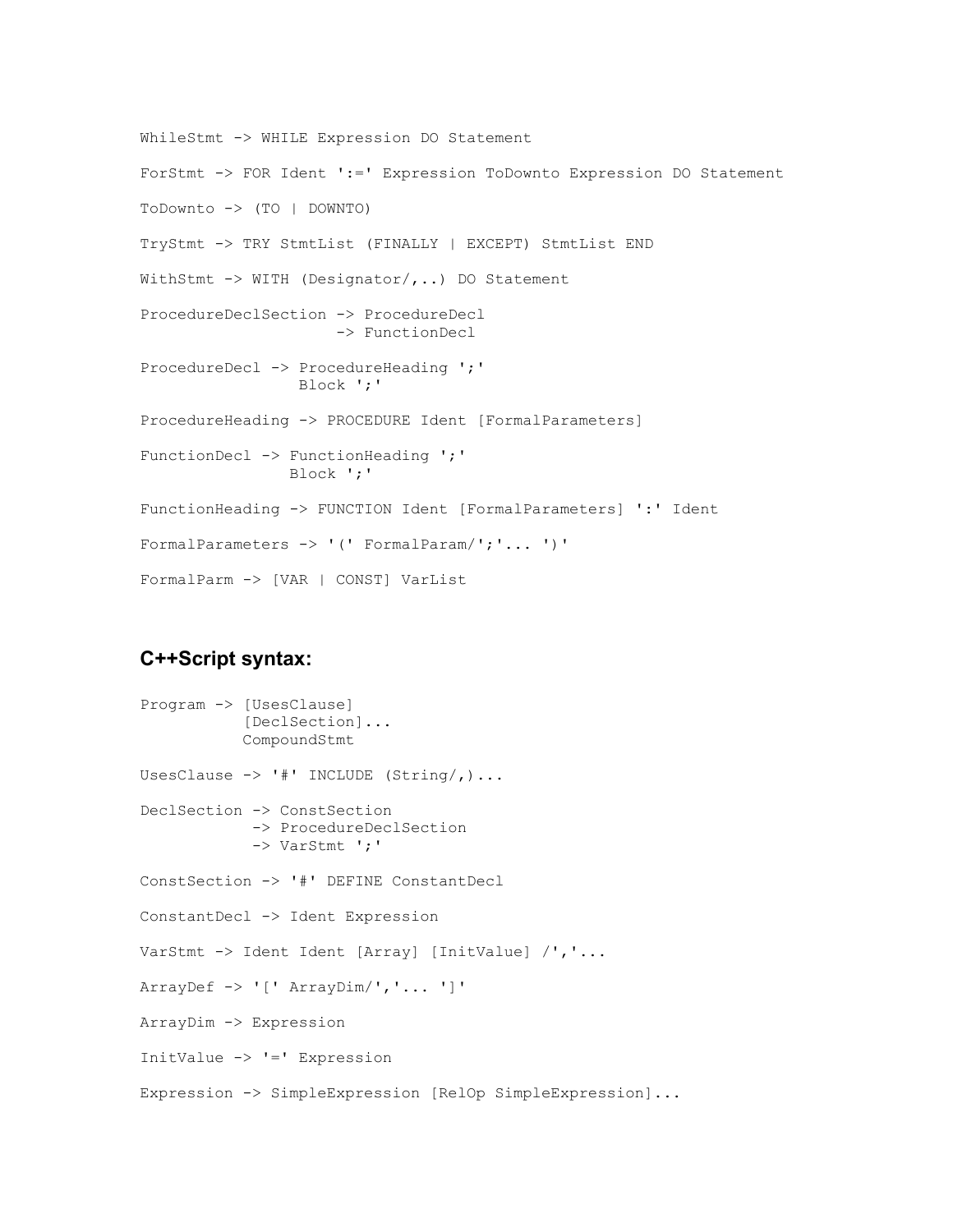```
SimpleExpression -> ['-'] Term [AddOp Term]...
Term -> Factor [MulOp Factor]...
Factor -> Designator
         -> UnsignedNumber 
         -> String
         -> '(' Expression ')' 
         -> '!' Factor
         -> '[' SetConstructor ']' 
         -> NewOperator
SetConstructor -> SetNode/','... 
SetNode -> Expression ['..' Expression] 
NewOperator -> NEW Designator
RelOp \rightarrow '>}-> \ ^{\shortmid} <^{\shortmid}\rightarrow \prime \leftarrow\rightarrow '>='\rightarrow '!='
       \rightarrow '=-'\rightarrow IN
       \rightarrow IS
AddOp \rightarrow '+'\rightarrow '-'
        -> '||'
       \rightarrow '^'
MulOp \rightarrow '*'
       \rightarrow ' /'-> '%'
       \rightarrow '&&'
        -> '<<' 
        -> '>>'
Designator -> ['&'] Ident ['.' Ident | '[' ExprList ']' | '(' ExprList
')']...
ExprList -> Expression/','...
Statement -> [SimpleStatement ';' | StructStmt | EmptyStmt]
EmptyStmt -> ';'
StmtList -> (Statement...)
SimpleStatement -> DeleteStmt
                    -> AssignStmt
                    -> VarStmt 
                    -> CallStmt 
                    -> ReturnStmt
                    -> (BREAK | CONTINUE | EXIT)
```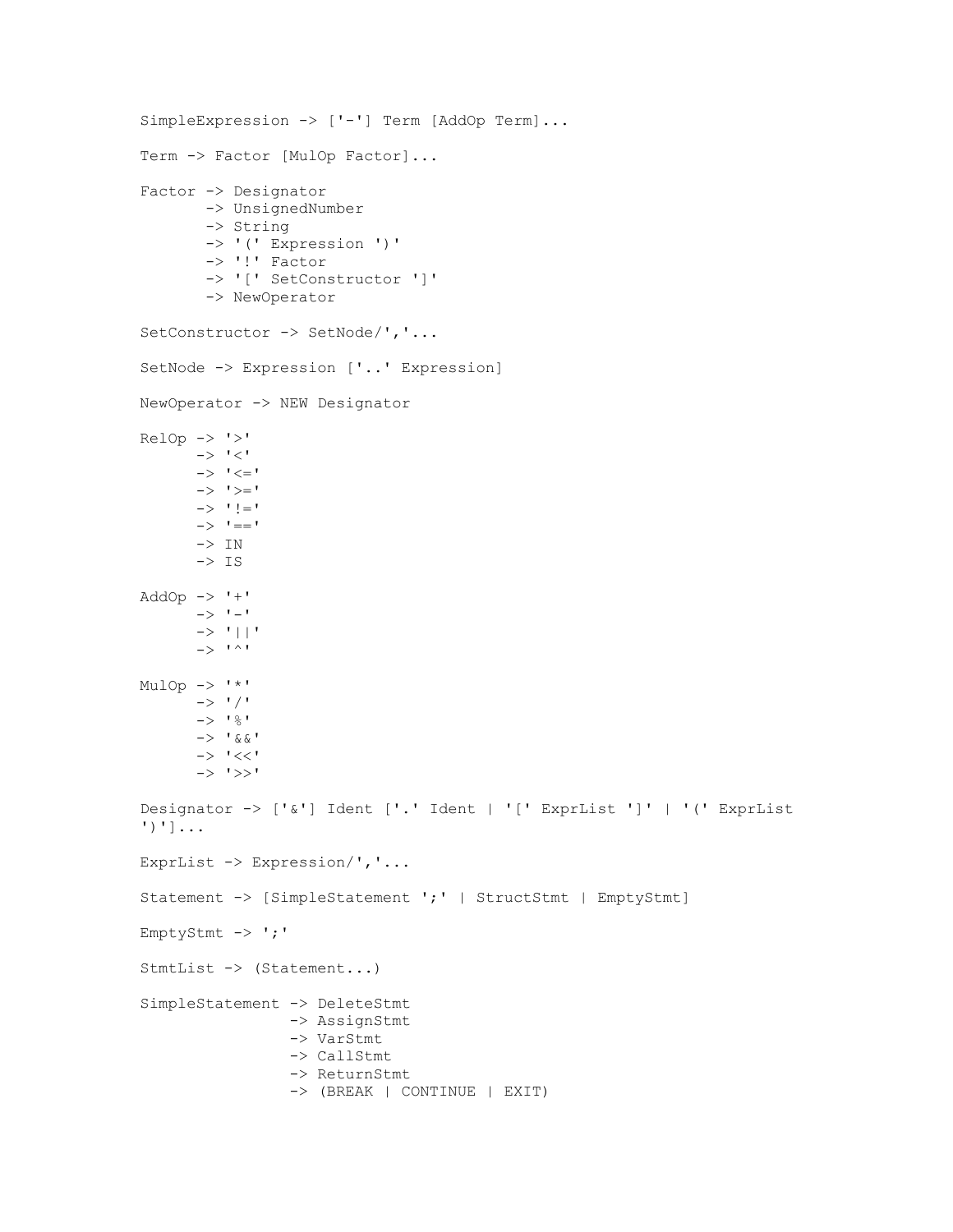```
DeleteStmt -> DELETE Designator
AssignStmt -> Designator ['+'|'-'|'*'|'/']'=' Expression 
CallStmt -> Designator ['+''+'|'-''-'] 
ReturnStmt -> RETURN [Expression] 
StructStmt -> CompoundStmt 
            -> ConditionalStmt
            -> LoopStmt 
            -> TryStmt
CompoundStmt -> '{' [StmtList] '}'
ConditionalStmt -> IfStmt
                 -> CaseStmt 
IfStmt -> IF '(' Expression ')' Statement [ELSE Statement] 
CaseStmt -> SWITCH '(' Expression ')' '{' (CaseSelector)... [DEFAULT
':' Statement] '}' 
CaseSelector -> CASE SetConstructor ':' Statement 
LoopStmt -> RepeatStmt 
          -> WhileStmt
          -> ForStmt 
RepeatStmt -> DO Statement [';'] WHILE '(' Expression ')' ';' 
WhileStmt -> WHILE '(' Expression ')' Statement 
ForStmt -> FOR '(' ForStmtItem ';' Expression ';' ForStmtItem ')'
Statement 
ForStmtItem -> AssignStmt 
             -> VarStmt
             -> CallStmt
             -> Empty 
TryStmt -> TRY CompoundStmt (FINALLY | EXCEPT) CompoundStmt 
FunctionDecl -> FunctionHeading CompoundStmt
FunctionHeading -> Ident Ident [FormalParameters]
FormalParameters -> '(' [FormalParam/';'...] ')'
FormalParam -> TypeIdent (['&'] Ident [InitValue]/',')...
```
#### **JScript syntax:**

Program -> Statements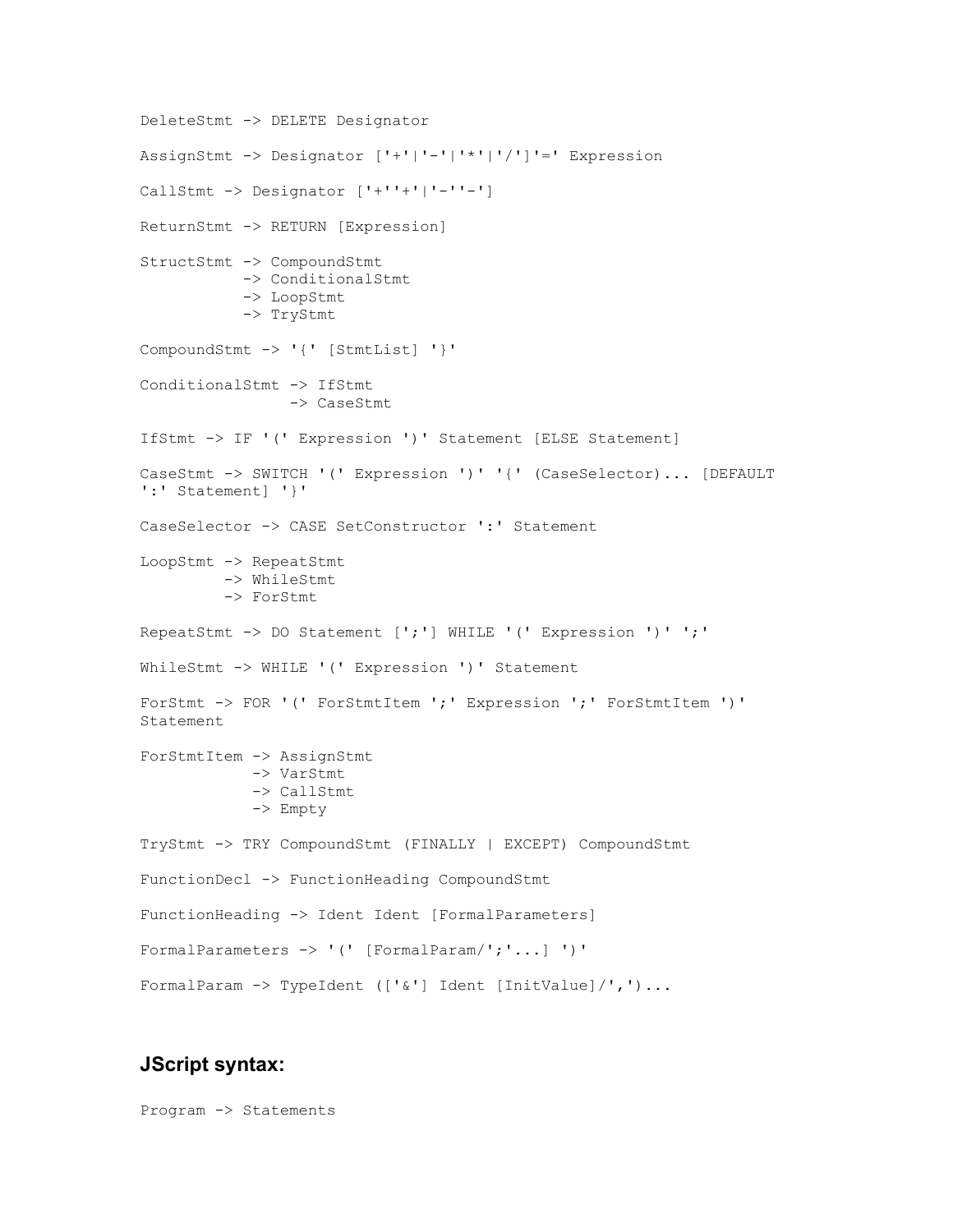```
Statements -> Statement...
Block -> '{' Statements '}'
ImportStmt -> IMPORT (String/,)...
VarStmt -> VAR (VarDecl/',')...
VarDecl -> Ident [Array] [InitValue]
Array \rightarrow '[' (ArrayDim/',')... ']'
ArrayDim -> Expression
InitValue -> '=' Expression
Expression -> SimpleExpression [RelOp SimpleExpression]...
SimpleExpression -> ['-'] Term [AddOp Term]...
Term -> Factor [MulOp Factor]...
Factor -> Designator
          -> UnsignedNumber
          -> String
          -> '(' Expression ')'
          -> '!' Factor
          -> '[' SetConstructor ']'
          -> NewOperator
          -> '<' FRString '>'
SetConstructor -> SetNode/','...
SetNode -> Expression ['..' Expression]
NewOperator -> NEW Designator
RelOp \rightarrow '>'\rightarrow '\rightarrow ' \leftarrow '\rightarrow '>='-> ' ! = '\rightarrow '=-'\mathord{\hspace{1pt}\text{--}\hspace{1pt}}>\mathord{\hspace{1pt}\text{--}\hspace{1pt}}\mathord{\text{IN}}\rightarrow IS
AddOp \rightarrow '+'\rightarrow '-'
         -> '||'
        \rightarrow '^'
MulOp \rightarrow '{}'\rightarrow ' /'\rightarrow '%'
        \rightarrow '&&'
         -> '<<'
```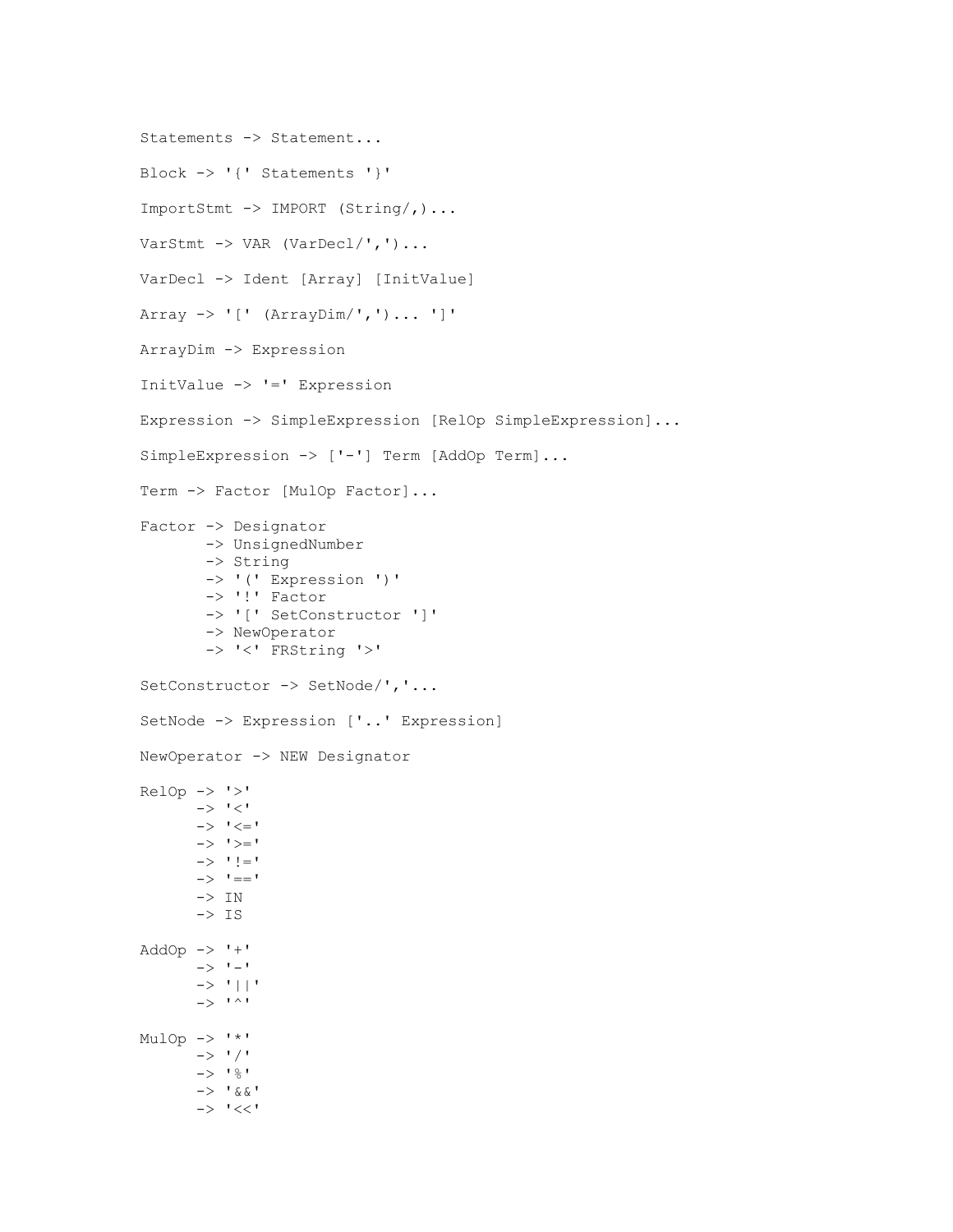```
 -> '>>'
Designator -> ['&'] Ident ['.' Ident | '[' ExprList ']' |
'(' [ExprList] ')']...
ExprList -> Expression/','...
Statement -> (AssignStmt | CallStmt | BreakStmt | ContinueStmt |
               DeleteStmt | DoWhileStmt | ForStmt | FunctionStmt |
               IfStmt | ImportStmt | ReturnStmt | SwitchStmt |
               VarStmt | WhileStmt | WithStmt | Block) [';']
BreakStmt -> BREAK
ContinueStmt -> CONTINUE
DeleteStmt -> DELETE Designator
AssignStmt -> Designator ['+'|'-'|'*'|'/']'=' Expression
CallStmt \rightarrow Designator ['+''+'']'-''-'']ReturnStmt -> RETURN [Expression]
IfStmt -> IF '(' Expression ')' Statement [ELSE Statement]
SwitchStmt -> SWITCH '(' Expression ')' '{' (CaseSelector)... [DEFAULT
':' Statement] '}'
CaseSelector -> CASE SetConstructor ':' Statement
DoWhileStmt -> DO Statement [';'] WHILE '(' Expression ')' ';'
WhileStmt -> WHILE '(' Expression ')' Statement
ForStmt -> FOR '(' ForStmtItem ';' Expression ';' ForStmtItem ')'
Statement
ForStmtItem -> AssignStmt
             -> CallStmt
             -> VarStmt
             -> Empty
TryStmt -> TRY CompoundStmt (FINALLY | EXCEPT) CompoundStmt
FunctionStmt -> FunctionHeading Block
FunctionHeading -> FUNCTION Ident FormalParameters
FormalParameters -> '(' [FormalParam/','...] ')'
FormalParam -> ['&'] Ident
WithStmt -> WITH '(' Designator ')' Statement
```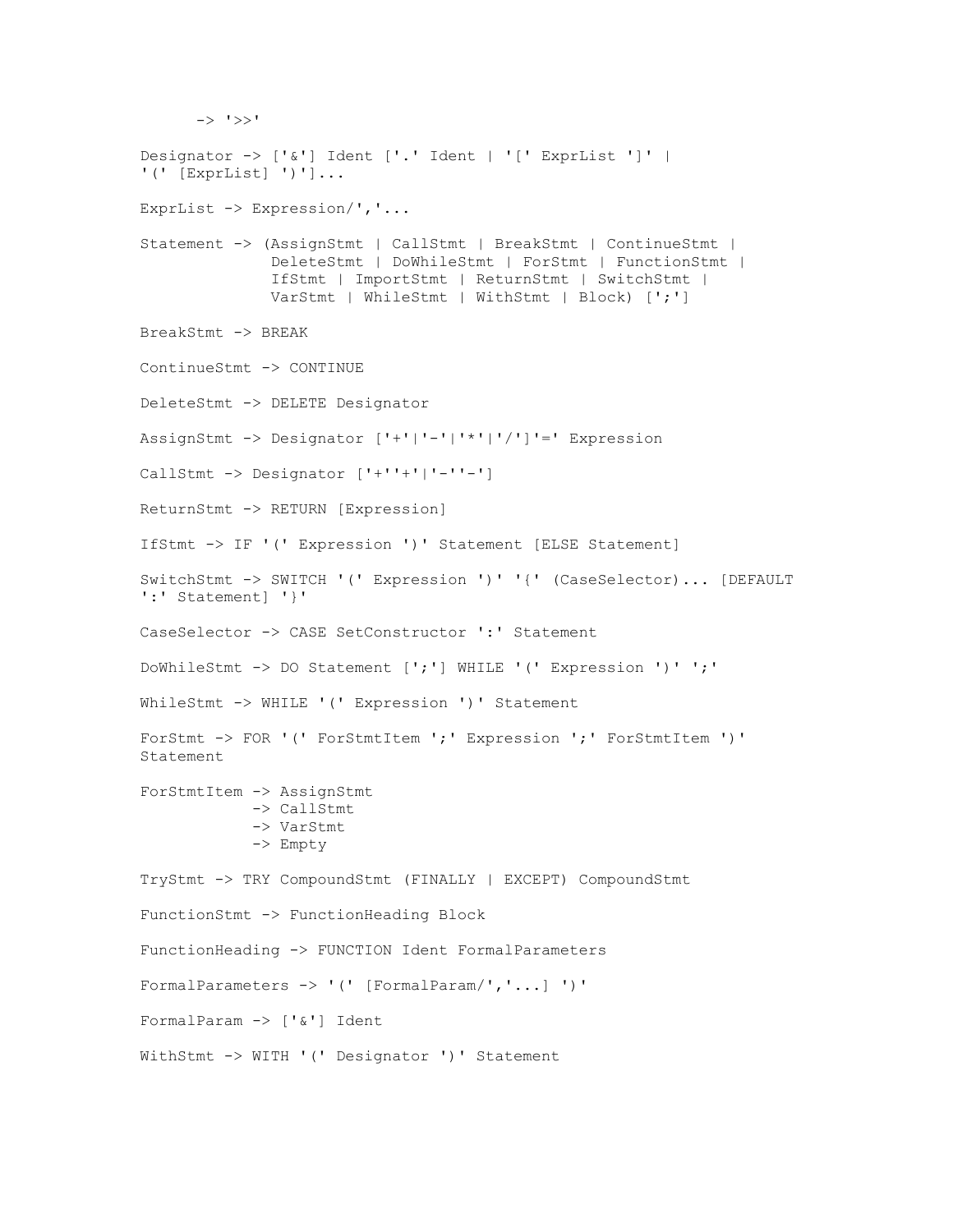#### **BasicScript syntax:**

Program -> Statements Statements -> (EOL | StatementList EOL)... StatementList -> Statement/':'... ImportStmt -> IMPORTS (String/,)... DimStmt -> DIM (VarDecl/',')... VarDecl -> Ident [Array] [AsClause] [InitValue] AsClause -> AS Ident Array  $\rightarrow$  '[' ArrayDim/','... ']' ArrayDim -> Expression InitValue -> '=' Expression Expression -> SimpleExpression [RelOp SimpleExpression]... SimpleExpression -> ['-'] Term [AddOp Term]... Term -> Factor [MulOp Factor]... Factor -> Designator -> UnsignedNumber -> String -> '(' Expression ')' -> NOT Factor -> NewOperator -> '<' FRString '>' SetConstructor -> SetNode/','... SetNode -> Expression ['..' Expression] NewOperator -> NEW Designator  $RelOp \rightarrow '>'$  $\rightarrow$  '<'  $\rightarrow$   $\prime$   $\leftarrow$   $\prime$  $\rightarrow '>='$  $\rightarrow ' \Leftrightarrow '$  $\rightarrow$   $\prime$  =  $\prime$  $\rightarrow$  IN  $\rightarrow$  IS  $AddOp \rightarrow '+'$  $\rightarrow$  '-'  $\rightarrow$  '&'  $->$  OR -> XOR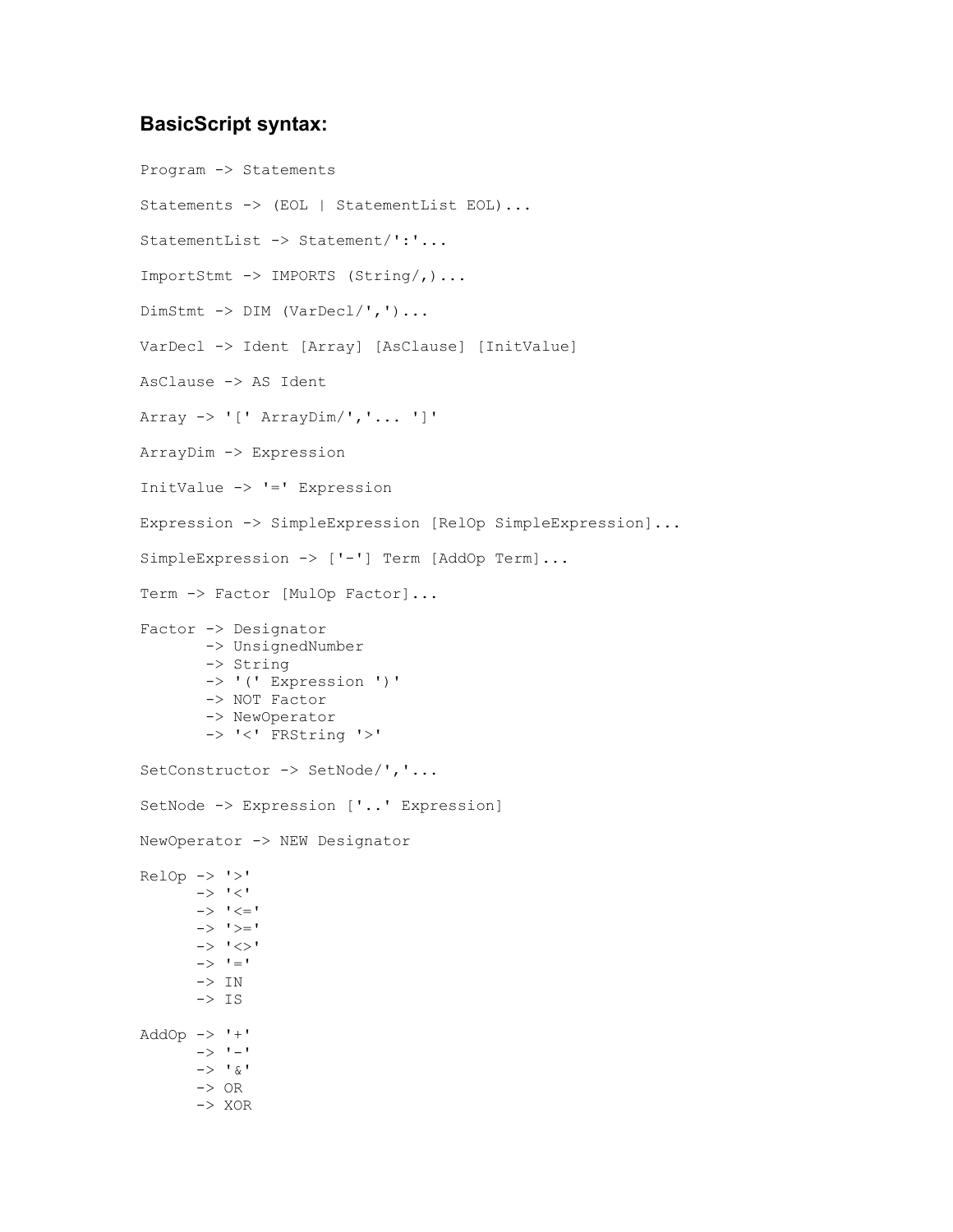```
MulOp \rightarrow '*'
      \rightarrow ' '/'
      \rightarrow '\'
       -> MOD 
       -> AND 
Designator -> [ADDRESSOF] Ident ['.' Ident | '[' ExprList ']' |
'(' [ExprList] ')']... 
ExprList -> Expression/','... 
Statement -> BreakStmt
            -> CaseStmt
            -> ContinueStmt
            -> DeleteStmt
            -> DimStmt 
            -> DoStmt
            -> ExitStmt
            -> ForStmt
            -> FuncStmt
            -> IfStmt
            -> ImportStmt 
            -> ProcStmt
            -> ReturnStmt
            -> SetStmt
            -> TryStmt
            -> WhileStmt
            -> WithStmt
            -> AssignStmt
            -> CallStmt 
BreakStmt -> BREAK 
ContinueStmt -> CONTINUE 
ExitStmt -> EXIT 
DeleteStmt -> DELETE Designator 
SetStmt -> SET AssignStmt 
AssignStmt -> Designator ['+'|'-'|'*'|'/']'=' Expression 
CallStmt -> Designator ['+''+'|'-''-'] 
ReturnStmt -> RETURN [Expression] 
IfStmt -> IF Expression THEN ThenStmt 
ThenStmt -> EOL [Statements] [ElseIfStmt | ElseStmt] END IF 
          -> StatementList 
ElseIfStmt -> ELSEIF Expression THEN 
                (EOL [Statements] [ElseIfStmt | ElseStmt] | Statement) 
ElseStmt -> ELSE (EOL [Statements] | Statement)
```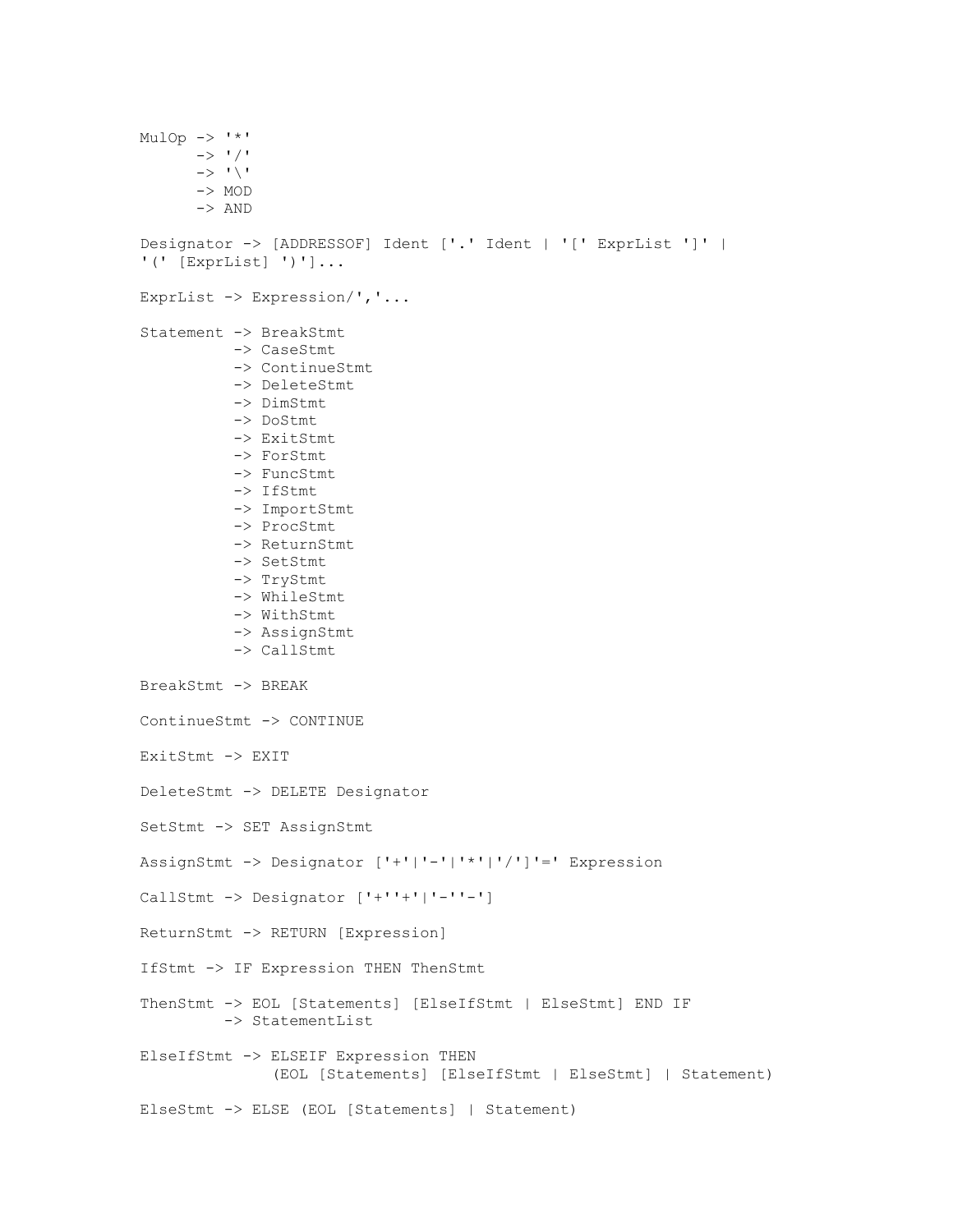```
CaseStmt -> SELECT CASE Expression EOL 
             (CaseSelector...) [CASE ELSE ':' Statements] END SELECT 
CaseSelector -> CASE SetConstructor ':' Statements 
DoStmt -> DO [Statements] LOOP (UNTIL | WHILE) Expression 
WhileStmt -> WHILE Expression [Statements] WEND 
ForStmt -> FOR Ident '=' Expression TO Expression [STEP Expression] EOL 
            [Statements] NEXT 
TryStmt -> TRY Statements (FINALLY | CATCH) [Statements] END TRY 
WithStmt -> WITH Designator EOL Statements END WITH 
ProcStmt -> SUB Ident [FormalParameters] EOL [Statements] END SUB 
FuncStmt -> FUNCTION Ident [FormalParameters] [AsClause] EOL 
             [Statements] END FUNCTION 
FormalParameters -> '(' (FormalParam/',')... ')'
FormalParm -> [BYREF | BYVAL] VarList
```
## *Script structure*

The PascalScript structure is the same as in Object Pascal language:

```
#language PascalScript // this is optional
program MyProgram; // this is optional
uses 'unit1.pas', 'unit2.pas'; 
// uses section - must be before any other sections
// v1.2 changes: warning! the included units are not inserted into the
main unit text. So it can have
// 'program', 'uses' sections and must have the 'main procedure'
section.
var \frac{1}{2} var section
  i, j: Integer;
const // const section
 pi = 3.14159;procedure p1; \frac{1}{2} // procedures and function
var
   i: Integer;
  procedure p2; \frac{1}{2} // nested procedure
   begin
   end;
```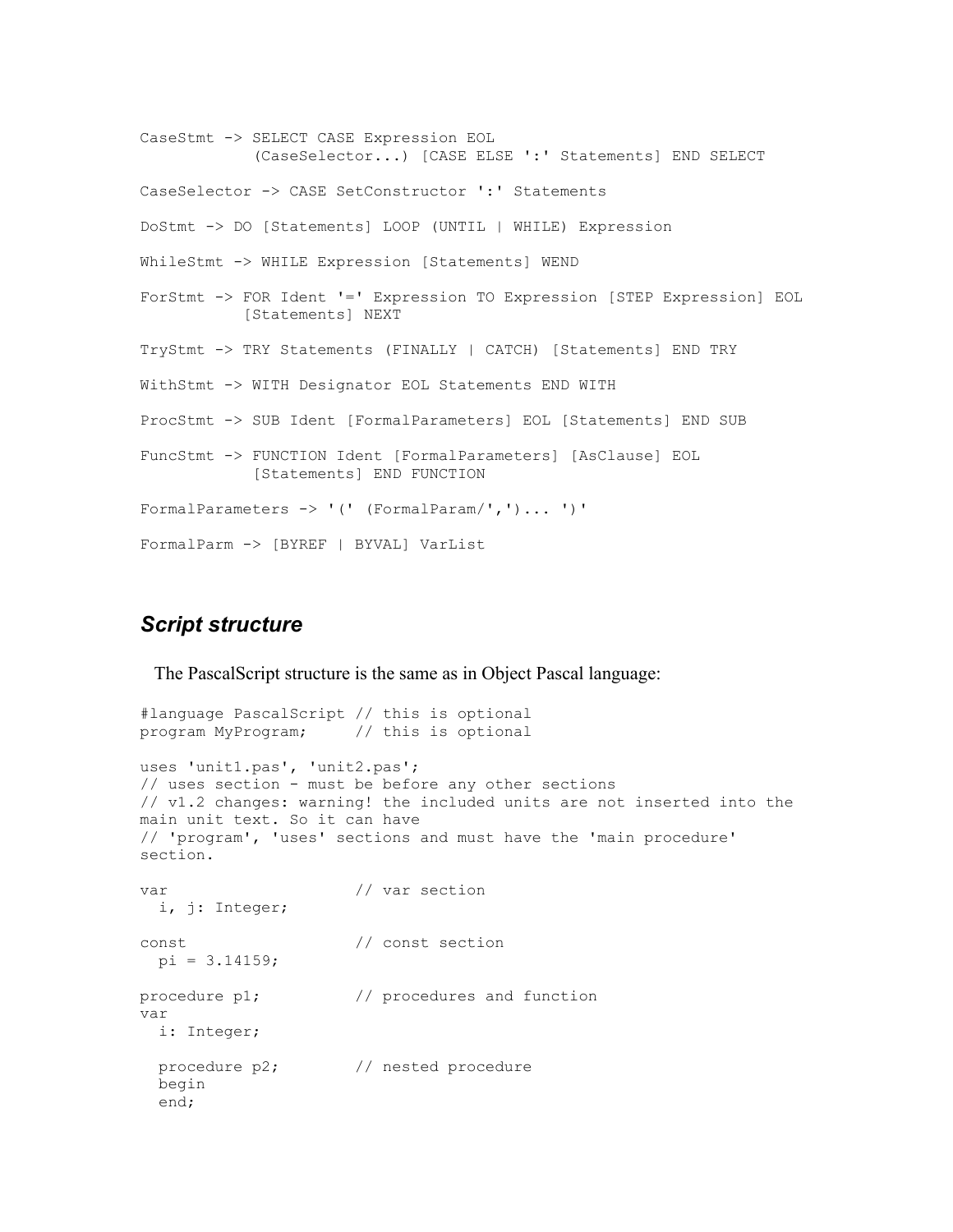```
begin
end;
begin // main procedure that will be executed.
end.
```
#### The C++Script structure is:

```
#language C++Script // this is optional
#include "unit1.cpp", "unit2.cpp" 
// uses section - must be before any other sections
int i, j; \frac{1}{2} // var section
#DEFINE pi = 3.14159 // const section
void p1() \frac{1}{2} // procedures and function
{ // there is no nested procedures in C++Script
}
{ // main procedure that will be executed.
}
```
The JScript structure is:

```
#language JScript // this is optional
import "unit1.js", "unit2.js" 
// import section - must be before any other sections
var i, j = 0; // var section
function p1() \frac{1}{2} // procedures and function
\{ //
}
                      // main procedure that will be executed. 
p1();
for (i = 0; i < 10; i++) j++)
```
#### The BasicScript structure is:

```
#language BasicScript // this is optional
imports "unit1.vb", "unit2.vb" 
// imports section - must be before any other sections
dim i, j = 0 // var section
function f1() \frac{1}{\sqrt{2}} // procedures and function end function
end function
sub p1()
```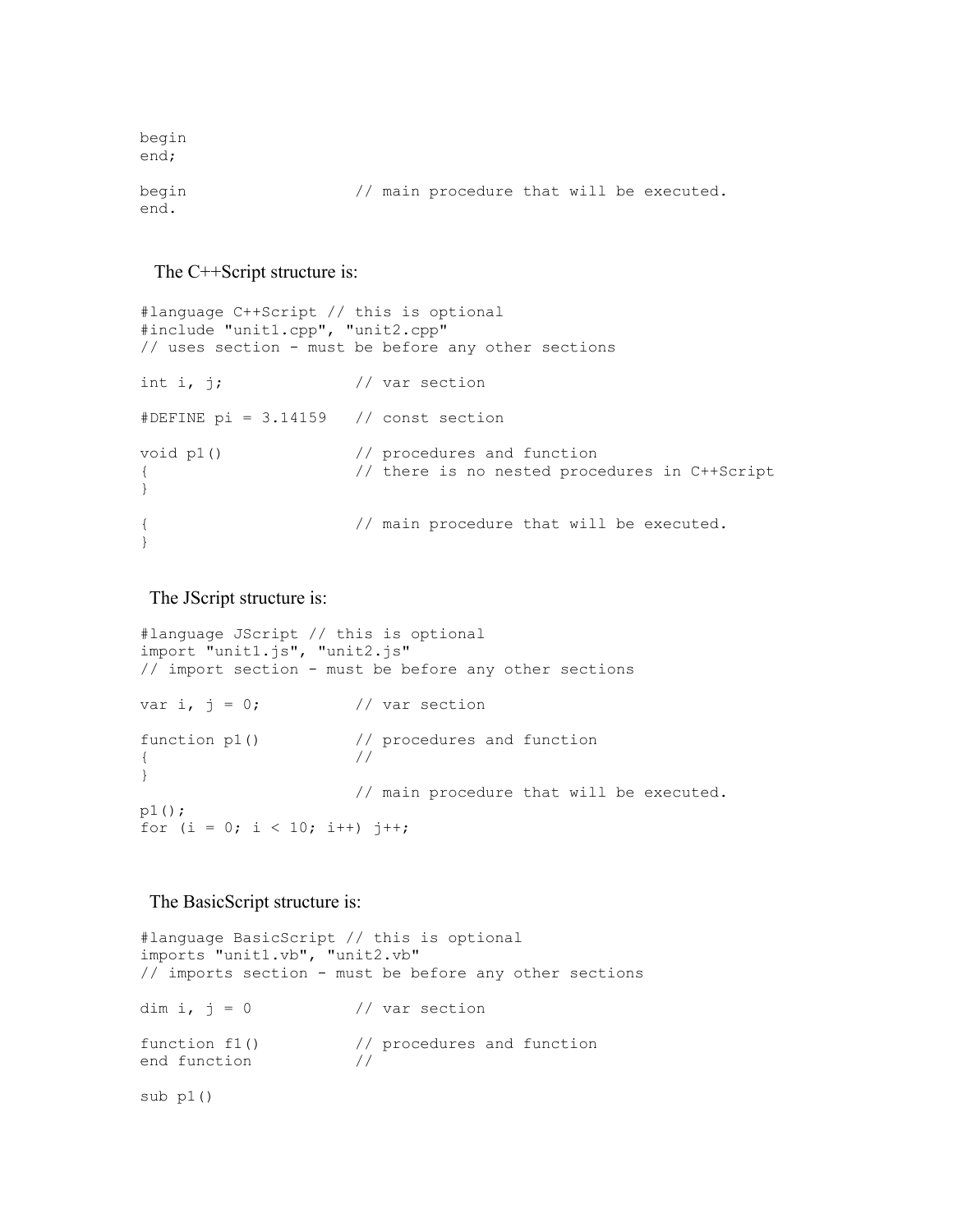```
end sub
                      // main procedure that will be executed. 
for i = 0 to 10
 p1()
next
```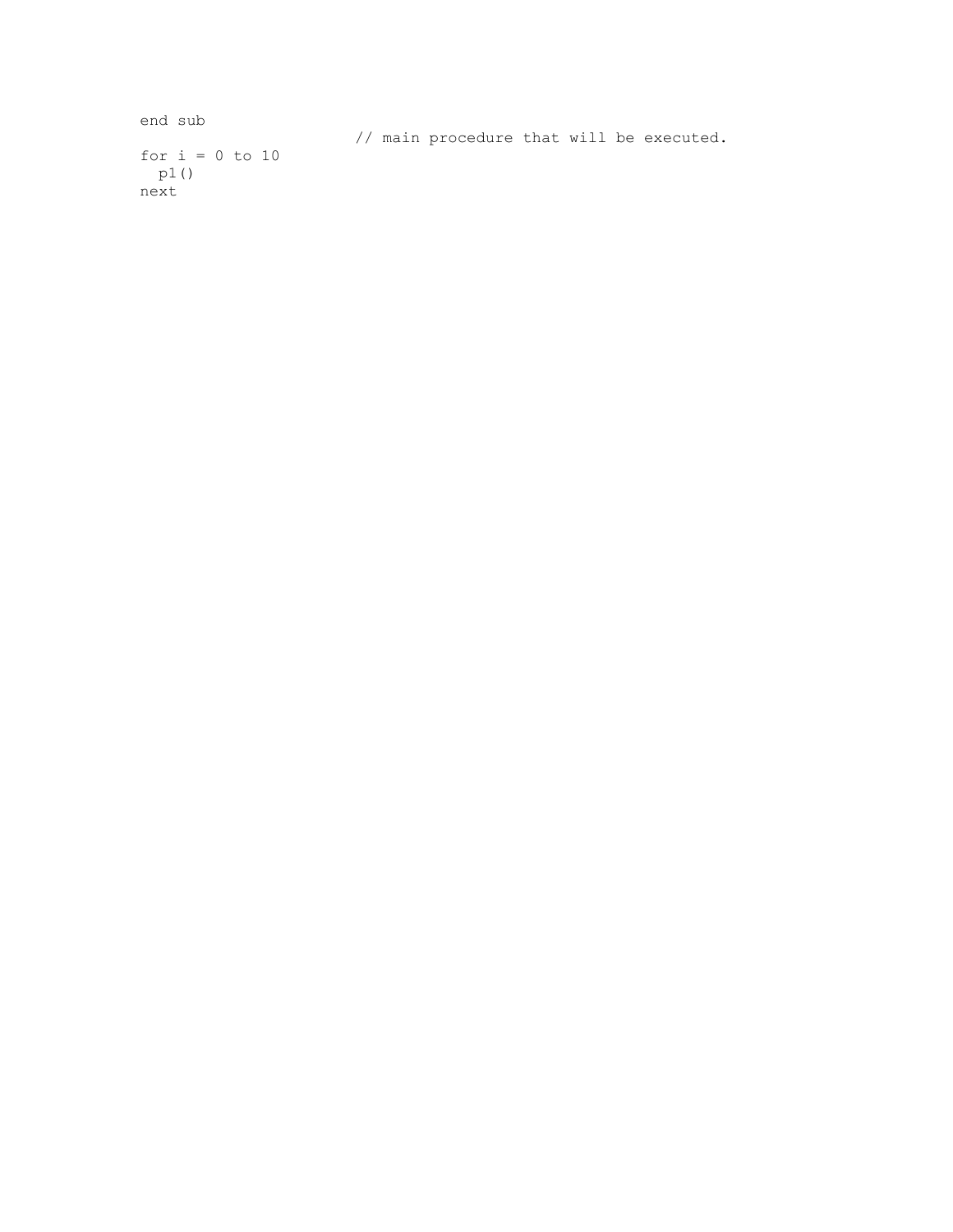## *Data types*

 Internally FastScript operates with the Variant type and is based on it. Nevertheless, you can use the following predetermined types in your scripts:

| Byte<br>Word<br>Integer<br>Longint<br>Cardinal<br>TColor            | I                              | Same as Integer type  |
|---------------------------------------------------------------------|--------------------------------|-----------------------|
| Boolean                                                             | I.                             | Boolean type          |
| Real<br>Single<br>Double<br>Extended<br>TDate<br>TTime<br>TDateTime | $\begin{array}{c} \end{array}$ | Same as Extended type |
| Char                                                                |                                | Char type             |
| String                                                              |                                | String type           |
| Variant<br>Pointer                                                  | I.                             | Same as Variant type  |
| Array                                                               |                                | Array type            |

C++Script maps some types to standard types:

int, long = Integer  $void = Integer$  $bool = Boolean$  $float = Extended$ 

 JScript has no types, all types are variants. BasicScript may have types (for example, dim i as Integer), or may have no types and even no variable declaration. In this case a variable will have Variant type.

 Not all of these types can be assign-compatible. Like in Object Pascal, you can't assign Extended or String to an Integer. Only one type - the Variant - can be assigned to all the types and can get value from any type.

 Except the built-in types you can use the enumerated types defined in your application or in add-in modules (for example after adding the TfsGraphicsRTTI component you can use TPenMode, TFontStyles and other types).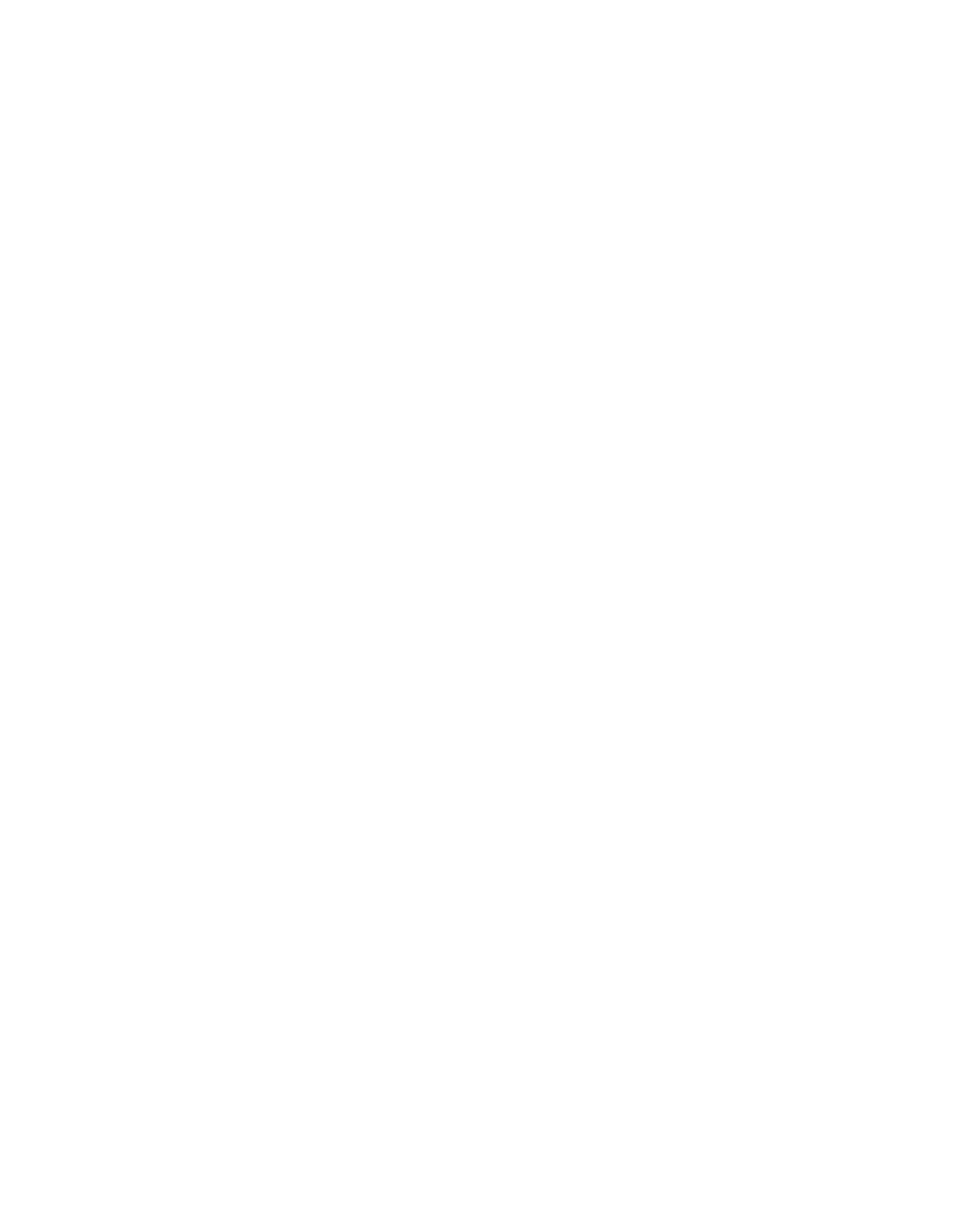## *Classes*

 You cannot define a class inside the script, but you can use the external classes defined in add-in modules or your application. This is an example from the DEMOS\Main demo:

```
var
  f: TForm;
  b: TButton;
procedure ButtonClick(Sender: TButton);
begin
  ShowMessage(Sender.Name);
   f.ModalResult := mrOk;
end;
// there is no need to use all the parameters in event handlers
// because no type checking is performed here
procedure ButtonMouseMove(Sender: TButton);
begin
  b.Caption := 'moved over';
end;
begin
  f := TForm.Create(nil);
   f.Caption := 'Test it!';
   f.BorderStyle := bsDialog;
   f.Position := poScreenCenter;
  b := \text{TButton.Created}(f); b.Name := 'Button1';
  b. Parent := f;
   b.SetBounds(10, 10, 75, 25);
   b.Caption := 'Test';
   b.OnClick := @ButtonClick; { same as b.OnClick := 'ButtonClick' }
   b.OnMouseMove := @ButtonMouseMove;
   f.ShowModal;
   f.Free;
end.
```
 As you can see there is no difference between PascalScript and Delphi code. You can access any property (simple, indexed or default) or method. All the object's published properties are accessible from the script by default. Public properties and methods need the implementation code - that's why you can access it partially (for example, you cannot access the TForm.Print method or TForm.Canvas property because they are not implemented).

You can add your own classes - see "Scripting" chapter for details.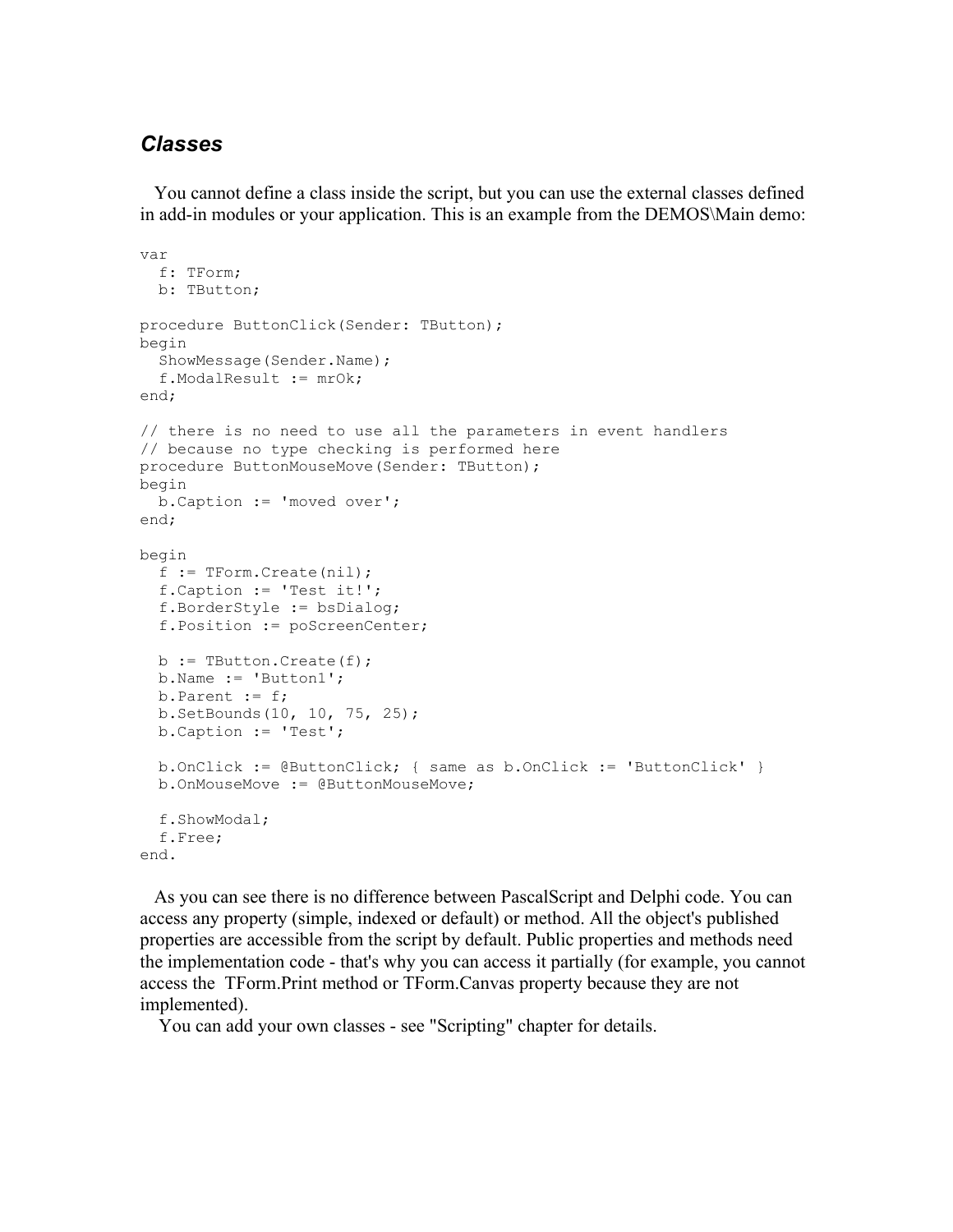#### *Functions*

 There is a rich set of standard functions which can be used in a script. To get an access to these functions, pass the fsGlobalUnit reference to the TfsScript.Parent property.

```
function IntToStr(i: Integer): String
function FloatToStr(e: Extended): String
function DateToStr(e: Extended): String
function TimeToStr(e: Extended): String
function DateTimeToStr(e: Extended): String
function VarToStr(v: Variant): String
function StrToInt(s: String): Integer
function StrToFloat(s: String): Extended
function StrToDate(s: String): Extended
function StrToTime(s: String): Extended
function StrToDateTime(s: String): Extended
function Format(Fmt: String; Args: array): String
function FormatFloat(Fmt: String; Value: Extended): String
function FormatDateTime(Fmt: String; DateTime: TDateTime): String
function FormatMaskText(EditMask: string; Value: string): string
function EncodeDate(Year, Month, Day: Word): TDateTime
procedure DecodeDate(Date: TDateTime; var Year, Month, Day: Word)
function EncodeTime(Hour, Min, Sec, MSec: Word): TDateTime
procedure DecodeTime(Time: TDateTime; var Hour, Min, Sec, MSec: Word)
function Date: TDateTime
function Time: TDateTime
function Now: TDateTime
function DayOfWeek(aDate: DateTime): Integer
function IsLeapYear(Year: Word): Boolean
function DaysInMonth(nYear, nMonth: Integer): Integer
function Length(s: String): Integer
function Copy(s: String; from, count: Integer): String
function Pos(substr, s: String): Integer
procedure Delete(var s: String; from, count: Integer): String
procedure Insert(s: String; var s2: String; pos: Integer): String
function Uppercase(s: String): String
function Lowercase(s: String): String
function Trim(s: String): String
function NameCase(s: String): String
function CompareText(s, s1: String): Integer
function Chr(i: Integer): Char
function Ord(ch: Char): Integer
procedure SetLength(var S: String; L: Integer)
function Round(e: Extended): Integer
function Trunc(e: Extended): Integer
function Int(e: Extended): Integer
function Frac(X: Extended): Extended
```
function Sqrt(e: Extended): Extended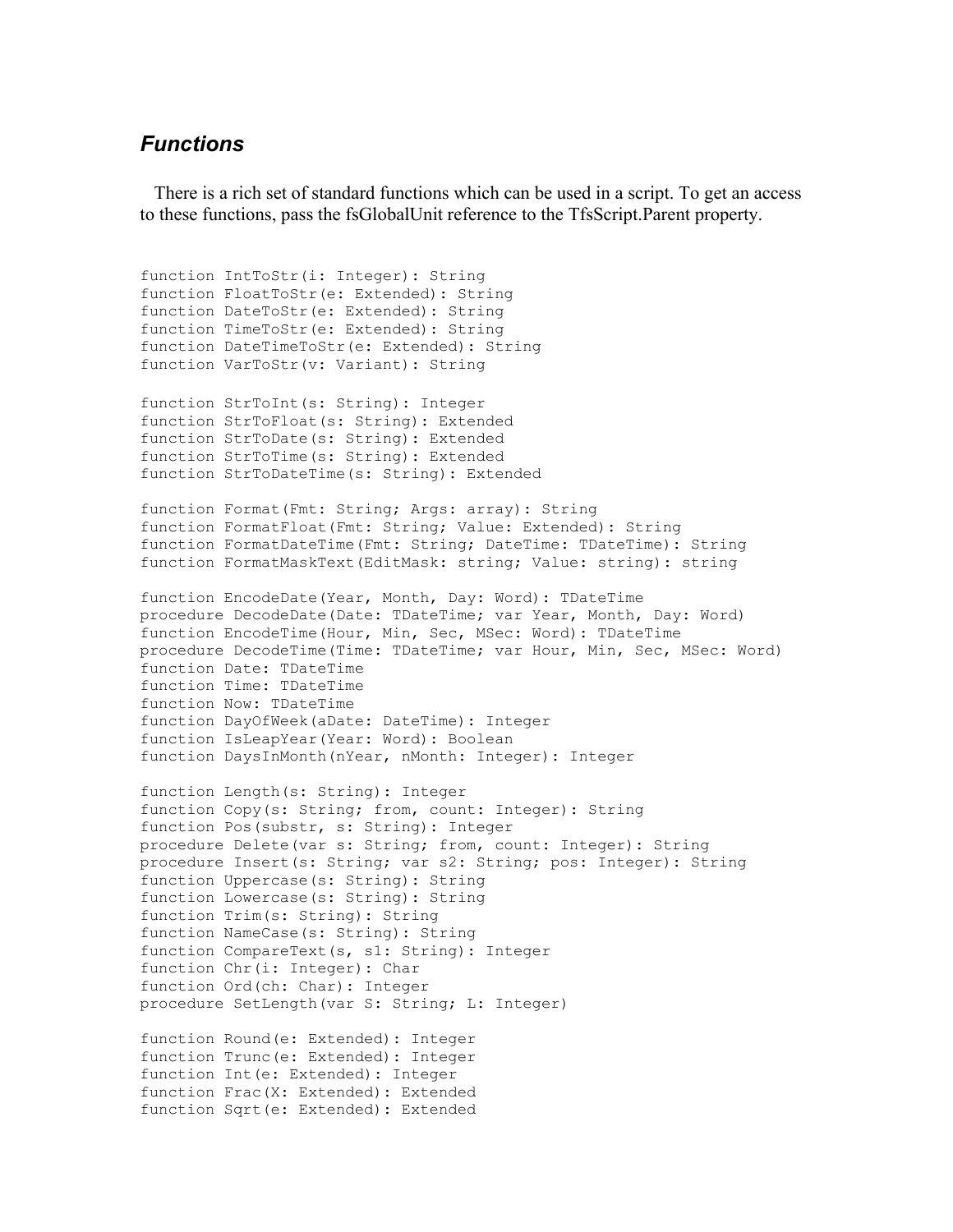```
function Abs(e: Extended): Extended
function Sin(e: Extended): Extended
function Cos(e: Extended): Extended
function ArcTan(X: Extended): Extended
function Tan(X: Extended): Extended
function Exp(X: Extended): Extended
function Ln(X: Extended): Extended
function Pi: Extended
procedure Inc(var i: Integer; incr: Integer = 1)
procedure Dec(var i: Integer; decr: Integer = 1)
procedure RaiseException(Param: String)
procedure ShowMessage(Msg: Variant)
procedure Randomize
function Random: Extended
function ValidInt(cInt: String): Boolean
function ValidFloat(cFlt: String): Boolean
function ValidDate(cDate: String): Boolean
function CreateOleObject(ClassName: String): Variant
function VarArrayCreate(Bounds: Array; Typ: Integer): Variant
```
 As you can see, some functions/procedure have default parameters. You can call it just like in Delphi:

Inc $(a)$ ; Inc(b,  $2$ );

 You can connect own function/procedure to a script - see "Scripting" chapter for details.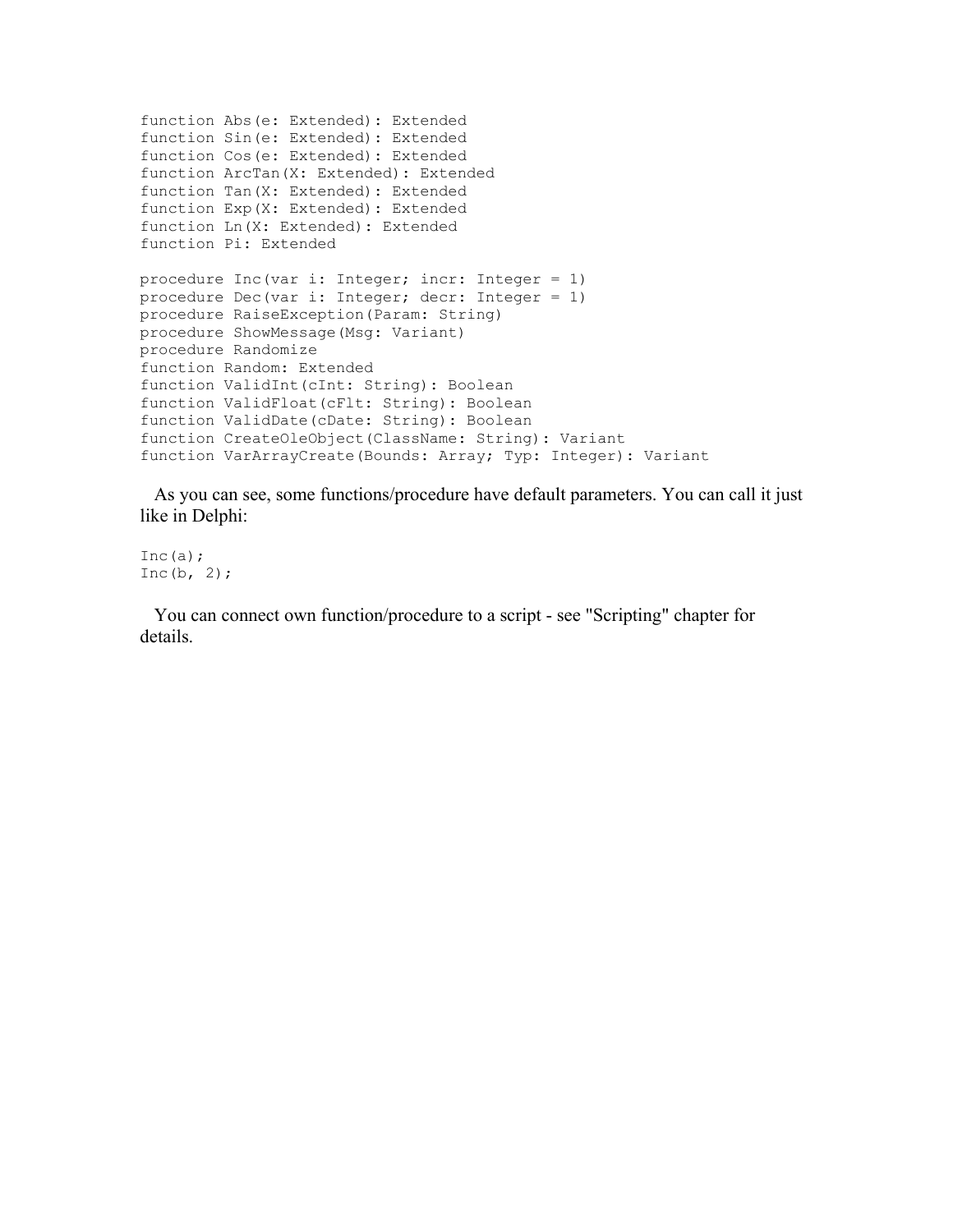## *Events*

 You can use event handlers in the script. Unlike the Delphi event handler, script event handlers are **not the methods of the object.** The following example shows how to connect an event handler to the TButton.OnClick event:

```
var
  b: TButton;
  Form1: TForm;
procedure ButtonClick(Sender: TButton);
begin
  ShowMessage(Sender.Name);
end;
begin
  b := TButton.Create(Form1);
  b.Parent := Form1;
  b.OnClick := @ButtonClick; // same as b.OnClick := 'ButtonClick'
 b.OnClick := nil; // clear the event
end.
```
There are some predefined events available in FS iEvents unit:

```
 TfsNotifyEvent
 TfsMouseEvent
 TfsMouseMoveEvent
 TfsKeyEvent
 TfsKeyPressEvent
 TfsCloseEvent
 TfsCloseQueryEvent
 TfsCanResizeEvent
```
 See the "TfsFormsRTTTI component", "TfsExtCtrlsRTTI component" and "TfsDBCtrlsRTTI component" chapters for a list of the available events.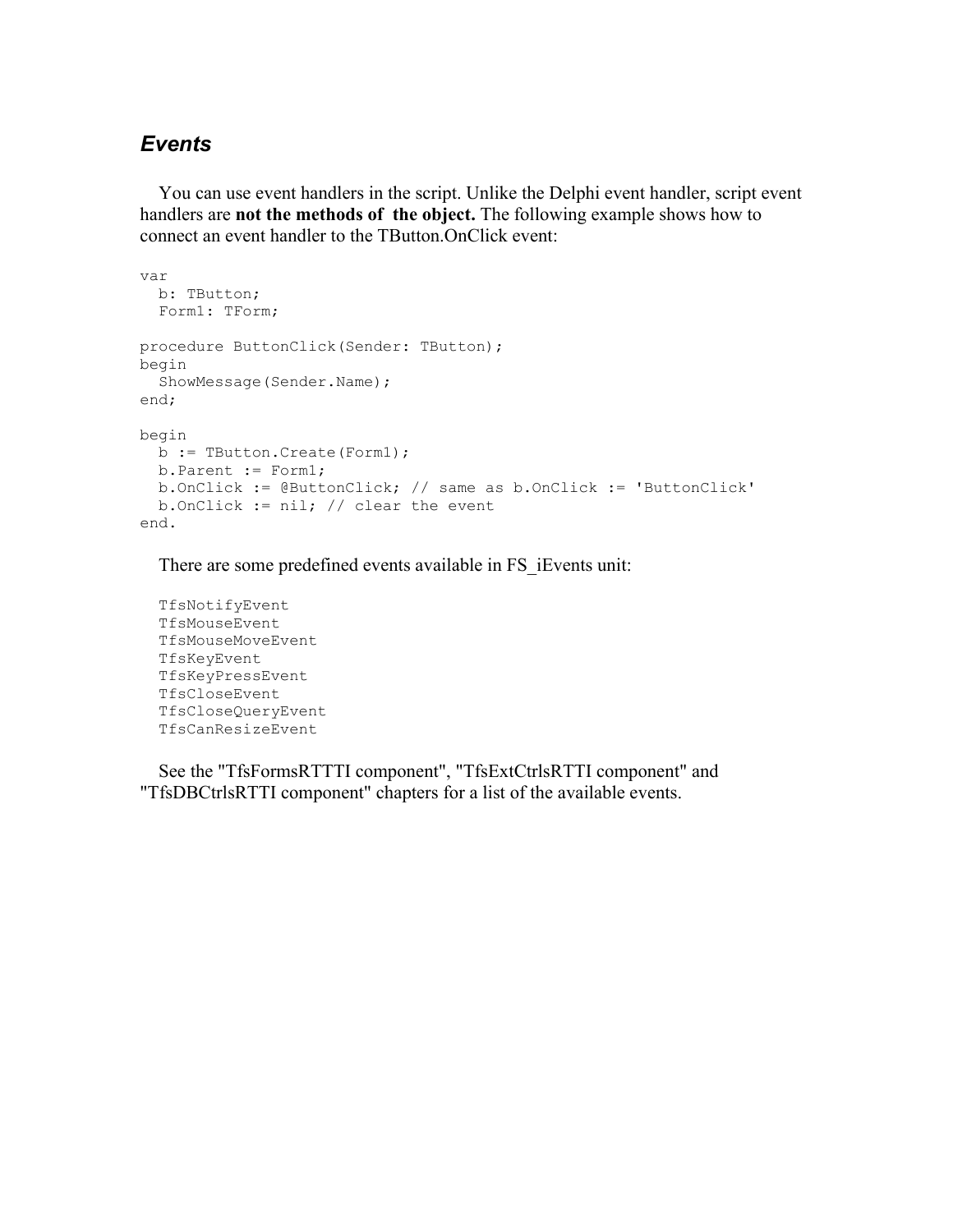## *Enumerations and Sets*

FastScript supports enumerations. You can write in a script:

Form1.BorderStyle := bsDialog;

Sets are not supported. However, you can use set constants in the following way:

```
Font.Style := fsBold; // Font.Style := [fsBold] in Delphi
Font.Style := fsBold + fsItalic; // Font.Style := [fsBold, fsItalic]<br>Font.Style := 0; // Font.Style := []
                                     // Font.Style := []
```
## *Arrays*

 FastScript supports all kind of arrays: static (one- and multi-dimesional), dynamic, variant arrays. There is an example of script that uses all array types:

```
var 
  ar1: array[0..2] of Integer;
  ar2: array of Integer;
  ar3: Variant;
SetLength(ar2, 3);
ar3 := VarArrayCreate([0, 2], varInteger);
ar1[0] := 1;ar2[0] := 1;ar3[0] := 1;
```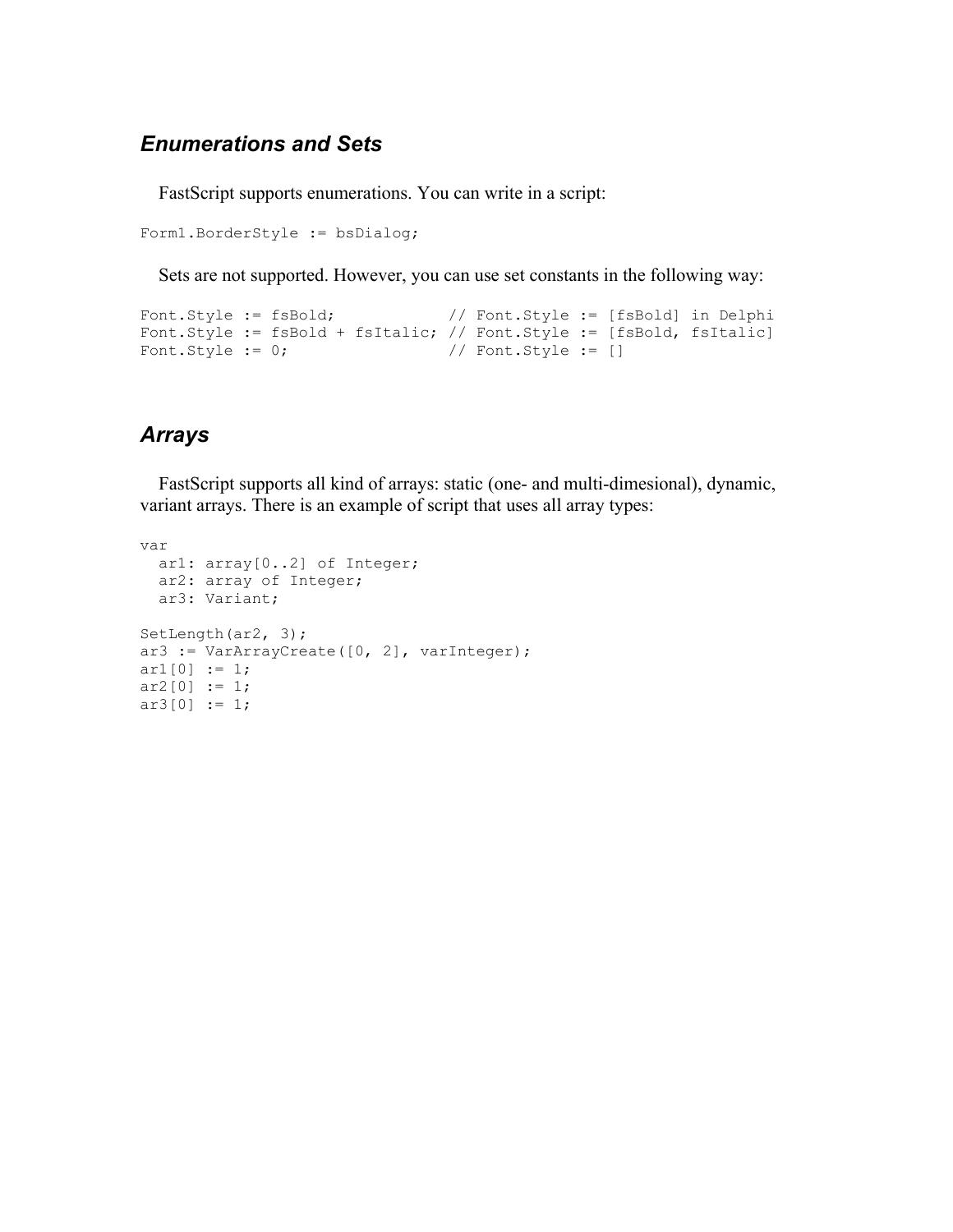## **FastScript component palette**

Delphi component palette

TfsScript component

TfsClassesRTTI component

TfsGraphicsRTTI component

TfsFormsRTTI component

TfsExtCtrlsRTTI component

TfsDialogsRTTI component

TfsDBRTTI component

TfsDBCtrlsRTTI component

TfsBDERTTI component

TfsADORTTI component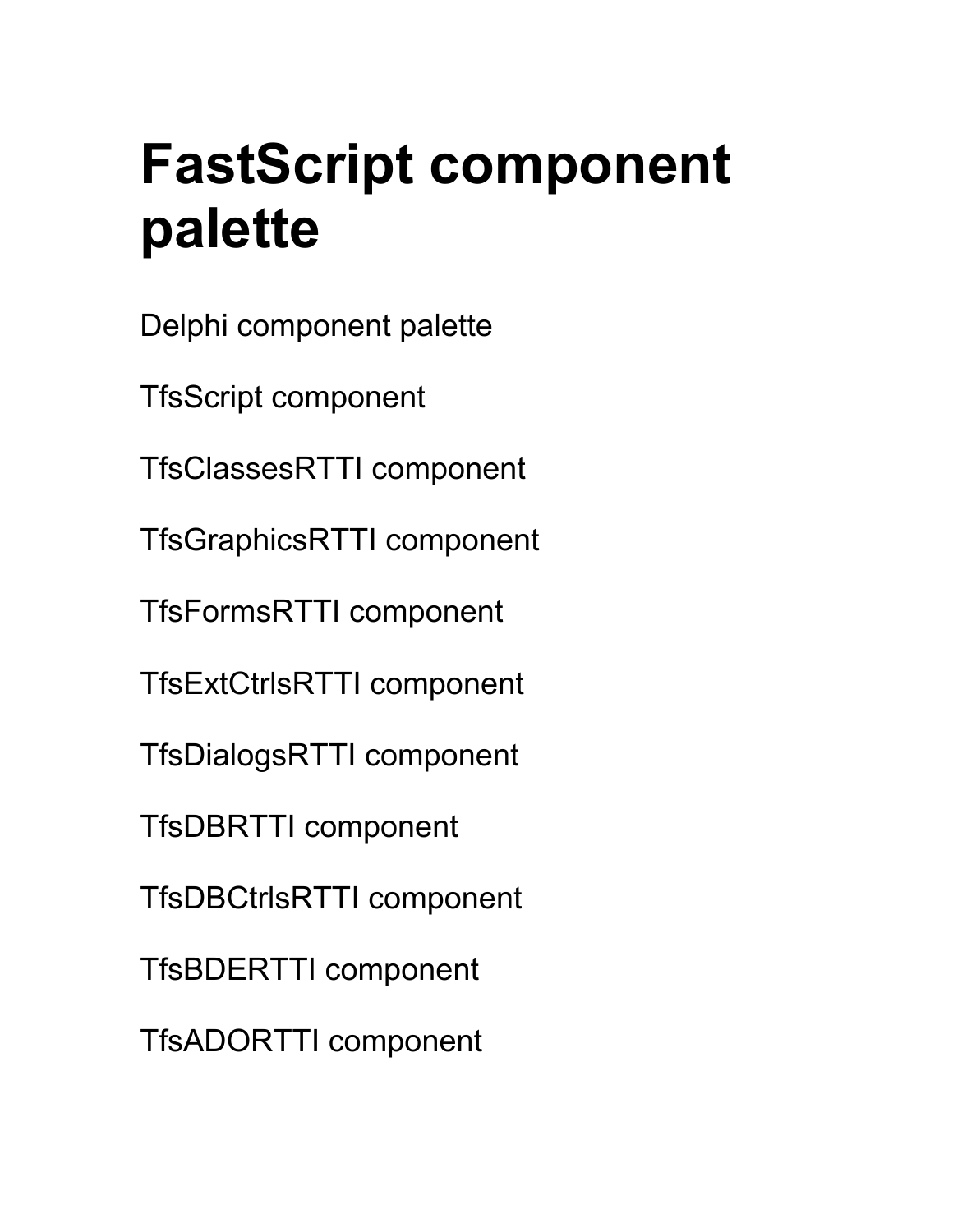TfsIBXRTTI component

TfsChartRTTI component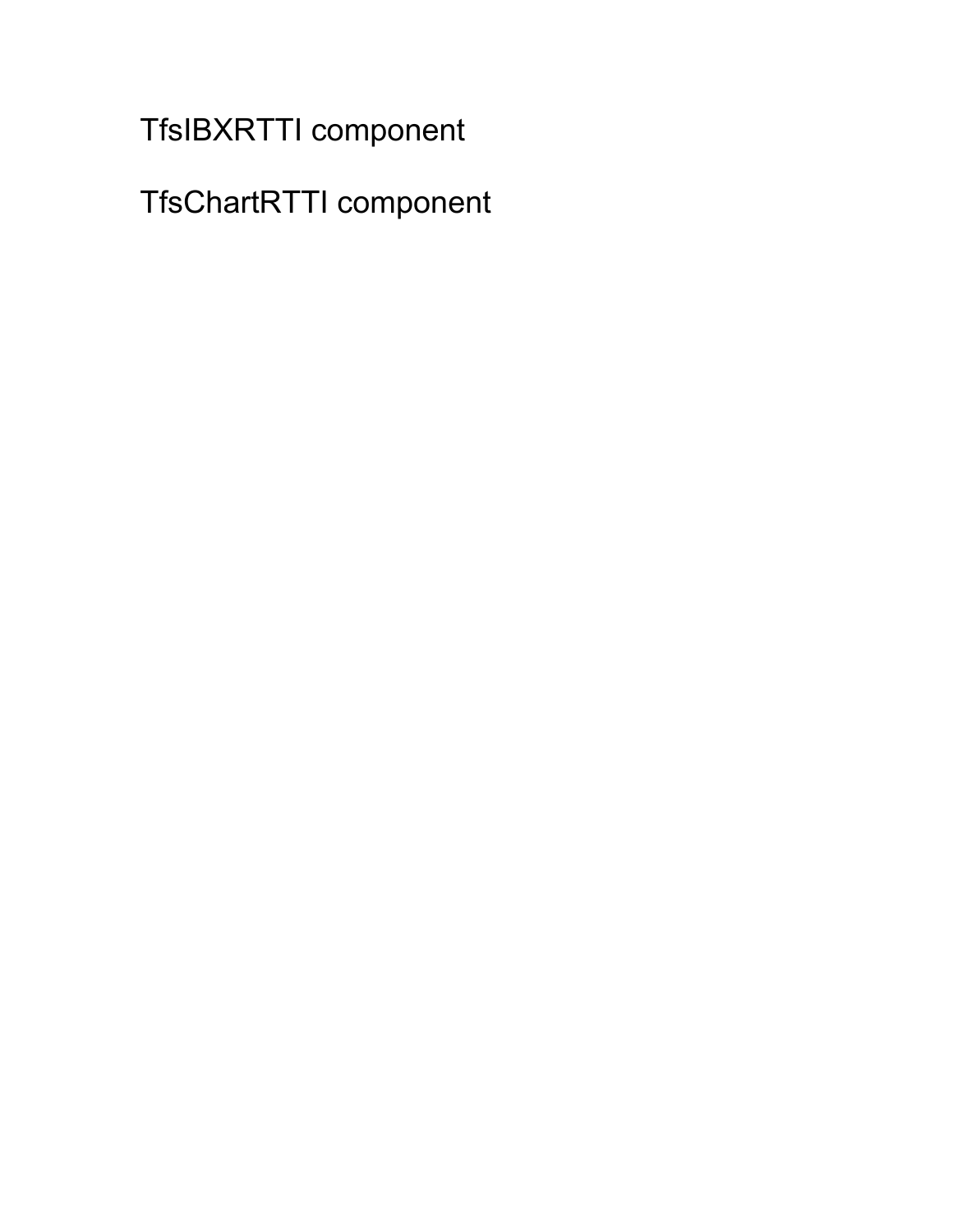## *Delphi component palette*

After the FastScript installing the "FastScript" tab will be created in the Delphi / C++Builder. This tab contains the main FastScript components such as TfsScript, TfsClassesRTTI, etc.



## *TfsScript component - the main scripting component*



This is a main scripting component.

#### *Properties:*

#### **SyntaxType: String;**

The type of the script language. By default four types of scripts are supported: "PascalScript", "C++Script", "BasicScript", "JScript". Warning! The property has the string type and it is easy to make a mistake in the syntax type indication. The value by default is *"PascalScript".*

#### **Lines: TStrings;**

A script text. Contains strings of the script**.**

#### *Methods:*

#### **function Compile: Boolean;**

Compiles the source code. Source code must be placed in the TfsScript.Lines property before you call the Compile method.

#### **procedure Execute;**

Execute script after compiling.

#### **function Run: boolean**;

Compile and execute script. Returns **true** if compile was successful. This method is the analogue to the **Compile** + **Execute**.

#### *Examples of use:*

*Example1.*

Delphi/Kylix IDE. Loads script file MyTestScript.pas and execute it.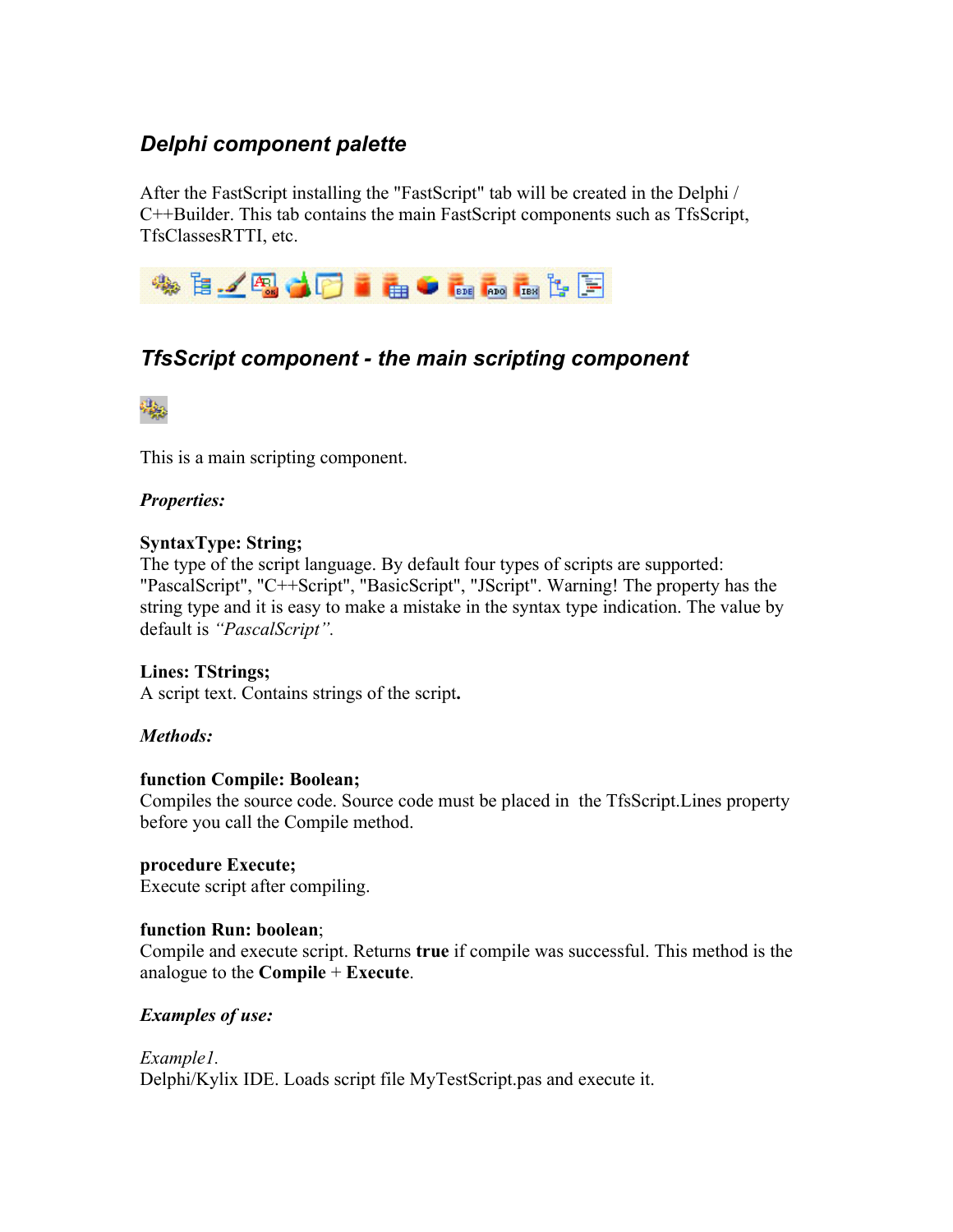```
fsScript1.Lines.LoadFromFile('MyTestScript.pas');
if fsScript1.Compile then
    fsScript1.Execute
else
 ShowMessage('Script compilation error!');
```
*Example2.*

Delphi/Kylix IDE. Pressing the Button1 gives the strings from fsSyntaxMemo1 component to fsScript1.Lines and execute script.

```
procedure TForm1.Button1Click(Sender: TObject);
begin
   fsScript1.Lines := fsSyntaxMemo1.Lines;
   if not fsScript1.Run then
    ShowMessage('Script compilation error!');
end;
```
*Example3.* Delphi/Kylix IDE. Loads "C++Script" from MyTestScript.cpp file and execute it.

```
fsScript1.Lines.LoadFromFile('MyTestScript.cpp');
fsScript1.SyntaxType := 'C++Script';
if fsScript1.Compile then
    fsScript1.Execute
else
 ShowMessage('Script compilation error!');
```
*Example4.* С++Builder IDE. Loads "C++Script" from MyTestScript.cpp file and execute it.

```
fsScript1->Lines->LoadFromFile('MyTestScript.cpp');
fsScript1->SyntaxType = "C++Script";
if (fsScript1->Compile()) 
    fsScript1->Execute();
else
 ShowMessage("Script compilation error!");
```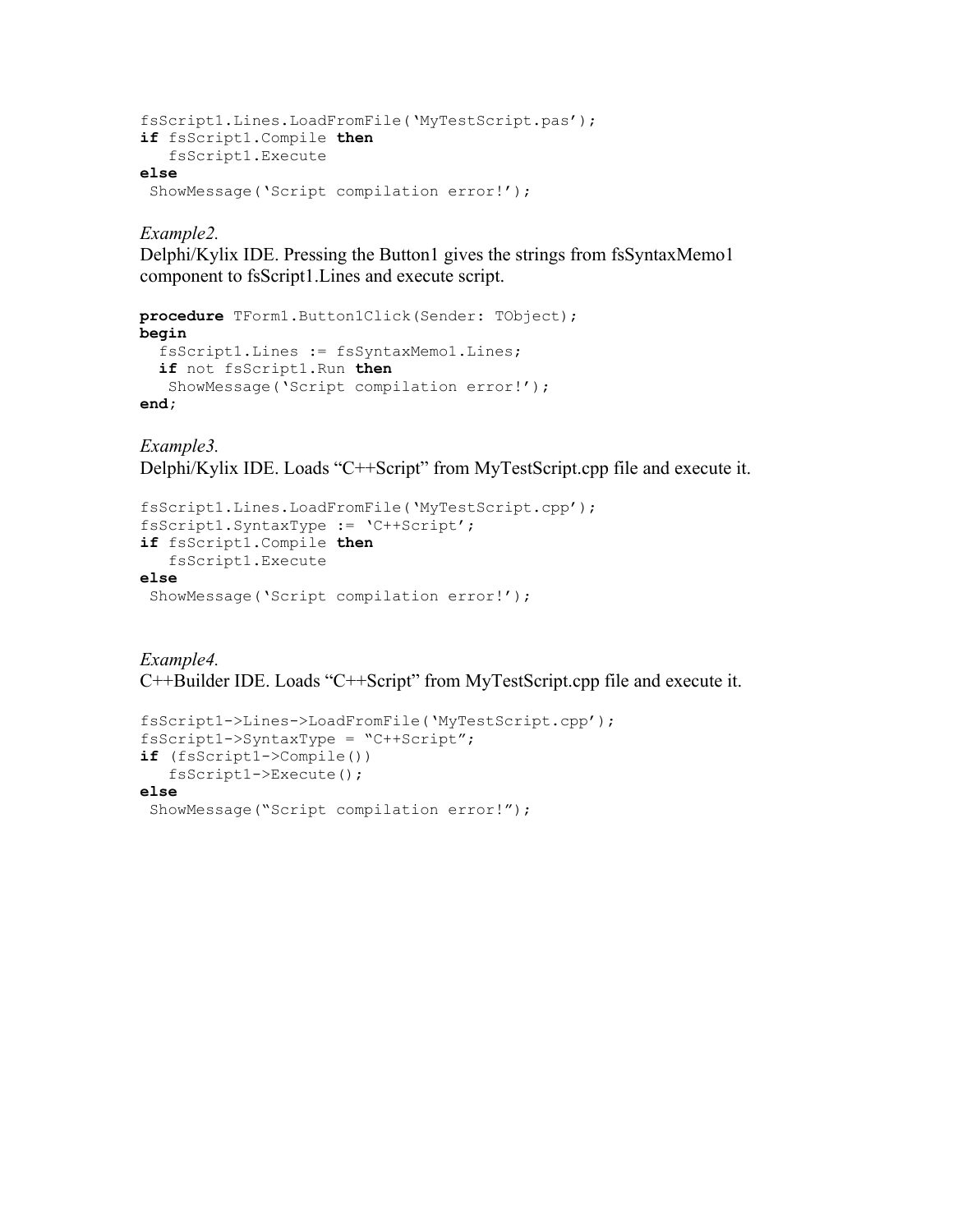## *TfsSyntaxMemo - script editor with syntax highlighting*

## 圉

A special advanced TMemo is adapted for FastScript with support of C++ and Pascal syntax highlighting.

*Available in FastScript for VCL only. It's a "bonus" component and is not supported at present time.*

#### *Properties:*

#### **SyntaxType: TSyntaxType;**

Type of syntax highlighting. Possible values: **stPascal** - for Pascal,  $stCpp - for C++,$ **stSQL** - for SQL, **stText** - a simple text (without highlighting). Default value **stPascal**.

#### **Lines: TStrings;** The edit text.

## **ShowFooter: Boolean;**

Shows the footer with a cursor position, etc.

#### **ShowGutter: Boolean;**

Shows the info in the left part of a text with bookmarks, current step position, etc.

#### **BlockColor: TColor;**

Background color of the selected text.

#### **BlockFontColor: TColor;** Color of the selected text.

**CommentAttr: TFont;** Attributes of the comment font.

**KeywordAttr: TFont;** Attributes of keyword font.

**StringAttr: TFont;** Attributes of the string values font.

**TextAttr: TFont;**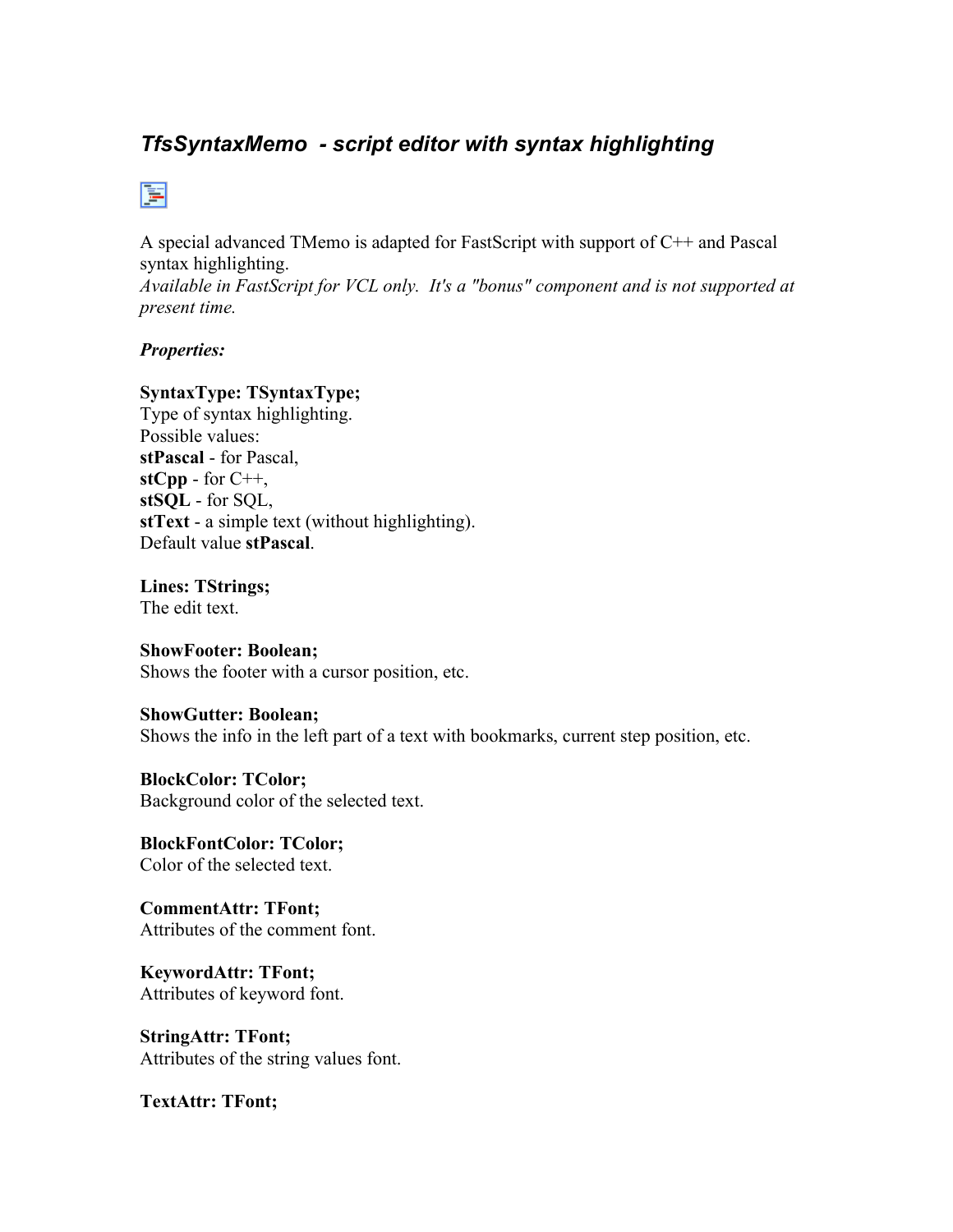Attributes of a simple text font.

**Modified: Boolean;** True if the text was modified.

**SelText: String;** Contains a selected text.

*Methods:*

**procedure CopyToClipboard;** Copies a selected text to the clipboard.

**procedure CutToClipboard;** Moves a selected text to the clipboard.

**procedure PasteFromClipboard;** Inserts a text from the clipboard to the cursor position.

**procedure SetPos(x, y: Integer);** Sets the cursor position in the text. Line and positions numbering begins from 0. See the **GetPos** method.

**function GetPos: TPoint;** Returns the current cursor position. See **SetPos**.

**procedure ShowMessage(s: String);** Shows a message in the footer.

**procedure Undo;** Cancels the last change.

**function Find(Text: String): boolean;** Searches a text from a current cursor position.

**function IsBookmark(Line : integer): integer;** Return the bookmark number for the line with the **Line** number. Returns -1 if the bookmark is not set. See **AddBookmark** method.

**procedure AddBookmark(Line, Number : integer);** Adds the bookmark number for the line **Line** with the number **Number**. Supports 10 bookmarks with numbers from 0 to 9. See **DeleteBookmark, GotoBookmark** methods.

**procedure DeleteBookmark(Number : integer);** Deletes the bookmark with the number **Number**. See **AddBookmark** method.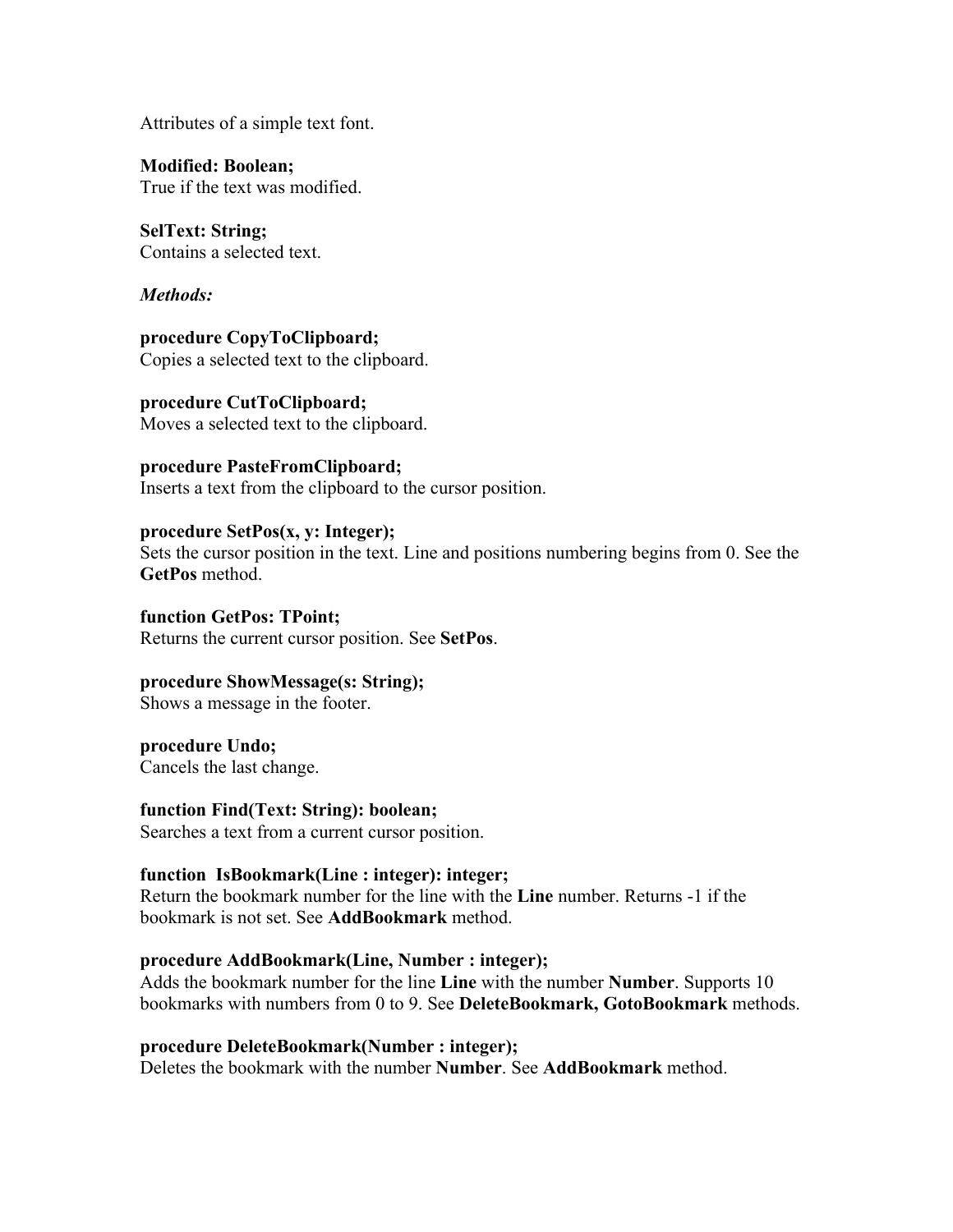#### **procedure GotoBookmark(Number : integer);**

Sets the cursor position to the line with the bookmark with the number **Number**. See **AddBookmark** method.

#### **procedure SetActiveLine(Line : Integer);**

Sets the active line highlighting (for use with the debugger). **Line** is the active line number. The highlighting is disabled if **Line** is set to -1. See the **GetActiveLine** method**.**

#### **function GetActiveLine: Integer;**

Returns the active line number. If there is no active lines it returns -1. See **SetActiveLine** method**.**

#### *Hot keys.*

| <b>Key</b>            | <b>Action</b>                           |
|-----------------------|-----------------------------------------|
| Cursor arrow          | Cursor moving                           |
| PgUp, PgDn,           | Page Up / Page Down                     |
| $Ctrl + PgUp$         | Move to the begin of text               |
| $Ctrl + PgDn$         | Move to the end of text                 |
| Home                  | Move to the begin of line               |
| End                   | Move to the end of line                 |
| Enter                 | Move to the next line                   |
| Delete                | Delete symbol at right or selected text |
| Backspace             | Delete symbol at left                   |
| $Ctrl+Y$              | Delete current line                     |
| $Ctrl + Z$            | Undo last change                        |
| Shift+Стрелки курсора | Select the text block                   |
| $Ctrl+A$              | Select all text                         |
| $Ctrl+U$              | Unindent selected block                 |
| $Ctrl+I$              | Indent selected block                   |
| Ctrl+C, Ctrl+Insert   | Copy to clipboard                       |
| Ctrl+V, Shift+Insert  | Paste from clipboard                    |
| Ctrl+X, Shift+Delete  | Cut to clipboard                        |
| Ctrl+Shift+<цифра>    | Set bookmark                            |
| Ctrl+<цифра>          | Goto bookmark                           |
| $Ctrl + F$            | Search text                             |
| F3                    | Continue search                         |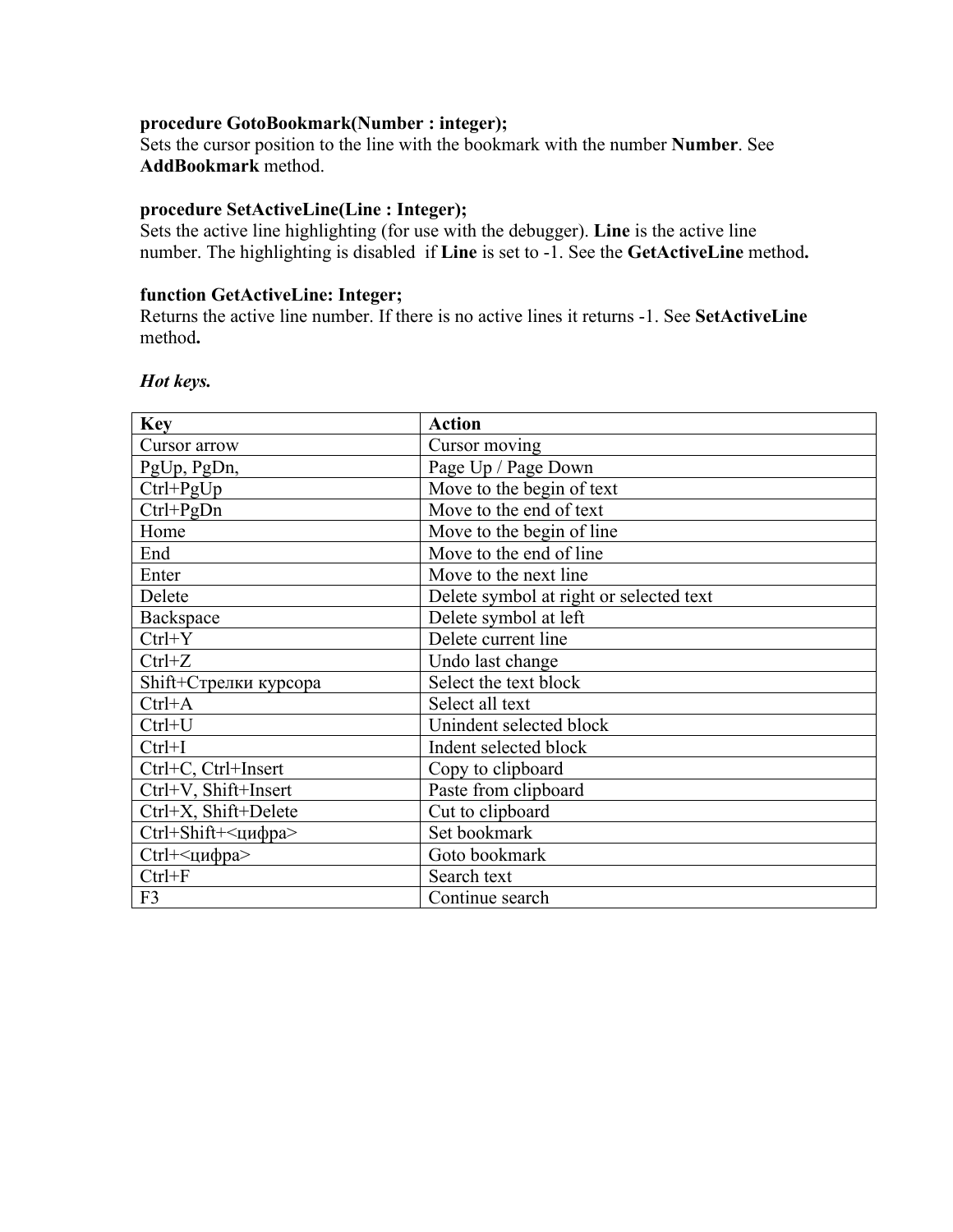## *TfsTree - classes and functions tree-view*

## ŀ.

Shows available classes and functions in a tree. *It's a "bonus" component and is not supported at present time.*

#### *Properties:*

**property Script: TfsScript;** TfsScript reference.

**property SyntaxMemo: TfsSyntaxMemo; for VCL property SyntaxMemo: TMemo; for CLX** Memo reference.

**property ShowClasses: Boolean;**  The function tree is shown.

**property ShowFunctions: Boolean;**  All the tree nodes are shown .

#### **property Expanded: Boolean;**

Expand all tree nodes.

#### **property ExpandLevel: integer;**

The level of the unfolded tree nodes. 2 by default.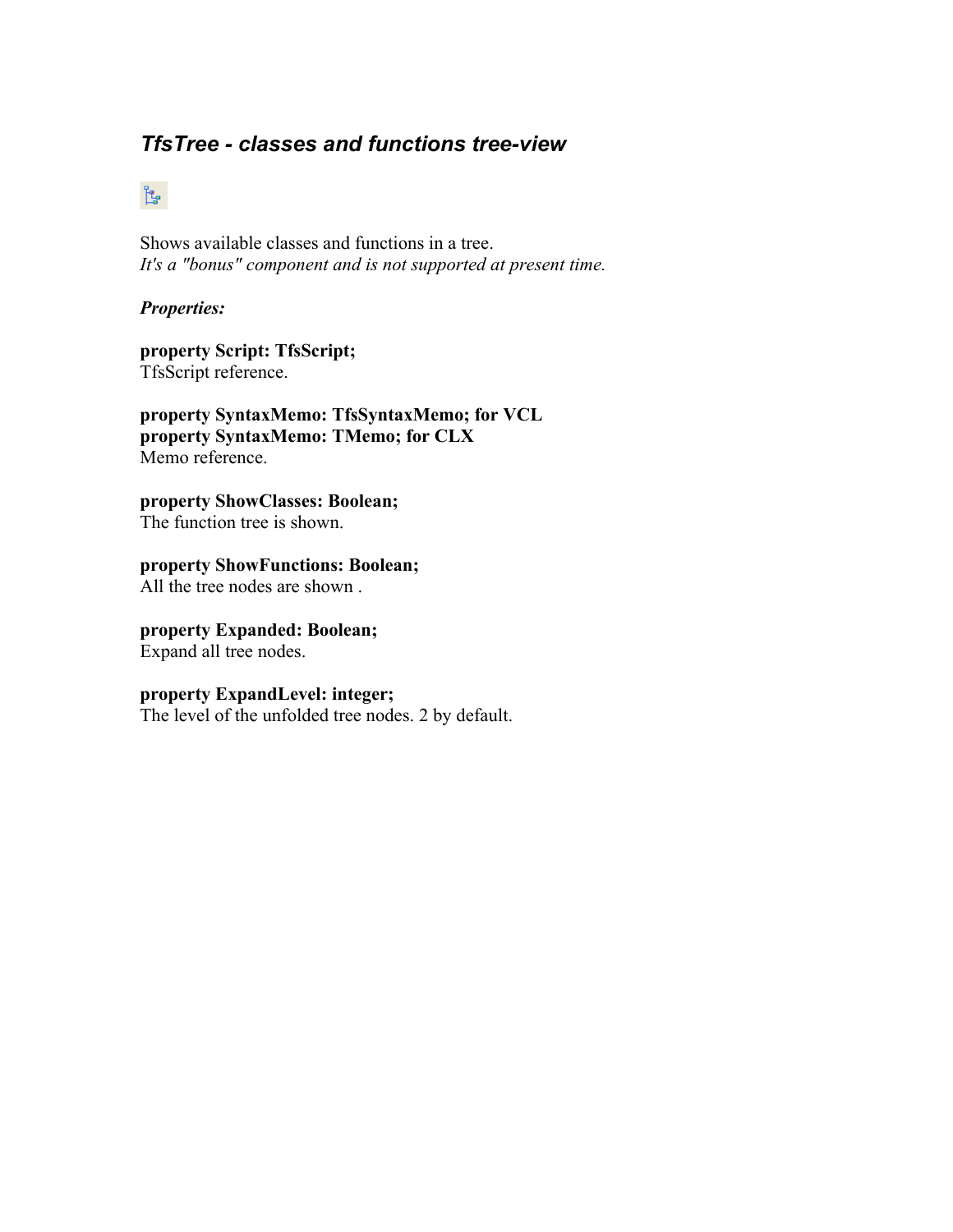## *TfsClassesRTTI component*

## 诣

 Use this component if you want to get access to Classes.pas stuff in your application. This component allows you to access the following classes inside a script:

```
TObject
constructor TObject.Create
procedure TObject.Free
TPersistent
procedure TPersistent.Assign(Source: TPersistent)
TList
function TList.Add(Item: TObject): Integer
procedure TList.Clear
procedure TList.Delete(Index: Integer)
function TList.IndexOf(Item: TObject): Integer
procedure TList.Insert(Index: Integer; Item: TObject)
function TList.Remove(Item: TObject): Integer
property TList.Count
property TList.Items
TStrings
function TStrings.Add(const S: string): Integer
function TStrings.AddObject(const S: string; AObject: TObject): Integer
procedure TStrings.Clear
procedure TStrings.Delete(Index: Integer)
function TStrings.IndexOf(const S: string): Integer
function TStrings.IndexOfName(const Name: string): Integer
function TStrings.IndexOfObject(AObject: TObject): Integer
procedure TStrings.Insert(Index: Integer; const S: string)
procedure TStrings.InsertObject(Index: Integer; const S: string;
AObject: TObject)
procedure TStrings.LoadFromFile(const FileName: string)
procedure TStrings.LoadFromStream(Stream: TStream)
procedure TStrings.SaveToFile(const FileName: string)
procedure TStrings.SaveToStream(Stream: TStream)
property TStrings.CommaText
property TStrings.Count
property TStrings.Names
property TStrings.Objects
property TStrings.Values
property TStrings.Strings
property TStrings.Text
TStringList
function TStringList.Find(s: String; var Index: Integer): Boolean
procedure TStringList.Sort
property TStringList.Duplicates
property TStringList.Sorted
```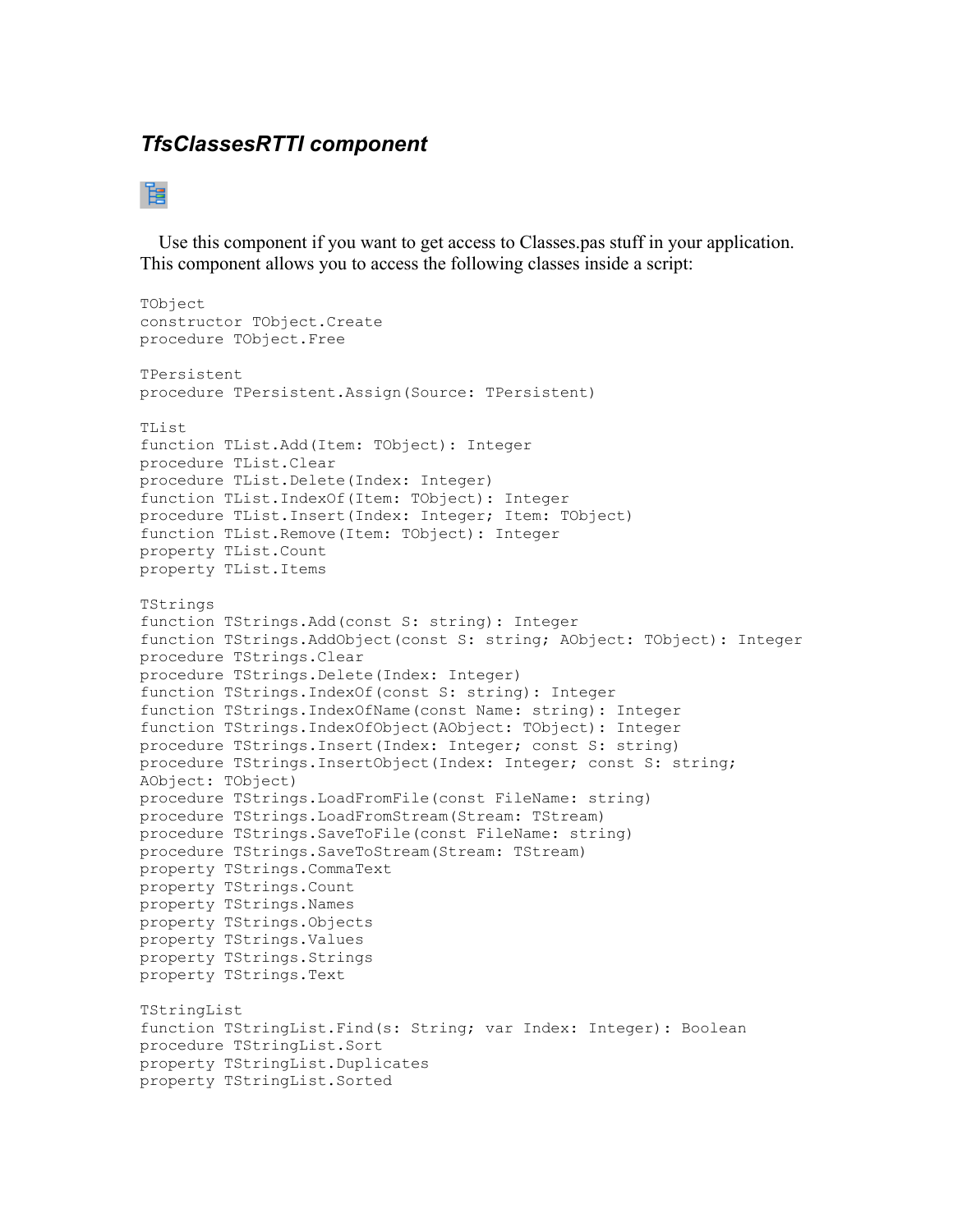TStream function TStream.Read(Buffer: string; Count: Longint): Longint function TStream.Write(Buffer: string; Count: Longint): Longint function TStream.Seek(Offset: Longint; Origin: Word): Longint function TStream.CopyFrom(Source: TStream; Count: Longint): Longint property TStream.Position property TStream.Size TFileStream constructor TFileStream.Create(Filename: String; Mode: Word) TMemoryStream procedure TMemoryStream.Clear procedure TMemoryStream.LoadFromStream(Stream: TStream) procedure TMemoryStream.LoadFromFile(Filename: String) procedure TMemoryStream.SaveToStream(Stream: TStream) procedure TMemoryStream.SaveToFile(Filename: String) TComponent constructor TComponent.Create(AOwner: TComponent) property TComponent.Owner TfsXMLItem constructor TfsXMLItem.Create procedure TfsXMLItem.AddItem(Item: TfsXMLItem) procedure TfsXMLItem.Clear procedure TfsXMLItem.InsertItem(Index: Integer; Item: TfsXMLItem) function TfsXMLItem.Add: TfsXMLItem function TfsXMLItem.Find(const Name: String): Integer function TfsXMLItem.FindItem(const Name: String): TfsXMLItem function TfsXMLItem.Prop(const Name: String): String function TfsXMLItem.Root: TfsXMLItem property TfsXMLItem.Data property TfsXMLItem.Count property TfsXMLItem.Items property TfsXMLItem.Name property TfsXMLItem.Parent property TfsXMLItem.Text TfsXMLDocument constructor TfsXMLDocument.Create procedure TfsXMLDocument.SaveToStream(Stream: TStream) procedure TfsXMLDocument.LoadFromStream(Stream: TStream) procedure TfsXMLDocument.SaveToFile(const FileName: String) procedure TfsXMLDocument.LoadFromFile(const FileName: String) property TfsXMLDocument.Root const fmCreate const fmOpenRead const fmOpenWrite const fmOpenReadWrite const fmShareExclusive const fmShareDenyWrite const fmShareDenyNone const soFromBeginning const soFromCurrent const soFromEnd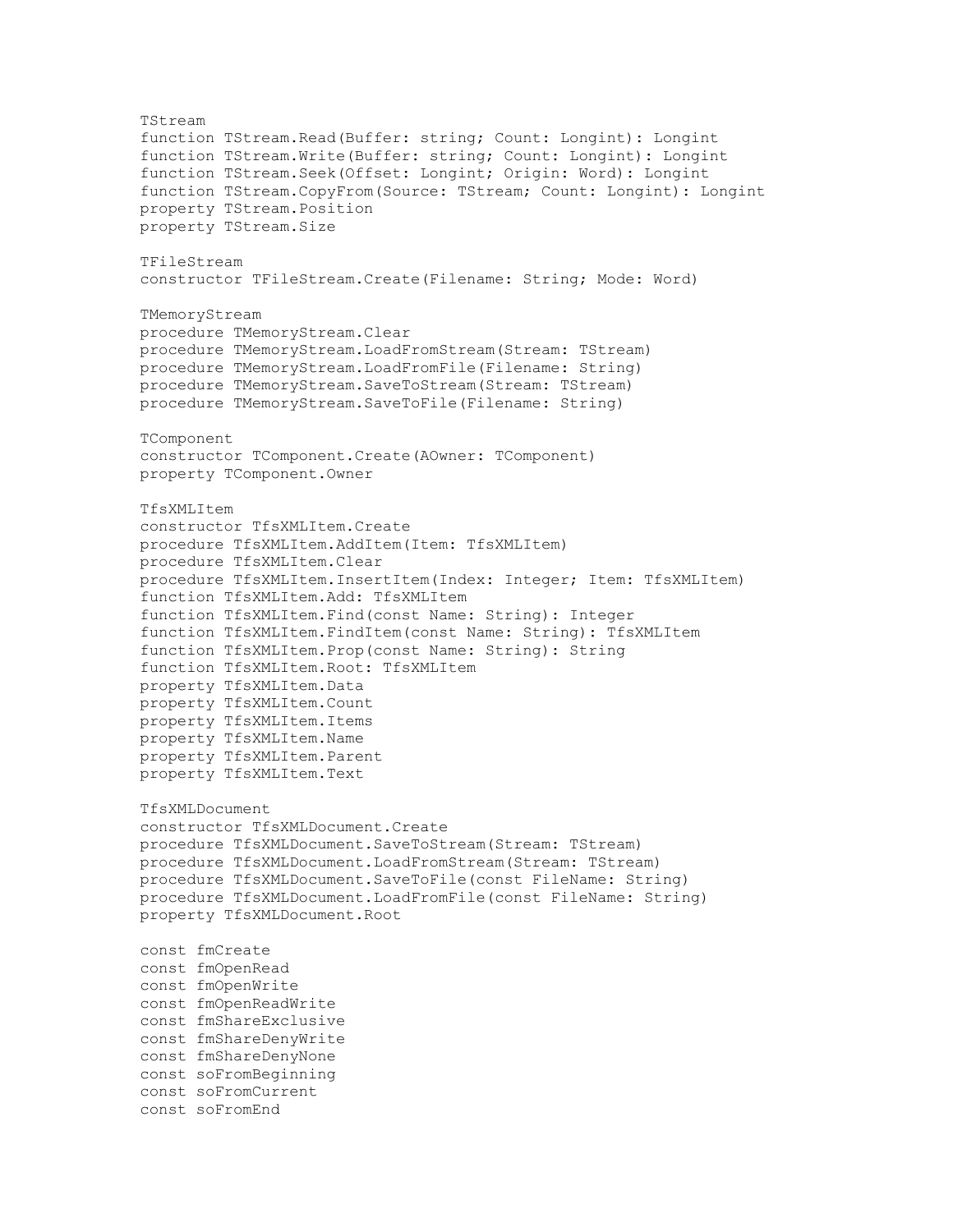type TDuplicates

 You have an access to all the published properties of these classes and an access to some public properties and methods.

 Note: This is a "fake" component. It is needed only for automatic inclusion of the "FS\_iClassesRTTI" unit to the "uses" clause.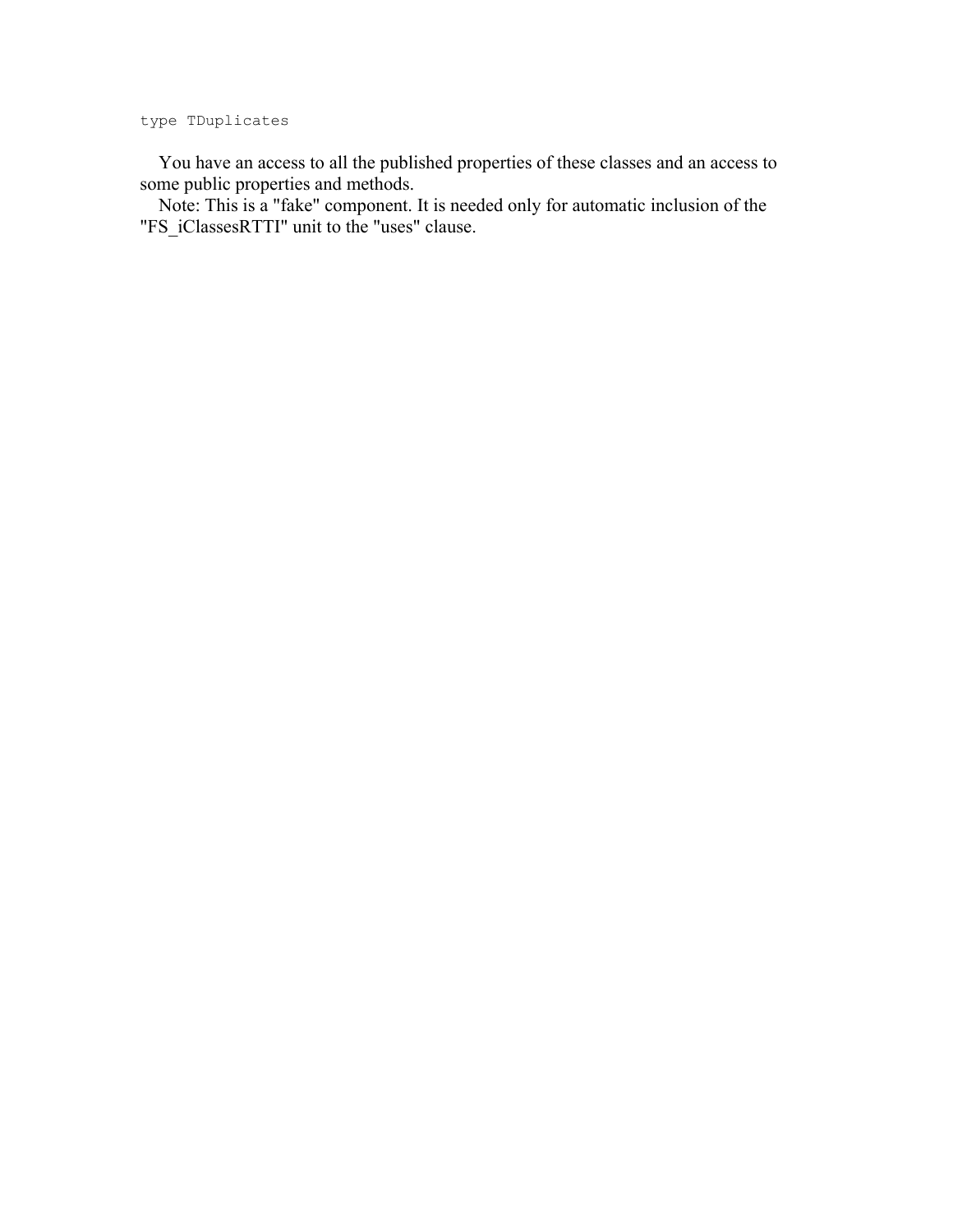## *TfsGraphicsRTTI component*

## . s

 Use this component if you want to get an access to Graphics.pas stuff in your application. This component allows you to access the following classes inside a script:

```
TFont
TPen
TBrush
TCanvas
procedure TCanvas.Draw(X, Y: Integer; Graphic: TGraphic)
procedure TCanvas.Ellipse(X1, Y1, X2, Y2: Integer)
procedure TCanvas.LineTo(X, Y: Integer)
procedure TCanvas.MoveTo(X, Y: Integer)
procedure TCanvas.Rectangle(X1, Y1, X2, Y2: Integer)
procedure TCanvas.RoundRect(X1, Y1, X2, Y2, X3, Y3: Integer)
procedure TCanvas.StretchDraw(X1, Y1, X2, Y2: Integer; Graphic:
TGraphic)
function TCanvas.TextHeight(const Text: string): Integer
procedure TCanvas.TextOut(X, Y: Integer; const Text: string)
function TCanvas.TextWidth(const Text: string): Integer
property TCanvas.Pixels
TGraphic
procedure TGraphic.LoadFromFile(const Filename: string)
procedure TGraphic.SaveToFile(const Filename: string)
property TGraphic.Height
property TGraphic.Width
TMetafile
TMetafileCanvas
TBitmap
property TBitmap.Canvas
type TFontStyles
type TFontPitch
type TPenStyle
type TPenMode
type TBrushStyle
```
 You have an access to all the published properties of these classes and an access to some public properties and methods.

 Note: This is a "fake" component. It is needed only for automatic inclusion of the "FS\_iGraphicsRTTI" unit to the "uses" clause.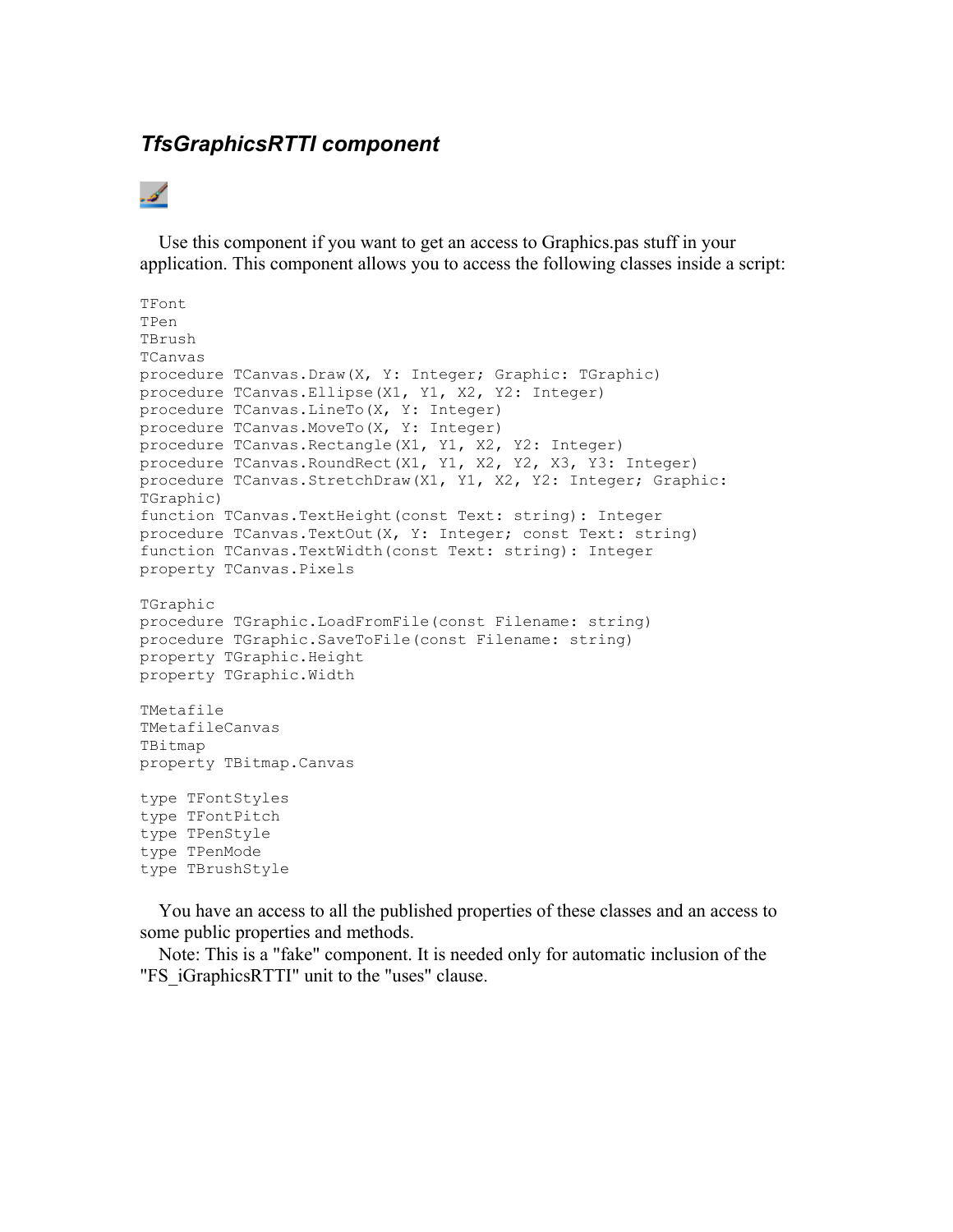## *TfsFormsRTTI component*

## $\overline{A_{\rm est}^{-1}}$

 Use this component if you want to get an access to StdCtrls.pas and Forms.pas stuff in your application. This component allows you to access the following classes inside a script:

```
TControl
property TControl.Parent
procedure TControl.Hide
procedure TControl.Show
procedure TControl.SetBounds(ALeft, ATop, AWidth, AHeight: Integer)
event TControl.OnCanResize
event TControl.OnClick
event TControl.OnDblClick
event TControl.OnMouseDown
event TControl.OnMouseMove
event TControl.OnMouseUp
event TControl.OnResize
TWinControl
procedure TWinControl.SetFocus
event TWinControl.OnEnter
event TWinControl.OnExit
event TWinControl.OnKeyDown
event TWinControl.OnKeyPress
event TWinControl.OnKeyUp
TCustomControl
TGraphicControl
TGroupBox
TLabel
TEdit
TMemo
TCustomComboBox
property TCustomComboBox.DroppedDown
property TCustomComboBox.ItemIndex
TComboBox
TButton
TCheckBox
TRadioButton
TCustomListBox
property TCustomListBox.ItemIndex
property TCustomListBox.SelCount
property TCustomListBox.Selected
TListBox
TControlScrollBar
TScrollingWinControl
```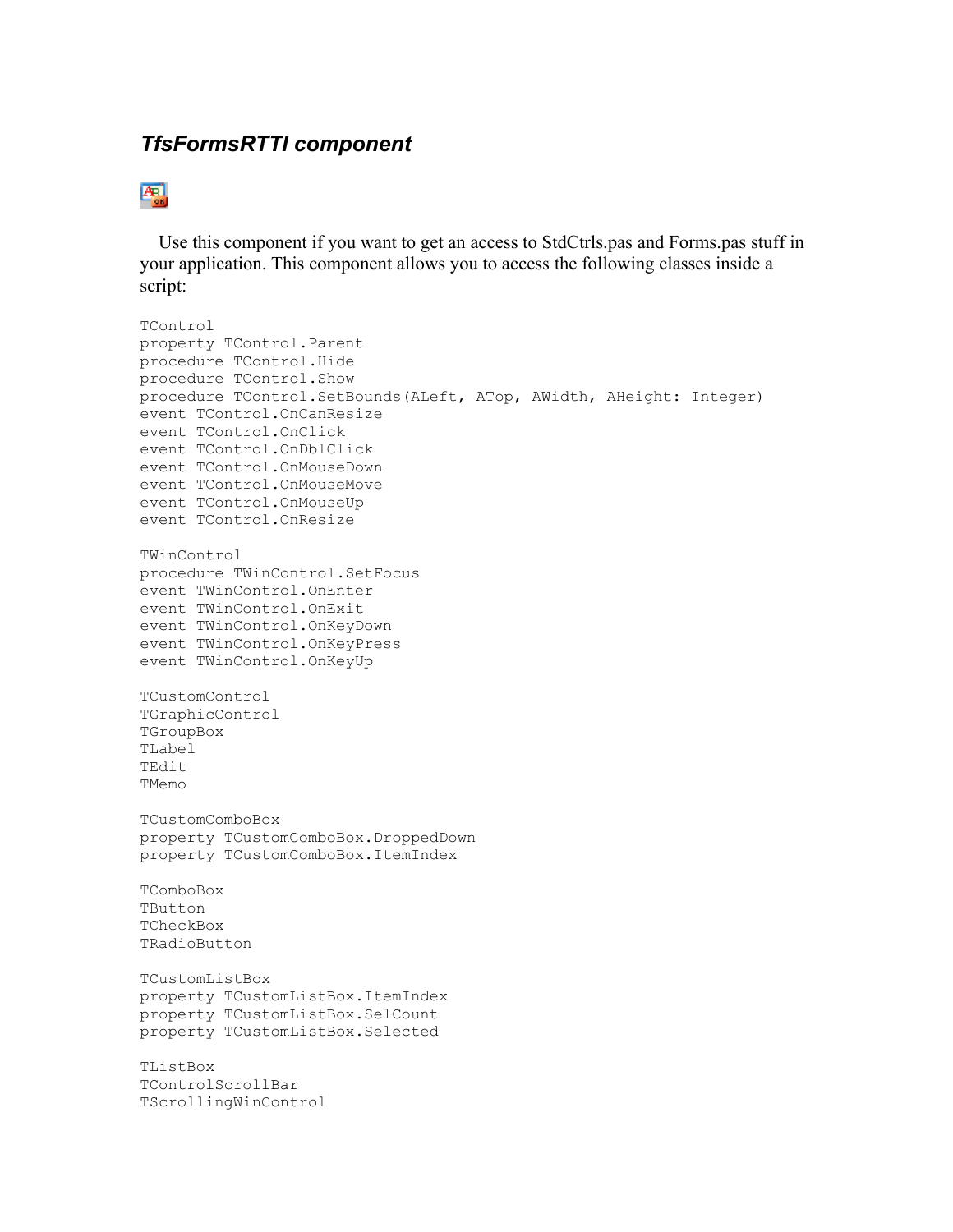TScrollBox

```
TCustomForm
procedure TCustomForm.Close
procedure TCustomForm.Hide
procedure TCustomForm.Show
function TCustomForm.ShowModal: Integer
event TCustomForm.OnActivate
event TCustomForm.OnClose
event TCustomForm.OnCloseQuery
event TCustomForm.OnCreate
event TCustomForm.OnDestroy
event TCustomForm.OnDeactivate
event TCustomForm.OnHide
event TCustomForm.OnPaint
event TCustomForm.OnShow
property TCustomForm.ModalResult
```
TForm

```
type TModalResult
type TCursor
type TShiftState
type TAlignment
type TAlign
type TMouseButton
type TAnchors
type TBevelCut
type TTextLayout
type TEditCharCase
type TScrollStyle
type TComboBoxStyle
type TCheckBoxState
type TListBoxStyle
type TFormBorderStyle
type TWindowState
type TFormStyle
type TBorderIcons
type TPosition
type TCloseAction
```
 You have an access to all the published properties of these classes and an access to some public properties and methods.

 Note: This is a "fake" component. It is needed only for automatic inclusion of the "FS\_iFormsRTTI" unit to the "uses" clause.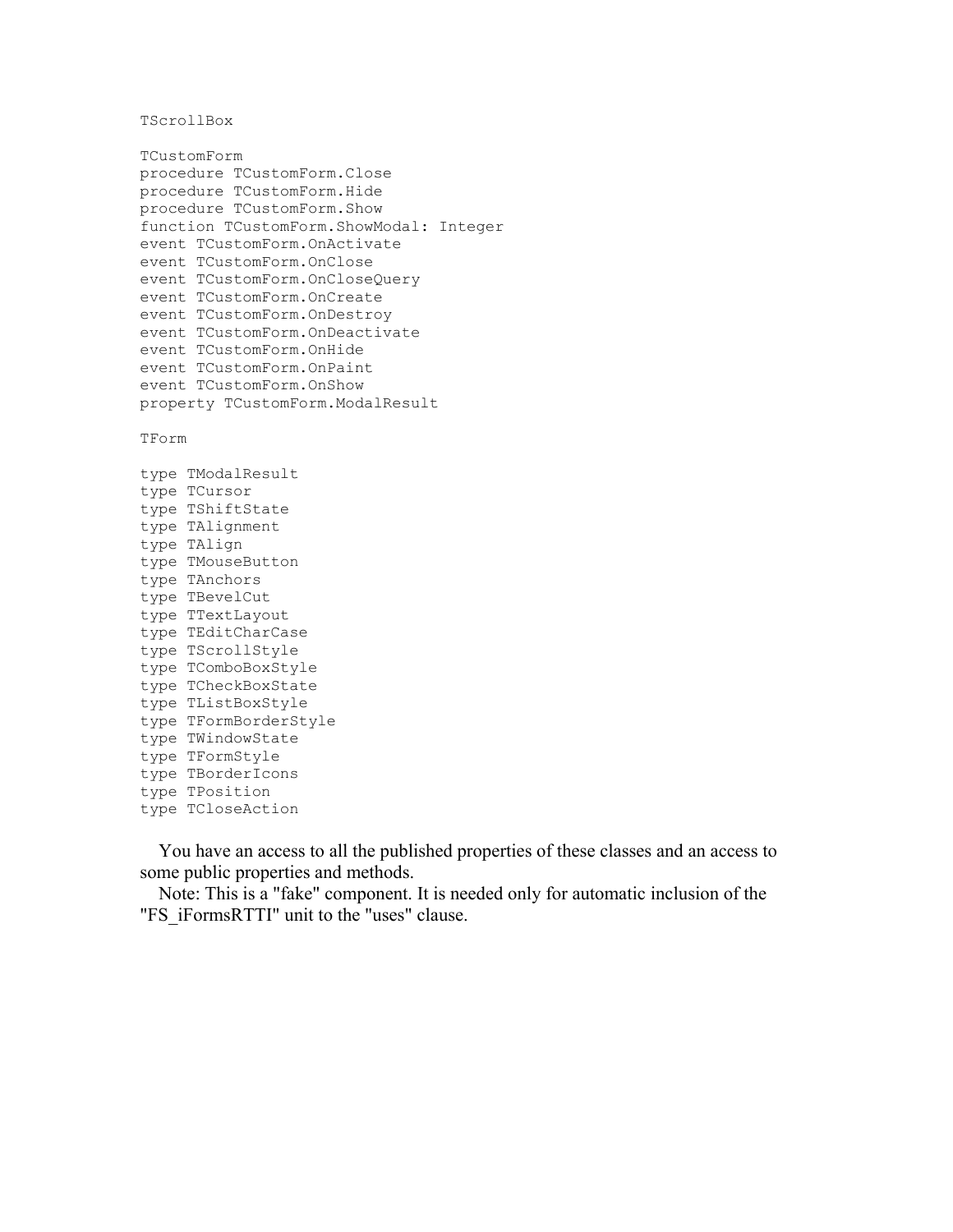## *TfsExtCtrlsRTTI component*

## e4

 Use this component if you want to get an access to ExtCtrls.pas stuff in your application. This component allows you to access the following classes inside a script:

TShape TPaintBox event TPaintBox.OnPaint TImage TBevel TTimer event TTimer.OnTimer TPanel TSplitter TBitBtn TSpeedButton TCheckListBox property TCheckListBox.Checked TTabControl TTabSheet TPageControl procedure TPageControl.SelectNextPage(GoForward: Boolean) property TPageControl.PageCount property TPageControl.Pages TStatusPanel TStatusPanels function TStatusPanels.Add: TStatusPanel property TStatusPanels.Items TStatusBar TTreeNode procedure TTreeNode.Delete function TTreeNode.EditText: Boolean property TTreeNode.Count property TTreeNode.Data property TTreeNode.ImageIndex property TTreeNode.SelectedIndex property TTreeNode.StateIndex property TTreeNode.Text

TTreeNodes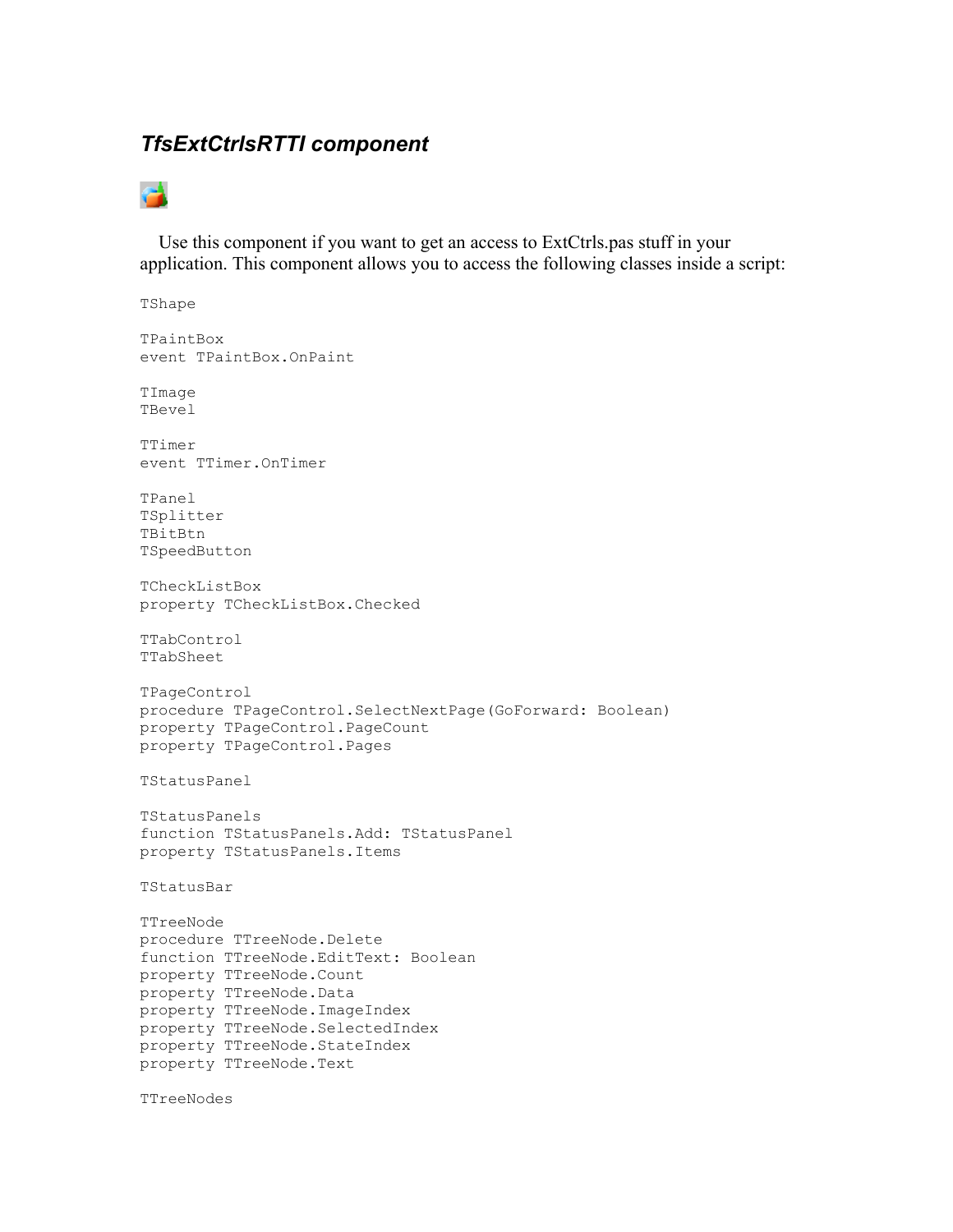```
function TTreeNodes.Add(Node: TTreeNode; const S: string): TTreeNode
function TTreeNodes.AddChild(Node: TTreeNode; const S: string):
TTreeNode
procedure TTreeNodes.BeginUpdate
procedure TTreeNodes.Clear
procedure TTreeNodes.Delete(Node: TTreeNode)
procedure TTreeNodes.EndUpdate
property TTreeNodes.Count
property TTreeNodes.Item
TTreeView
procedure TTreeView.FullCollapse
procedure TTreeView.FullExpand
property TTreeView.Selected
property TTreeView.TopItem
TTrackBar
TProgressBar
TListColumn
TListColumns
function TListColumns.Add: TListColumn
property TListColumns.Items
TListItem
procedure TListItem.Delete
function TListItem.EditCaption: Boolean
property TListItem.Caption
property TListItem.Checked
property TListItem.Data
property TListItem.ImageIndex
property TListItem.Selected
property TListItem.StateIndex
property TListItem.SubItems
TListItems
function TListItems.Add: TListItem
procedure TListItems.BeginUpdate
procedure TListItems.Clear
procedure TListItems.Delete(Index: Integer)
procedure TListItems.EndUpdate
property TListItems.Count
property TListItems.Item
TIconOptions
TListView
TToolButton
TToolBar
TMonthCalColors
TDateTimePicker
TMonthCalendar
type TShapeType
type TBevelStyle
type TBevelShape
type TResizeStyle
type TButtonLayout
```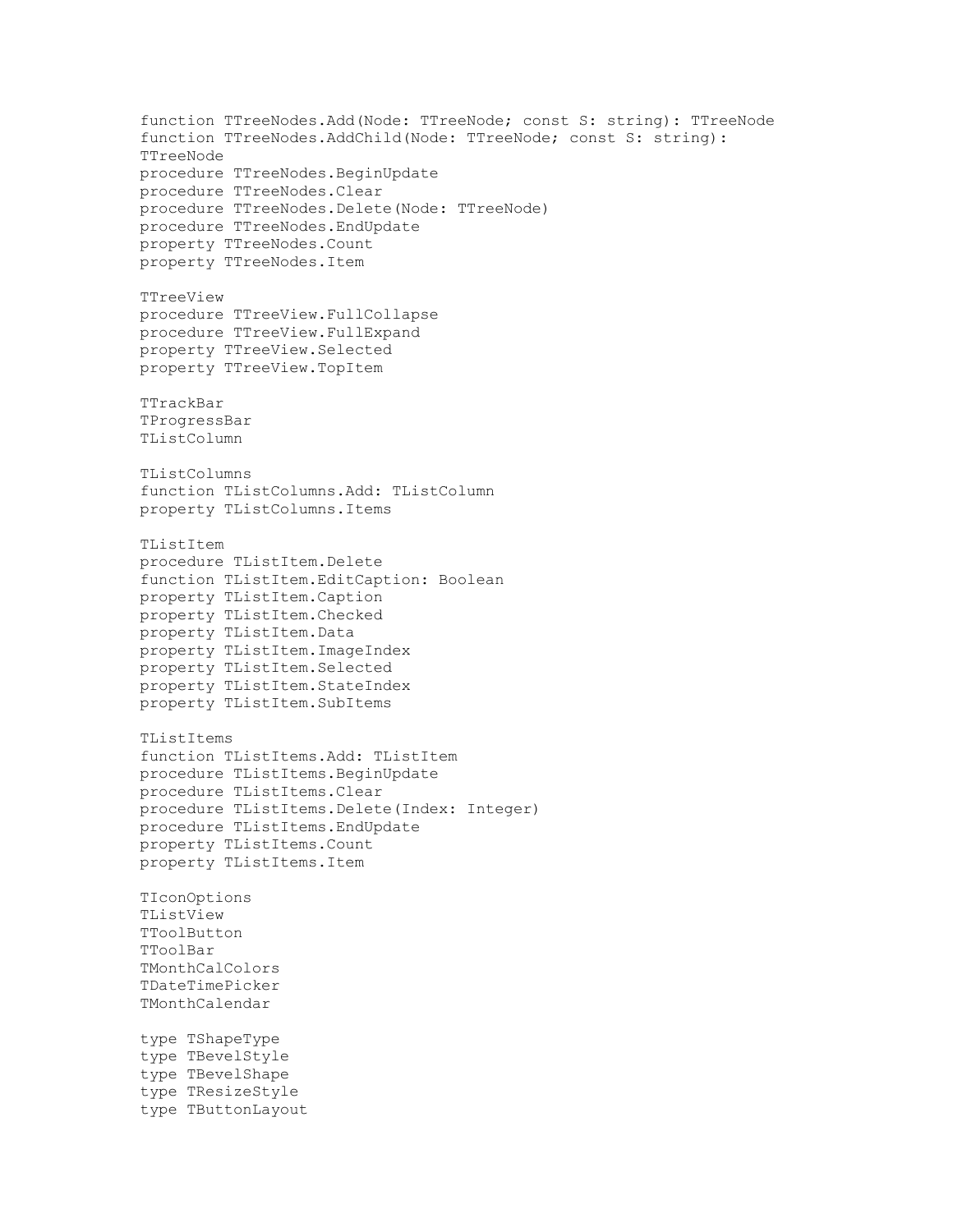```
type TButtonState
type TButtonStyle
type TBitBtnKind
type TNumGlyphs
type TTabPosition
type TTabStyle
type TStatusPanelStyle
type TStatusPanelBevel
type TSortType
type TTrackBarOrientation
type TTickMark
type TTickStyle
type TProgressBarOrientation
type TIconArrangement
type TListArrangement
type TViewStyle
type TToolButtonStyle
type TDateTimeKind
type TDTDateMode
type TDTDateFormat
type TDTCalAlignment
type TCalDayOfWeek
```
 You get an access to all the published properties of these classes and the access to some public properties and methods.

 Note: This is a "fake" component. It is needed only for automatic inclusion of the "FS\_iExtCtrlsRTTI" unit to the "uses" clause.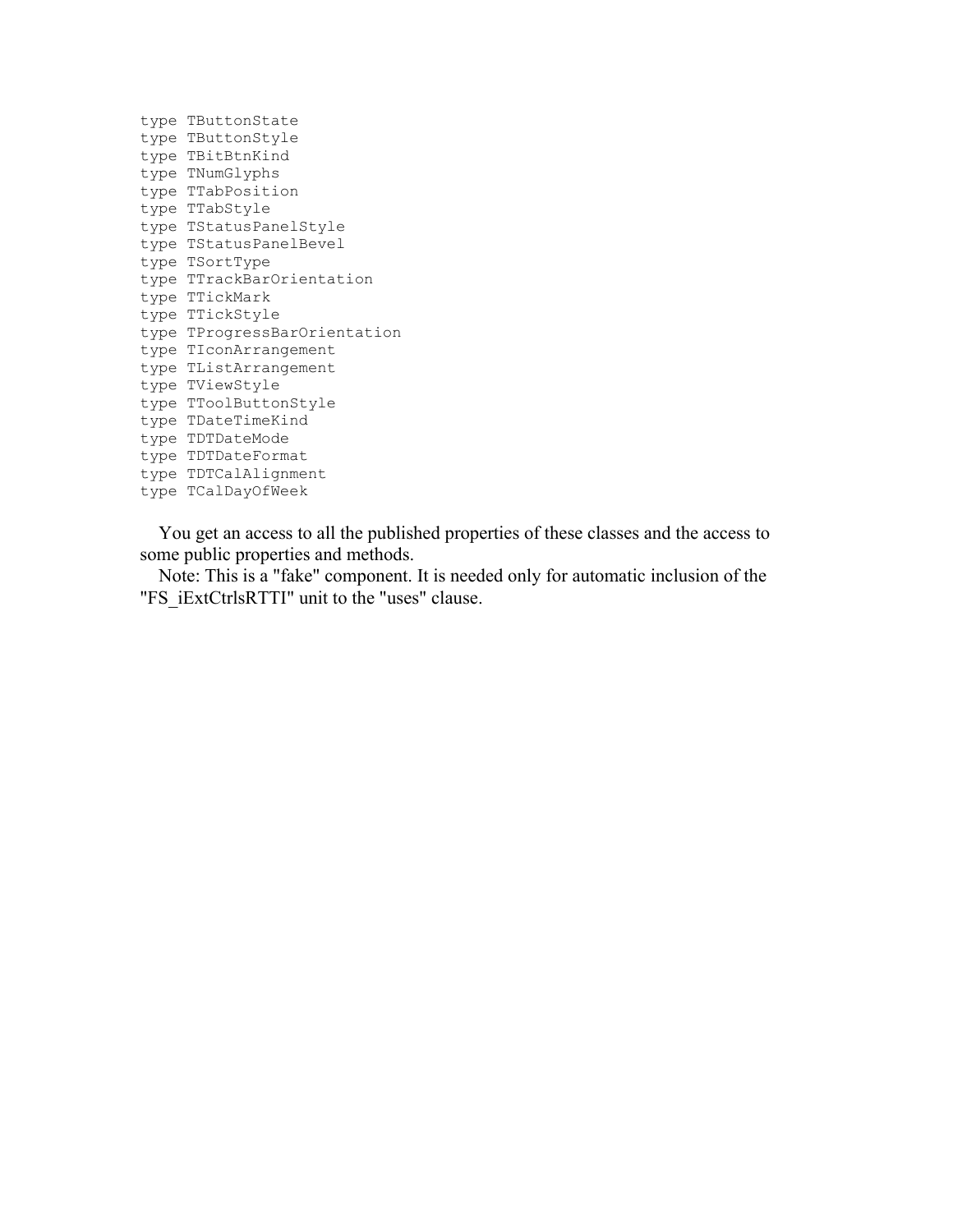## *TfsDialogsRTTI component*



 Use this component if you want to get an access to Dialogs.pas stuff in your application. This component allows you to access the following classes inside a script:

```
TCommonDialog
function TCommonDialog.Execute: Boolean
TOpenDialog
TSaveDialog
TColorDialog
TFontDialog
TPrintDialog
TPrinterSetupDialog
type TOpenOptions
type TFileEditStyle
type TColorDialogOptions
type TFontDialogOptions
type TFontDialogDevice
type TPrintRange
type TPrintDialogOptions
```
 You have an access to all the published properties of these classes and an access to some public properties and methods.

 Note: This is a "fake" component. It is needed only for automatic inclusion of the "FS\_iDialogsRTTI" unit to the "uses" clause.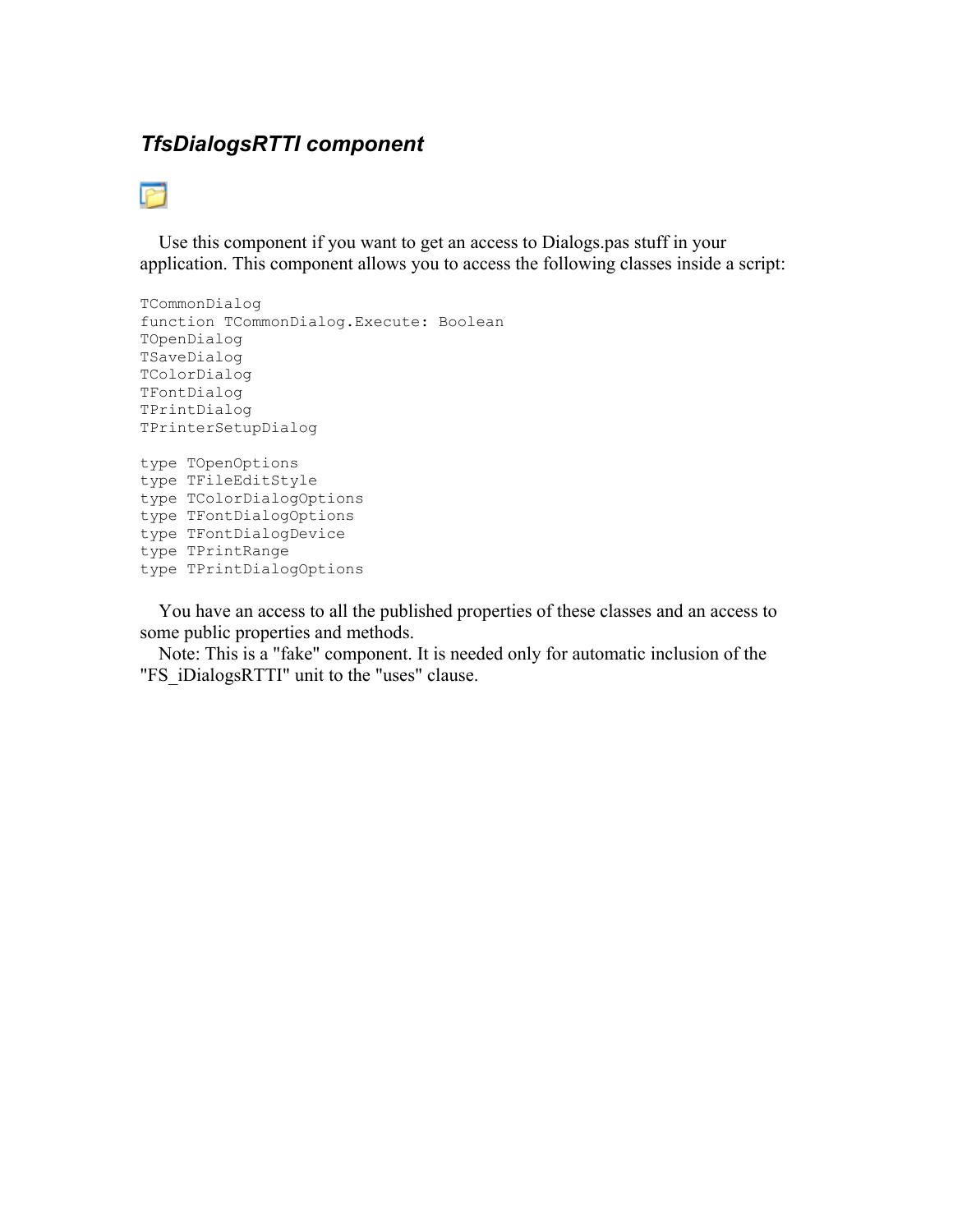#### *TfsDBRTTI component*

## 圖

 Use this component if you want to get an access to DB.pas stuff in your application. This component allows you to access the following classes inside a script:

TField property TField.AsBoolean property TField.AsCurrency property TField.AsDateTime property TField.AsFloat property TField.AsInteger property TField.AsDate property TField.AsTime property TField.AsString property TField.AsVariant property TField.DataType property TField.DisplayName property TField.DisplayText property TField.IsNull property TField.Size property TField.Value TFields property TFields.Fields TStringField TNumericField TIntegerField TSmallIntField TWordField TAutoIncField TFloatField TCurrencyField TBooleanField TDateTimeField TDateField TTimeField TBinaryField TBytesField TVarBytesField TBCDField TBlobField procedure TBlobField.LoadFromFile(const FileName: String) procedure TBlobField.LoadFromStream(Stream: TStream) procedure TBlobField.SaveToFile(const FileName: String) procedure TBlobField.SaveToStream(Stream: TStream) TMemoField TGraphicField TFieldDef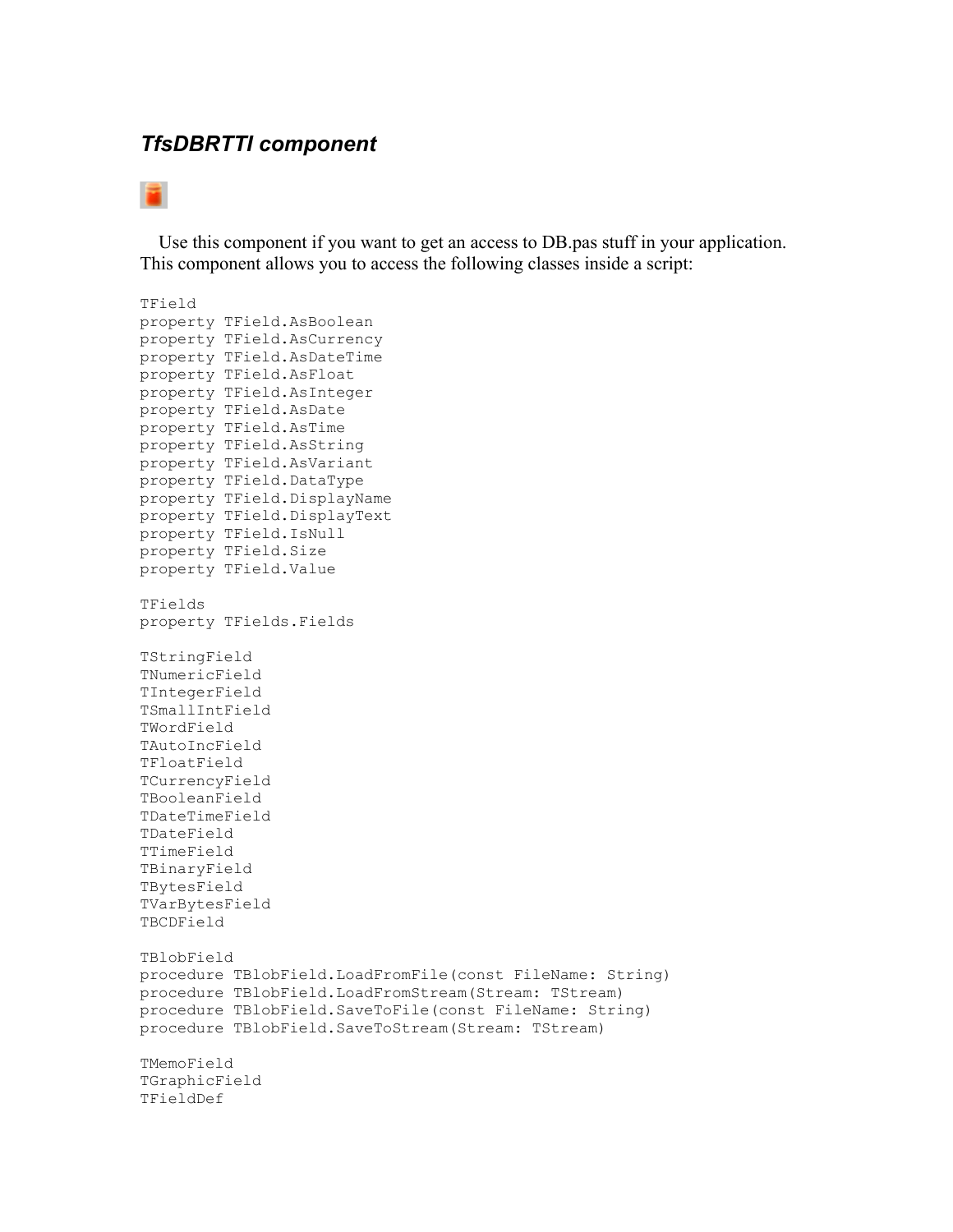```
TFieldDefs
property TFieldDefs.Items
TDataSource
type TBookmark
TDataSet
procedure TDataSet.Open
procedure TDataSet.Close
procedure TDataSet.First
procedure TDataSet.Last
procedure TDataSet.Next
procedure TDataSet.Prior
procedure TDataSet.Cancel
procedure TDataSet.Delete
procedure TDataSet.Post
procedure TDataSet.Append
procedure TDataSet.Insert
procedure TDataSet.Edit
function TDataSet.FieldByName(const FieldName: string): TField
procedure TDataSet.GetFieldNames(List: TStrings)
function TDataSet.FindFirst: Boolean
function TDataSet.FindLast: Boolean
function TDataSet.FindNext: Boolean
function TDataSet.FindPrior: Boolean
procedure TDataSet.FreeBookmark(Bookmark: TBookmark)
function TDataSet.GetBookmark: TBookmark
procedure TDataSet.GotoBookmark(Bookmark: TBookmark)
function TDataSet.Locate(const KeyFields: string; const KeyValues:
Variant; Options: TLocateOptions): Boolean
function TDataSet.IsEmpty: Boolean
property TDataSet.Bof
property TDataSet.Eof
property TDataSet.FieldCount
property TDataSet.FieldDefs
property TDataSet.Fields
property TDataSet.Filter
property TDataSet.Filtered
property TDataSet.FilterOptions
property TDataSet.Active
TParam
procedure TParam.Clear
property TParam.Bound
property TParam.IsNull
property TParam.Text
property TParam.AsBoolean
property TParam.AsCurrency
property TParam.AsDateTime
property TParam.AsFloat
property TParam.AsInteger
property TParam.AsDate
property TParam.AsTime
property TParam.AsString
property TParam.AsVariant
```

```
TParams
```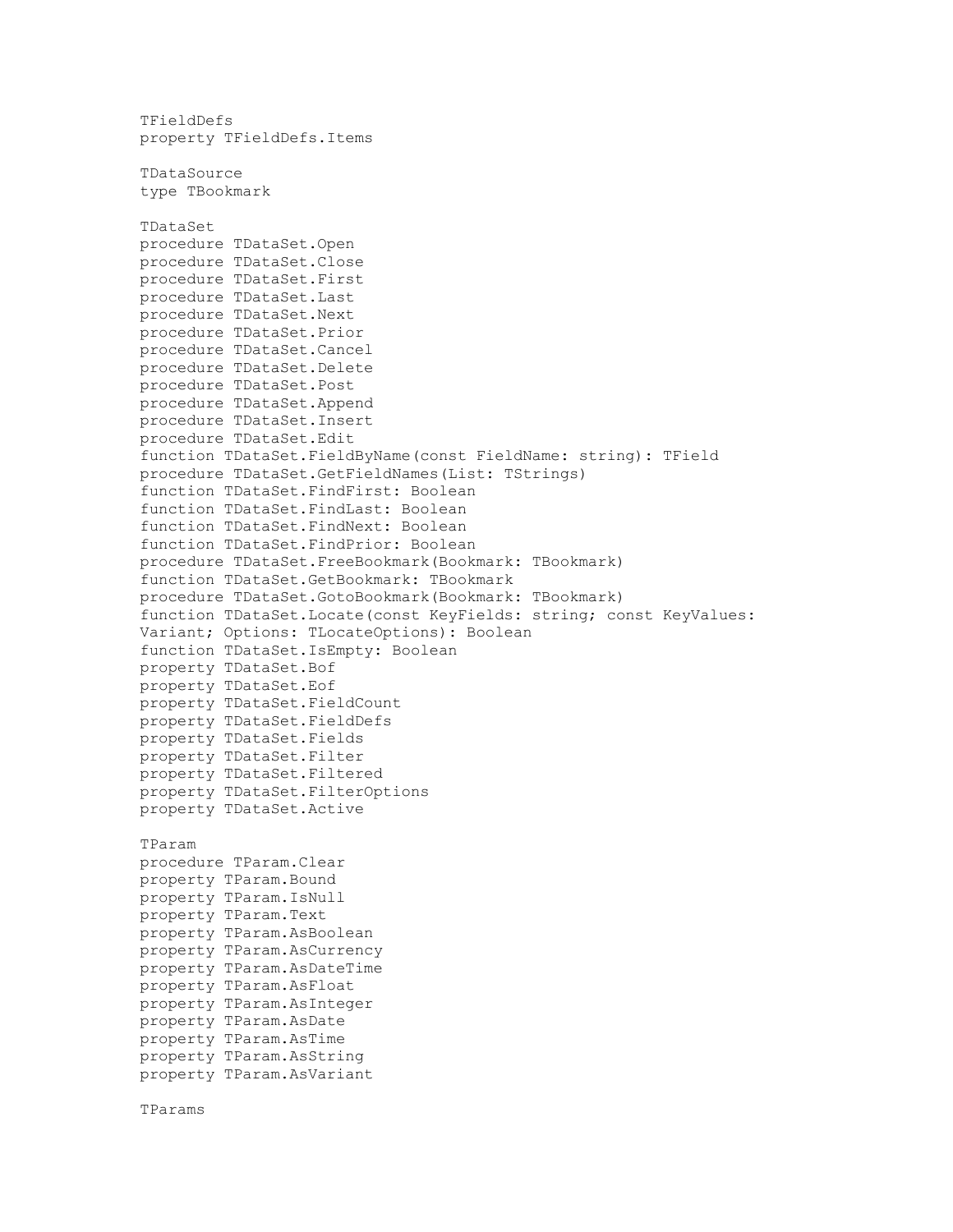function TParams.ParamByName(const Value: string): TParam function TParams.FindParam(const Value: string): TParam property TParams.Items type TFieldType type TBlobStreamMode type TLocateOptions type TFilterOptions type TParamType

 You have an access to all the published properties of these classes and an access to some public properties and methods.

 Note: This is a "fake" component. It is needed only for automatic inclusion of the "FS\_iDBRTTI" unit to the "uses" clause.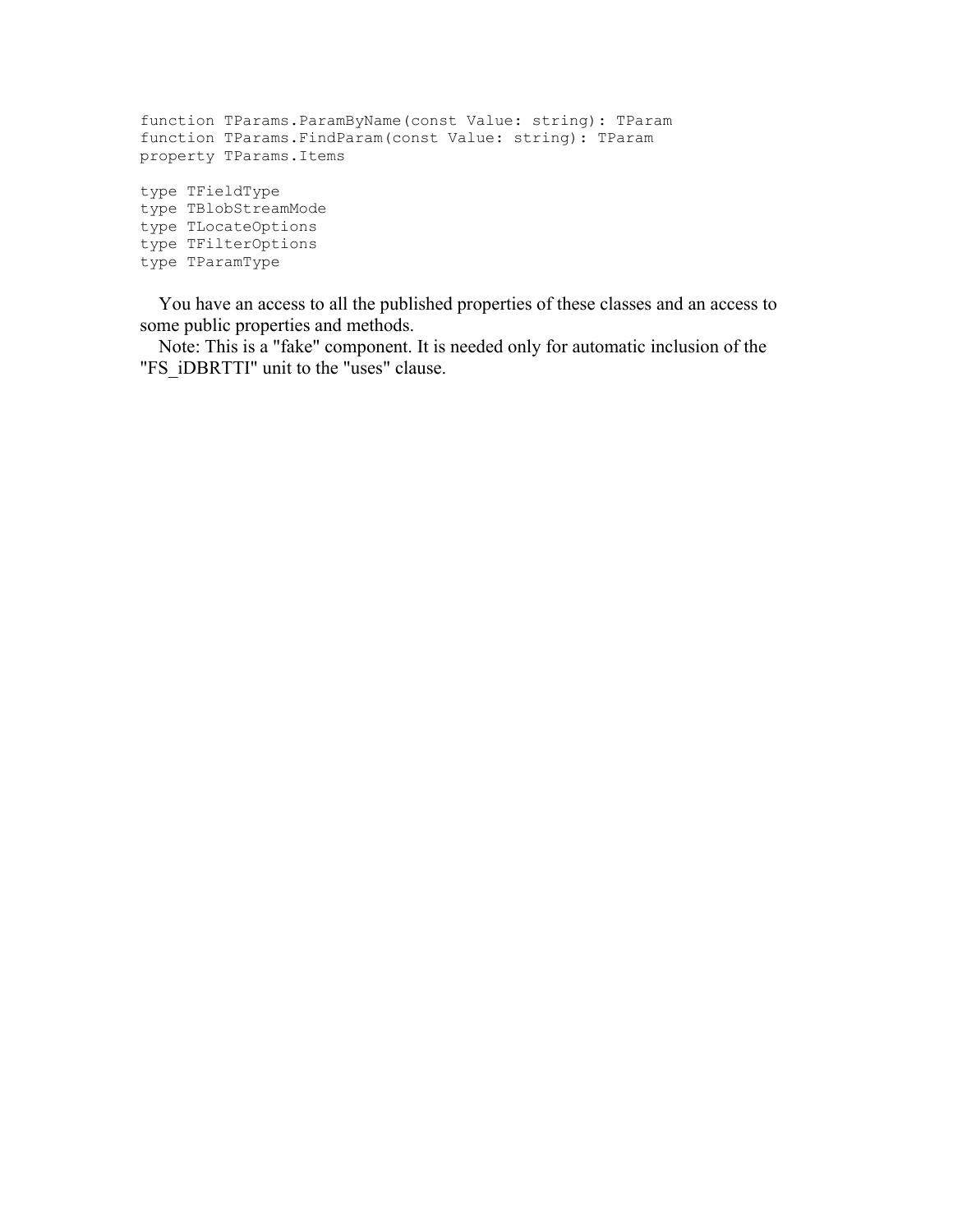## *TfsDBCtrlsRTTI component*

## ī.

 Use this component if you want to get an access to DBCtrls.pas stuff in your application. This component allows you to access the following classes inside a script:

```
TDBEdit
TDBText
TDBCheckBox
property TDBCheckBox.Checked
TDBComboBox
property TDBComboBox.Text
TDBListBox
TDBRadioGroup
property TDBRadioGroup.ItemIndex
property TDBRadioGroup.Value
TDBMemo
TDBImage
TDBNavigator
TDBLookupControl
property TDBLookupControl.KeyValue
TDBLookupListBox
property TDBLookupListBox.SelectedItem
TDBLookupComboBox
property TDBLookupComboBox.Text
TColumnTitle
TColumn
TDBGridColumns
function TDBGridColumns.Add: TColumn
property TDBGridColumns.Items
TDBGrid
type TButtonSet
```
type TColumnButtonStyle type TDBGridOptions

 You have an access to all the published properties of these classes and an access to some public properties and methods.

 Note: This is a "fake" component. It is needed only for automatic inclusion of the "FS\_iDBCtrlsRTTI" unit to the "uses" clause.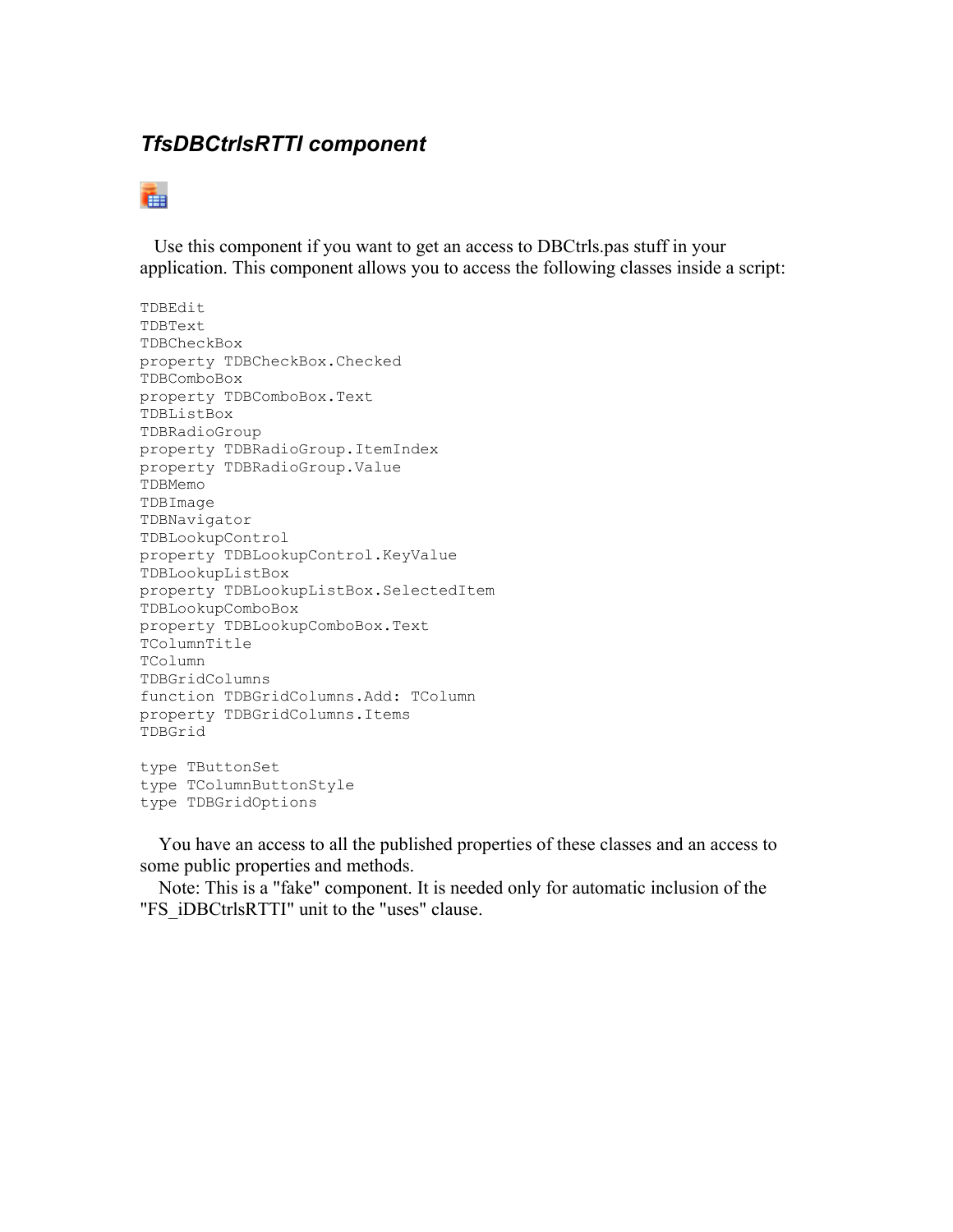## *TfsBDERTTI component*

## **Te**pe

 Use this component if you want to get an access to BDE stuff in your application. This component allows you to access the following classes inside a script:

```
TSession
TDatabase
TBDEDataSet
TDBDataSet
TTable
procedure TTable.CreateTable
procedure TTable.DeleteTable
procedure TTable.EmptyTable
function TTable.FindKey(const KeyValues: array): Boolean
procedure TTable.FindNearest(const KeyValues: array)
procedure TTable.RenameTable(const NewTableName: string)
TQuery
procedure TQuery.ExecSQL
function TQuery.ParamByName(const Value: string): TParam
procedure TQuery.Prepare
property TQuery.ParamCount
TStoredProc
procedure TStoredProc.ExecProc
function TStoredProc.ParamByName(const Value: string): TParam
procedure TStoredProc.Prepare
property TStoredProc.ParamCount
type TTableType
type TParamBindMode
```
 You have an access to all the published properties of these classes and an access to some public properties and methods.

 Note: This is a "fake" component. It is needed only for automatic inclusion of the "FS\_iBDERTTI" unit to the "uses" clause.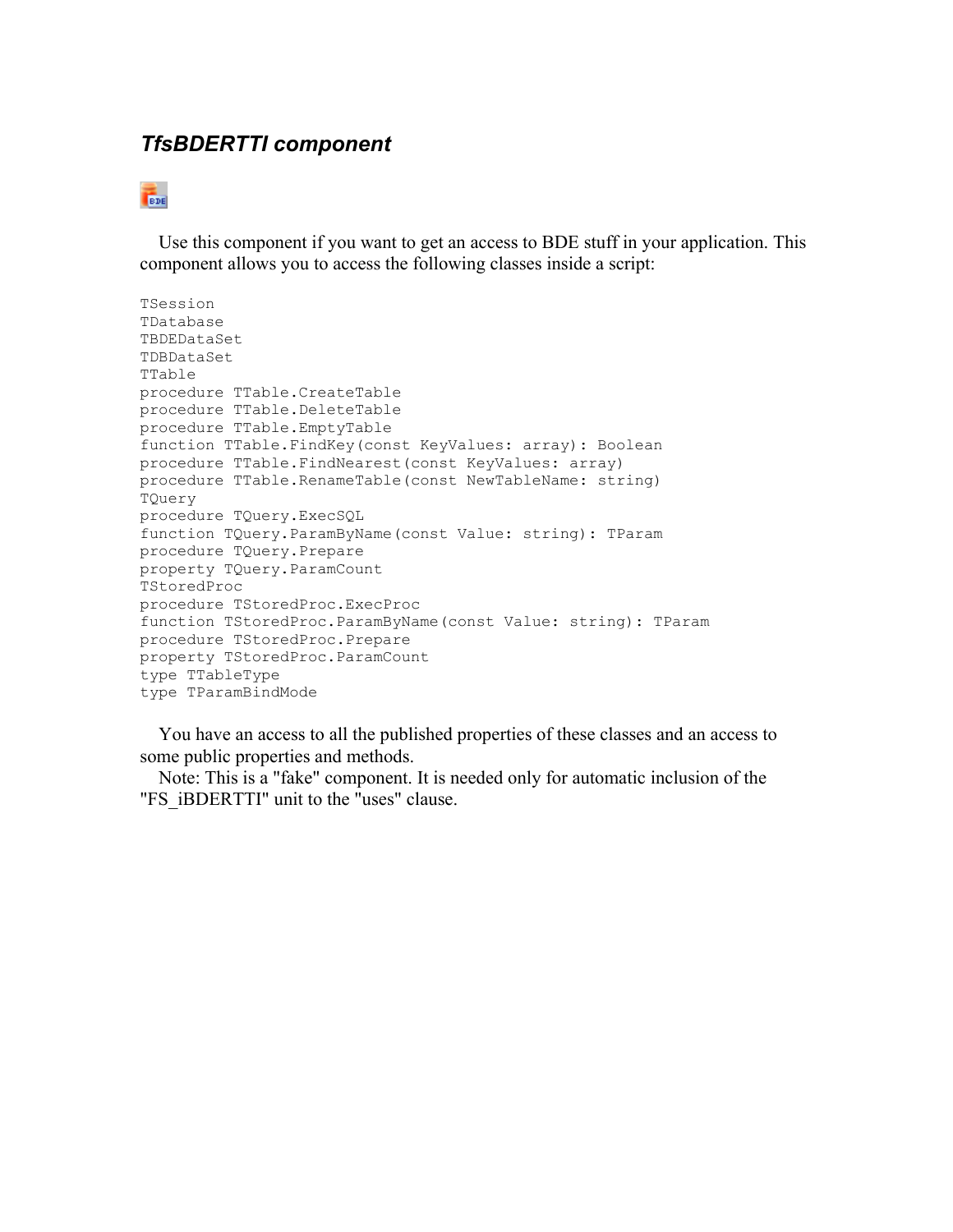## *TfsADORTTI component*

## $\overline{F}_{\text{max}}$

 Use this component if you want to get an access to ADO stuff in your application. This component allows you to access the following classes inside a script:

```
TADOConnection
TParameter
TParameters
property TParameters.Items
TCustomADODataSet
TADOTable
TADOQuery
procedure TADOQuery.ExecSQL
TADOStoredProc
procedure TADOStoredProc.ExecProc
type TDataType
```
 You have an access to all the published properties of these classes and an access to some public properties and methods.

 Note: This is a "fake" component. It is needed only for automatic inclusion of the "FS\_iADORTTI" unit to the "uses" clause.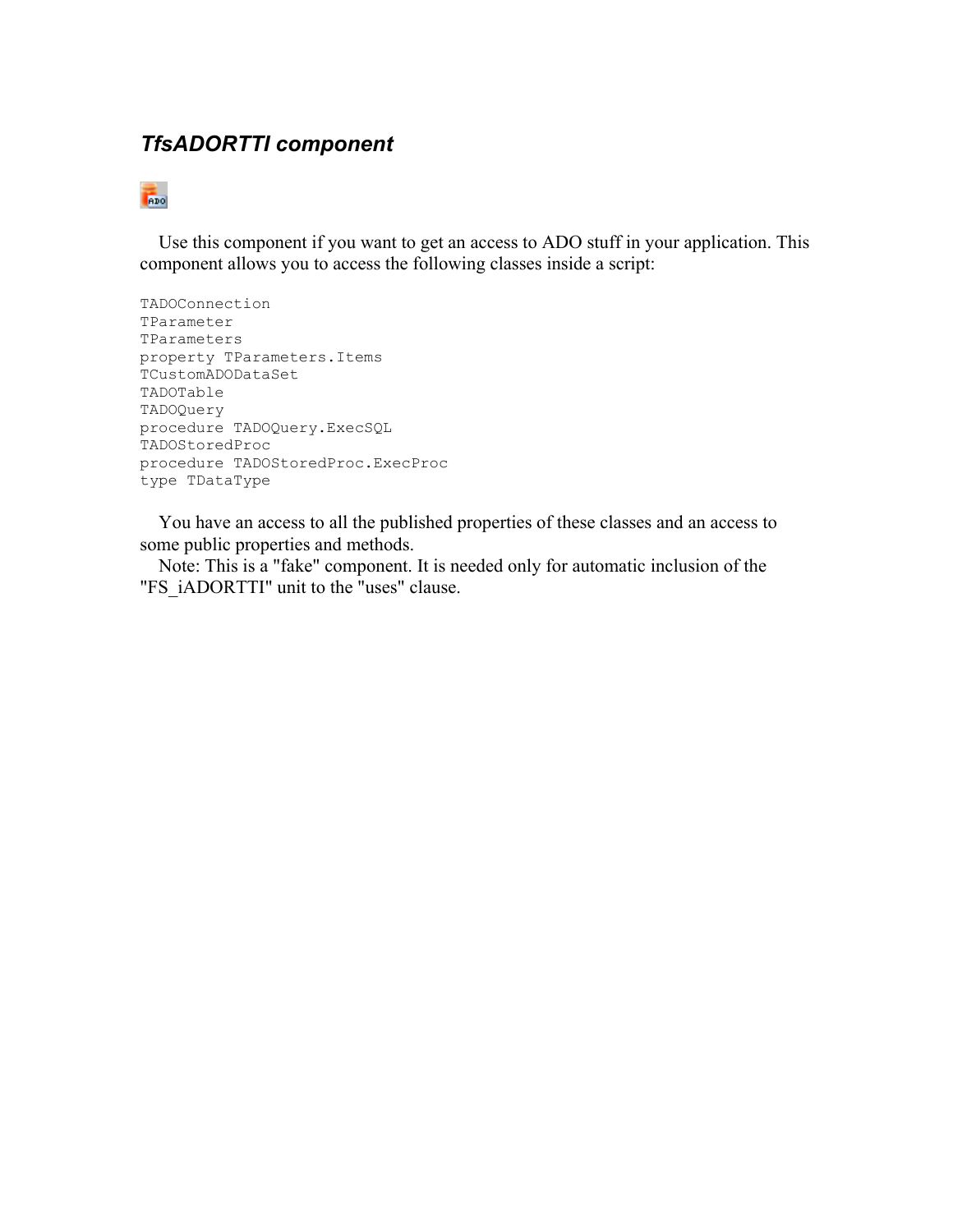## *TfsIBXRTTI component*

## TEX<sup>1</sup>

 Use this component if you want to get an access to IBX stuff in your application. This component allows you to access the following classes inside a script:

```
TIBDataBase
TIBTransaction
TIBCustomDataSet
TIBTable
TIBQuery
procedure TIBQuery.ExecSQL
TIBStoredProc
procedure TIBStoredProc.ExecProc
```
 You have an access to all the published properties of these classes and an access to some public properties and methods.

 Note: This is a "fake" component. It is needed only for automatic inclusion of the "FS\_iIBXRTTI" unit to the "uses" clause.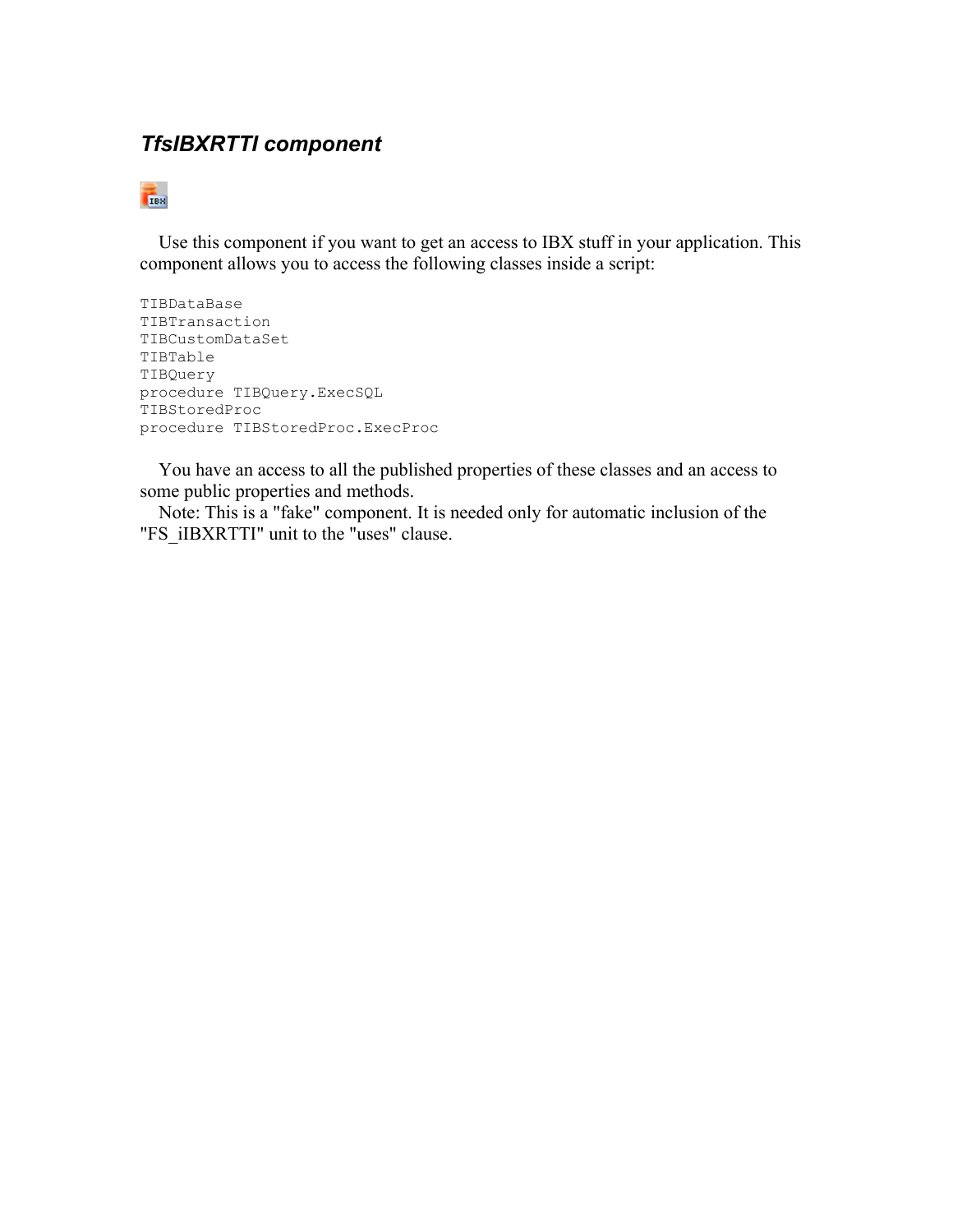#### *TfsChartRTTI component*



 Use this component if you want to get an access to TeeChart stuff in your application. This component allows you to access the following classes inside a script:

TChartValueList TChartAxisTitle TChartAxis TCustomChartLegend TChartLegend TSeriesMarks TChartGradient TChartWall TChartBrush TChartTitle TChartSeries procedure TChartSeries.Clear procedure TChartSeries.Add(const AValue: Double; const ALabel: String; AColor: TColor) TSeriesPointer TCustomSeries TLineSeries TPointSeries TAreaSeries TCustomBarSeries TBarSeries THorizBarSeries TCircledSeries TPieSeries TFastLineSeries TCustomChart TChart type TChartValue type TLegendStyle type TLegendAlignment type TLegendTextStyle type TChartListOrder type TGradientDirection type TSeriesMarksStyle type TAxisLabelStyle type THorizAxis type TVertAxis type TTeeBackImageMode type TPanningMode type TSeriesPointerStyle type TMultiArea type TMultiBar type TBarStyle

You have an access to all the published properties of these classes and an access to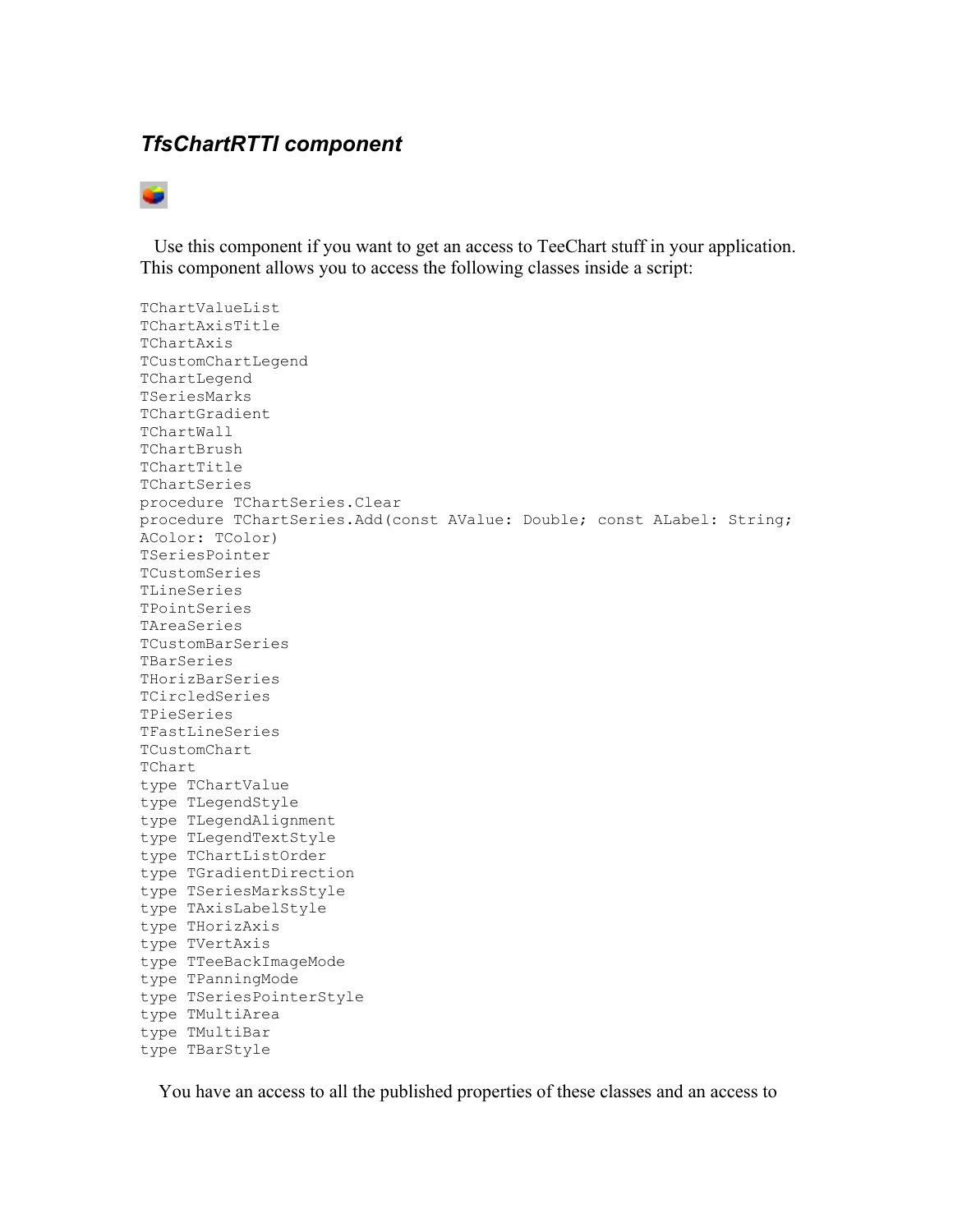some public properties and methods.

 Note: This is a "fake" component. It is needed only for automatic inclusion of the "FS\_iChartRTTI" unit to the "uses" clause.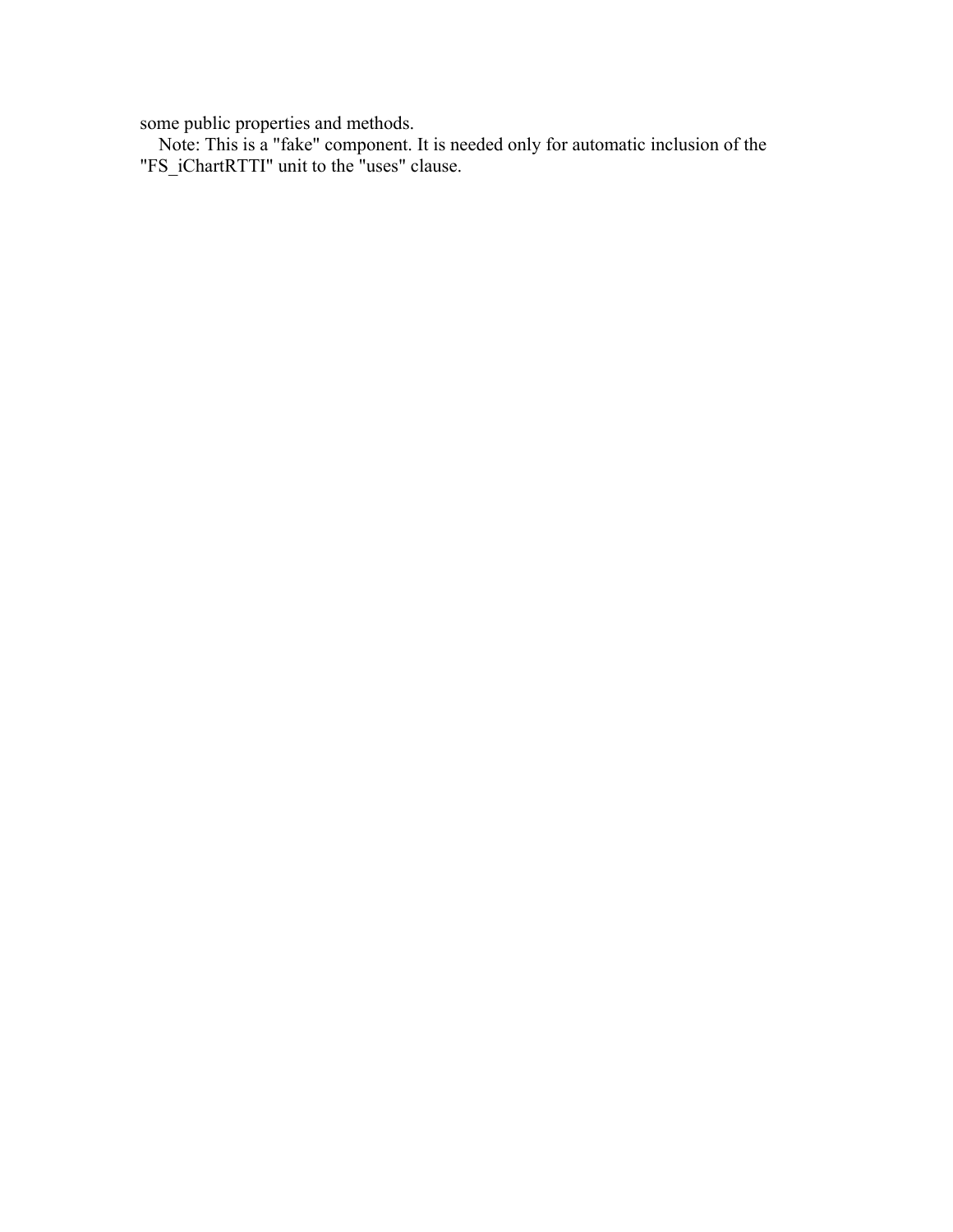# **Scripting**

The simplest example of scripting Getting the list of the supported languages Displaying the detail info about the syntax error Debugging the the script Adding a procedure to the script Adding a function to the script Adding a function with var and default parameters Adding a function with class parameters Adding a function which returns value of class type Adding a constant to the script Adding a variable to the script Adding an object variable to the script Adding a type to the script Adding an enumeration to the script Adding a set type to the script Adding a class to the script Implementing public properties and methods of the class Implementing the event handler Implementing non-standard event handler Accessing script variables from the Delphi code Calling a script function from the Delphi code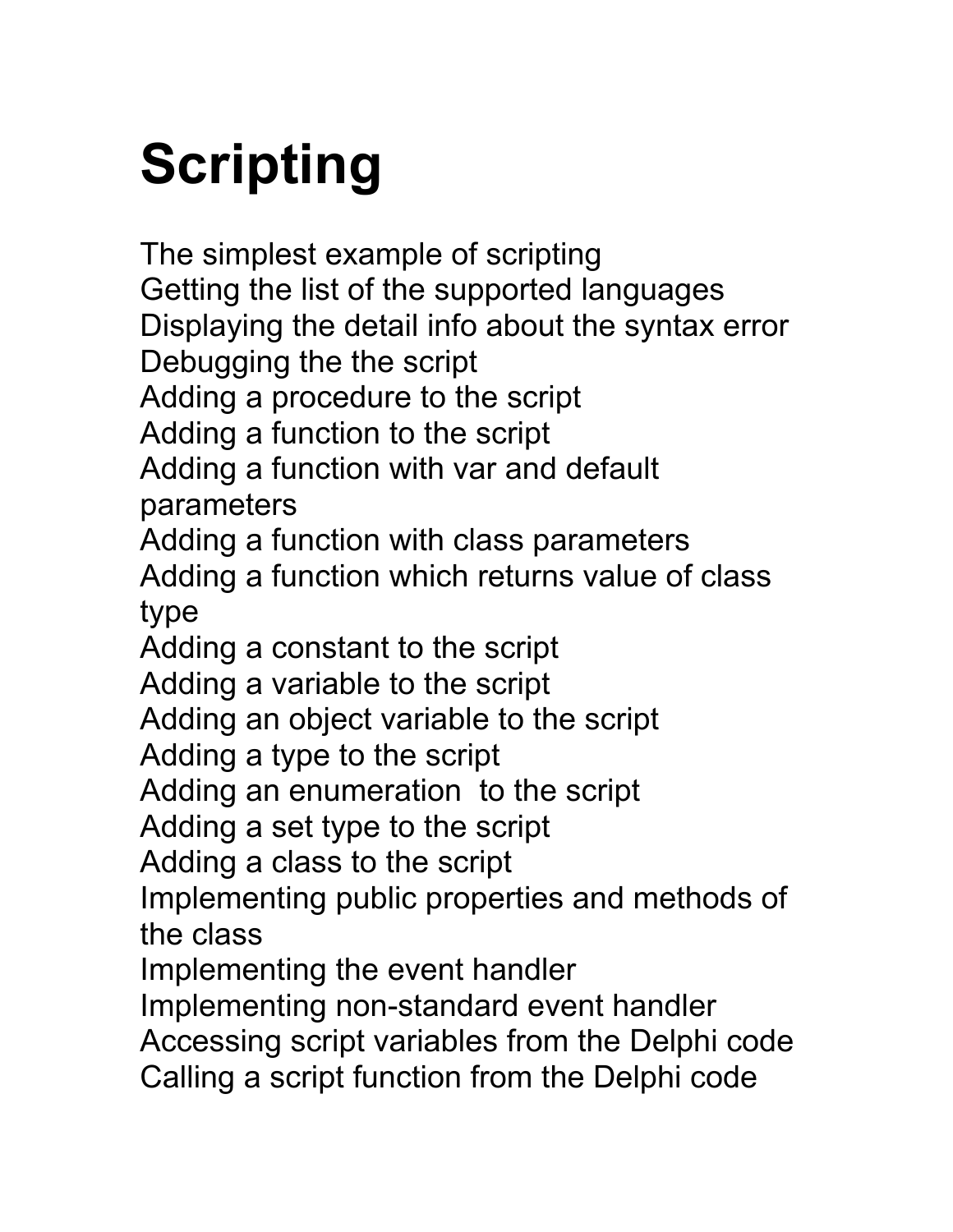Calling a script function with var parameters Calculation of the expressions Saving and loading of the precompiled code Script tutorials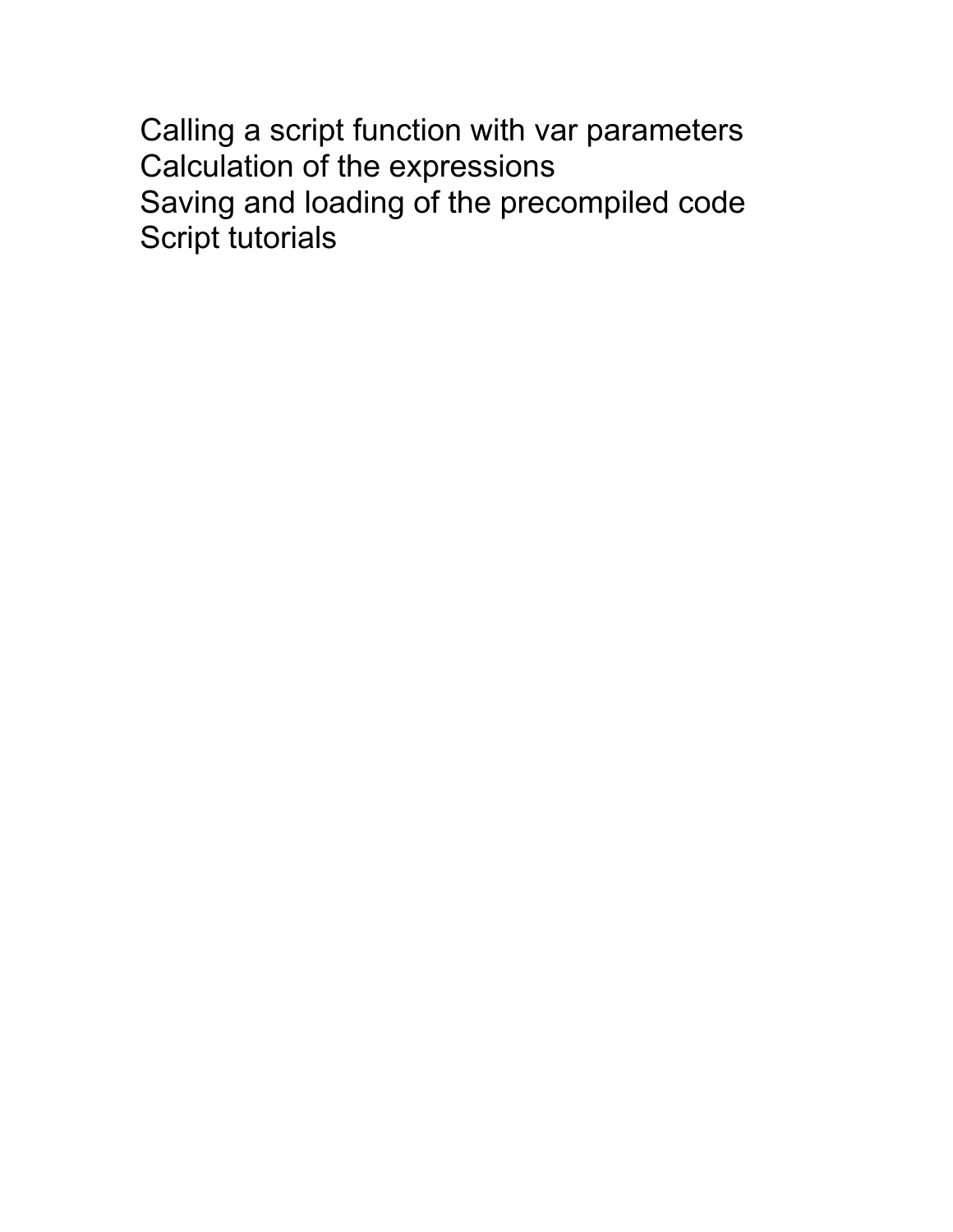## *The simplest example of scripting*

 Here is a sample code which demonstrates the easiest way of using FastScript. Just put the TfsScript, TfsPascal and TButton components onto your form and write the following code in the button.OnClick event:

```
procedure TForm1.Button1Click(Sender: TObject);
begin
  fsScript1.Clear;
  fsScript1.Lines.Text := 'begin ShowMessage(''Hello!'') end.';
  fsScript1.Parent := fsGlobalUnit;
  fsScript1.SyntaxType := 'PascalScript';
  if not fsScript1.Run then
     ShowMessage(fsScript1.ErrorMsg); 
end;
```
- Clear the script. It is necessary if you use one component to run many scripts.

- Fill the Lines property by the script code;

- To use standard types and functions pass the fsGlobalUnit to the Parent property.

- Run the script using the PascalScript language. If compilation was successful, Run method returns True. Otherwise an error message is shown.

Another way to use TfsScript without fsGlobalUnit (for example, in multi-thread environment):

```
procedure TForm1.Button1Click(Sender: TObject);
begin
  fsScript1.Clear;
  fsScript1.AddRTTI;
  fsScript1.Lines.Text := 'begin ShowMessage(''Hello!'') end.';
   fsScript1.SyntaxType := 'PascalScript';
   if not fsScript1.Run then
     ShowMessage(fsScript1.ErrorMsg); 
end;
```
## *Getting the list of the supported languages*

 To get the list of the supported languages call the fsGetLanguageList(list: TStrings) procedure, defined in the FS\_iTools unit.

```
uses FS_iTools;
fsGetLanguageList(LangComboBox.Items);
```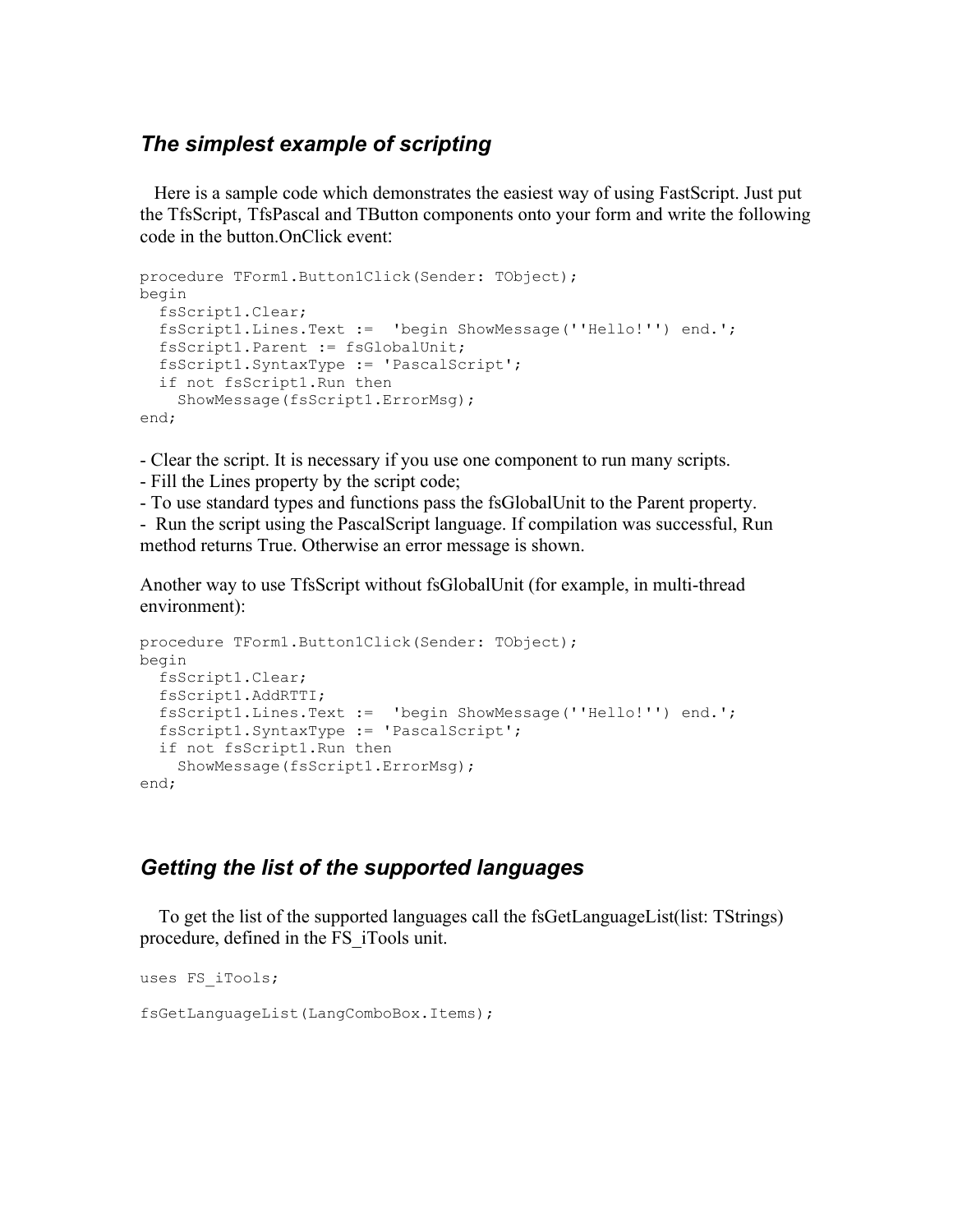## *Displaying the detail info about the syntax error*

```
uses FS iInterpreter, FS iTools;
begin
  if not fsScript1.Compile then
  begin
     { show the error message and position in the status bar }
    StatusBar1.Text := fsScript1.ErrorMsg + ' at ' + fsScript1.ErrorPos;
     Exit;
   end
   else
     fsScript1.Execute;
end;
```
## *Debugging the script*

Use OnRunLine. For example:

```
procedure TForm1.OnRunLine(Sender: TfsScript; const UnitName,
SourcePos: String);
var
  pt: TPoint;
begin
// locate the unit with UnitName name
    ...
// locate the line with pt.Y number
   pt := fsPosToPoint(SourcePos);
   FStopped := True;
   while FStopped do
     Application.ProcessMessages;
end;
```
Examine the demo located in the DEMOS\Main folder.

## *Adding a procedure to the script*

To add a procedure/function to a script, perform the following steps:

- Create a method handler - function of the TfsCallMethodEvent type.

- Call TfsScript.AddMethod method. The first parameter is a function syntax, the second is a link to the handler of TfsCallMethodEvent type.

```
{ the function itself }
procedure TForm1.DelphiFunc(s: String; i: Integer); 
begin
```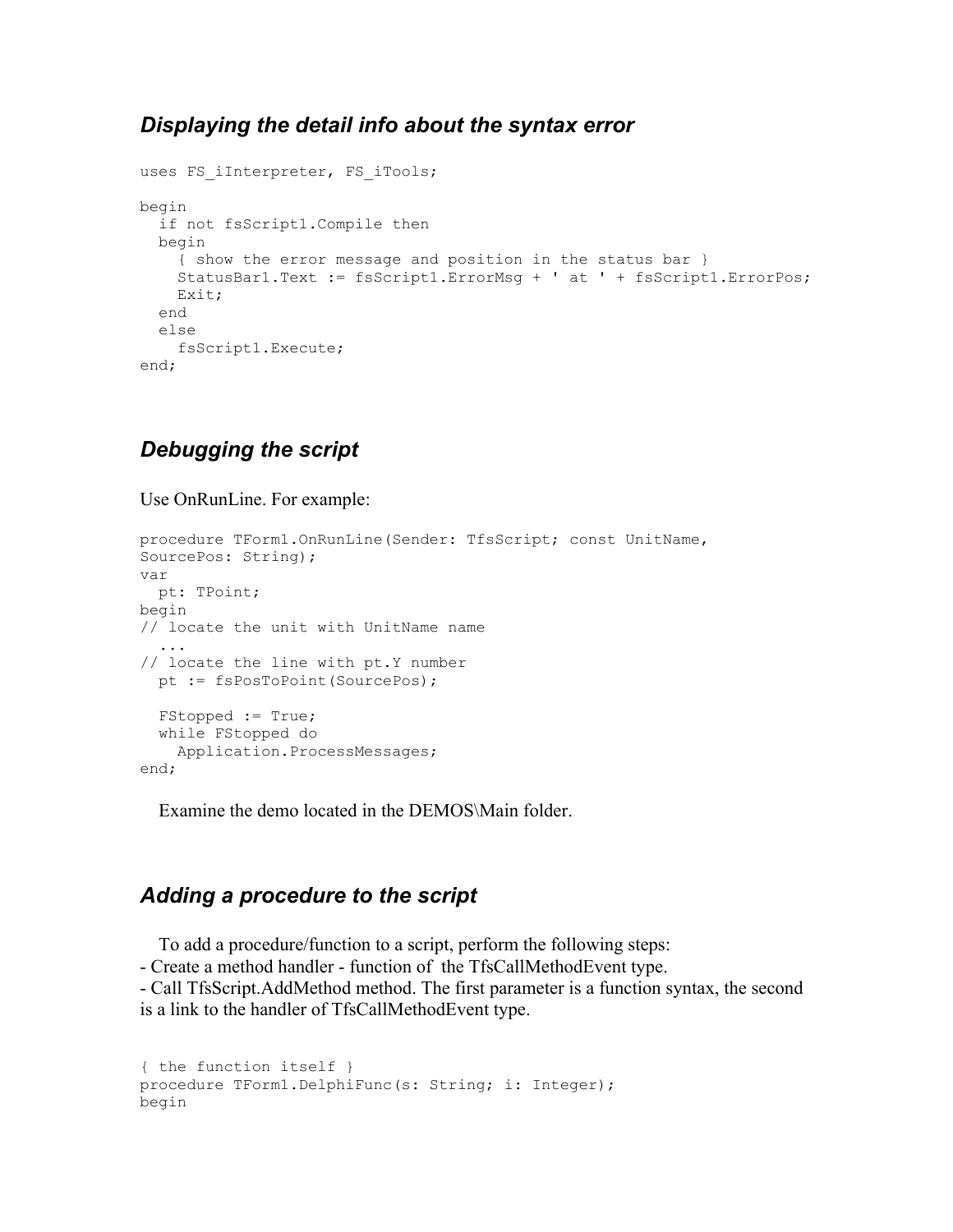```
ShowMessage(s + ', ' + IntToStr(i));
end; 
{ the method handler }
function TForm1.CallMethod(Instance: TObject; ClassType: TClass; const
MethodName: String; 
  var Params: Variant): Variant; 
begin 
  DelphiFunc(Params[0], Params[1]); 
end; 
procedure TForm1.Button1Click(Sender: TObject);
begin
   { clear all items }
  fsScript1.Clear;
   { script text }
   fsScript1.Lines := Memo1.Lines;
   { frGlobalUnit contains standard types and functions }
   fsScript1.Parent := fsGlobalUnit;
   { make DelphiFunc procedure visible to a script }
   fsScript1.AddMethod('procedure DelphiFunc(s: String; i: Integer)',
CallMethod);
   { compile the script }
   if fsScript1.Compile then
     fsScript1.Execute else { execute if compilation was succesfull }
    ShowMessage(fsScript1.ErrorMsg); { show an error message }
end;
   If you want to add several methods, you can do it using one method handler:
   Prog.AddMethod('procedure DelphiFunc(s: String; i: Integer)',
CallMethod); 
   Prog.AddMethod('procedure DelphiFunc2(s: String)', CallMethod); 
{ the method handler }
function TForm1.CallMethod(Instance: TObject; ClassType: TClass; const
MethodName: String; 
   var Params: Variant): Variant; 
begin 
  { dispatch the method call } 
   if MethodName = 'DELPHIFUNC' then 
     DelphiFunc(Params[0], Params[1]) 
   else if MethodName = 'DELPHIFUNC2' then 
     DelphiFunc2(Params[0]); 
end;
```
## *Adding a function to the script*

The same as adding a procedure.

```
 fsScript1.AddMethod('function DelphiFunc2(s: String): Boolean',
CallMethod);
```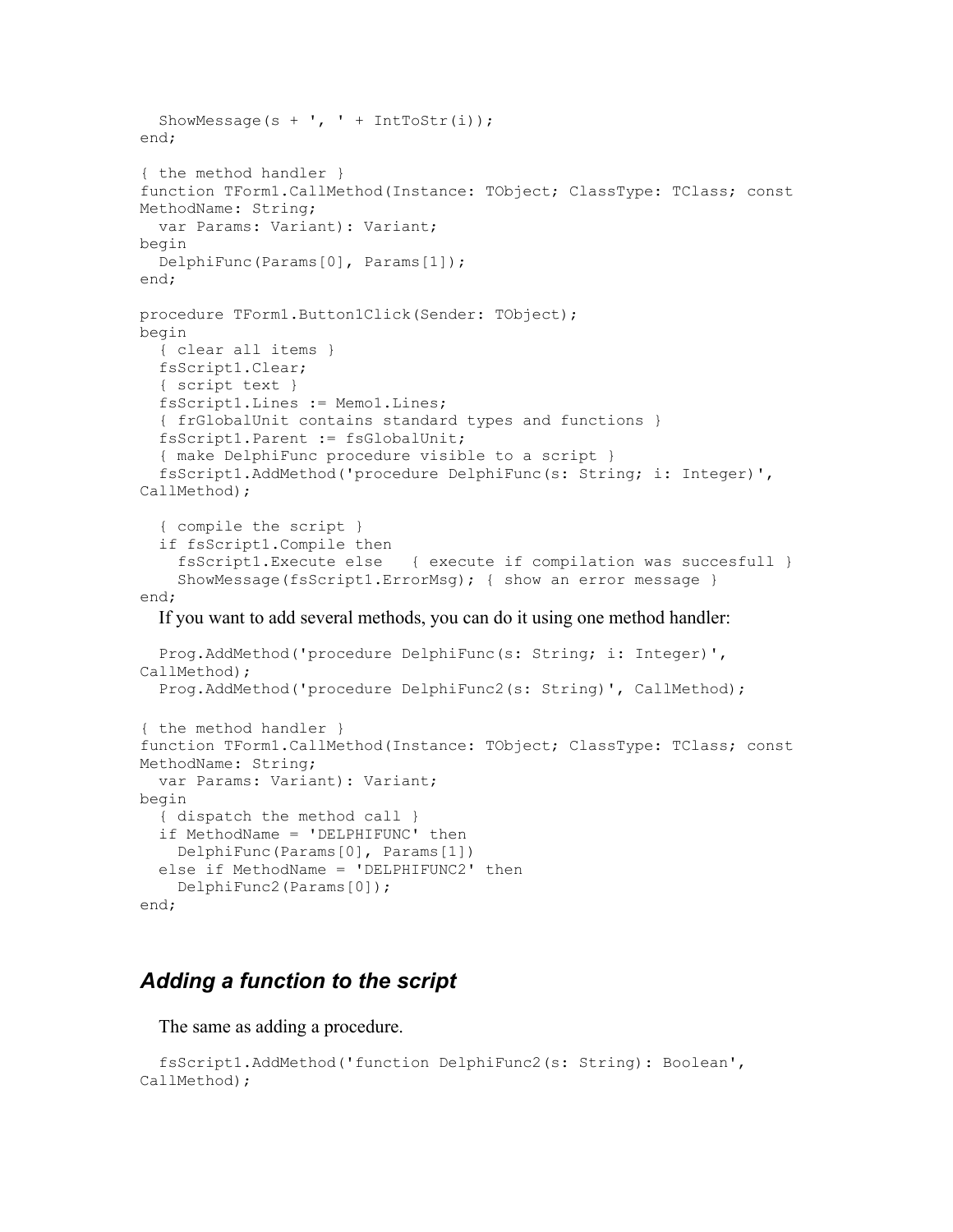```
{ the method handler }
function TForm1.CallMethod(Instance: TObject; ClassType: TClass; const
MethodName: String; 
   var Params: Variant): Variant; 
begin 
 Result := DelphiFunc(Params[0]);
end;
```
## *Adding a function with var and default parameters*

 You don't need to care about default parameters - they are substituted automatically by FastScript. Var parameters must be handled by you.

```
 fsScript1.AddMethod('function DelphiFunc(var s: String; i: Integer =
0): Boolean', CallMethod); 
{ the method handler }
function TForm1.CallMethod(Instance: TObject; ClassType: TClass; const
MethodName: String; 
  var Params: Variant): Variant; 
var
   s: String;
begin 
 s := Params[0];
 Result := DelphiFunc(s, Params[1]);
 Params[0] := s;end;
```
## *Adding a function with the class parameter*

 Since all the parameters are represented as the Variant array type, you need to convert them to objects.

```
Prog.AddMethod('procedure HideButton(Button: TButton)', CallMethod);
{ the method handler }
function TForm1.CallMethod(Instance: TObject; ClassType: TClass; const
MethodName: String; 
  var Params: Variant): Variant; 
begin 
  TButton(Integer(Params[0])).Hide;
end;
```
#### *Adding a function which returns a value of the class type*

Since the values returned by the method handler is the array of theVariant type, you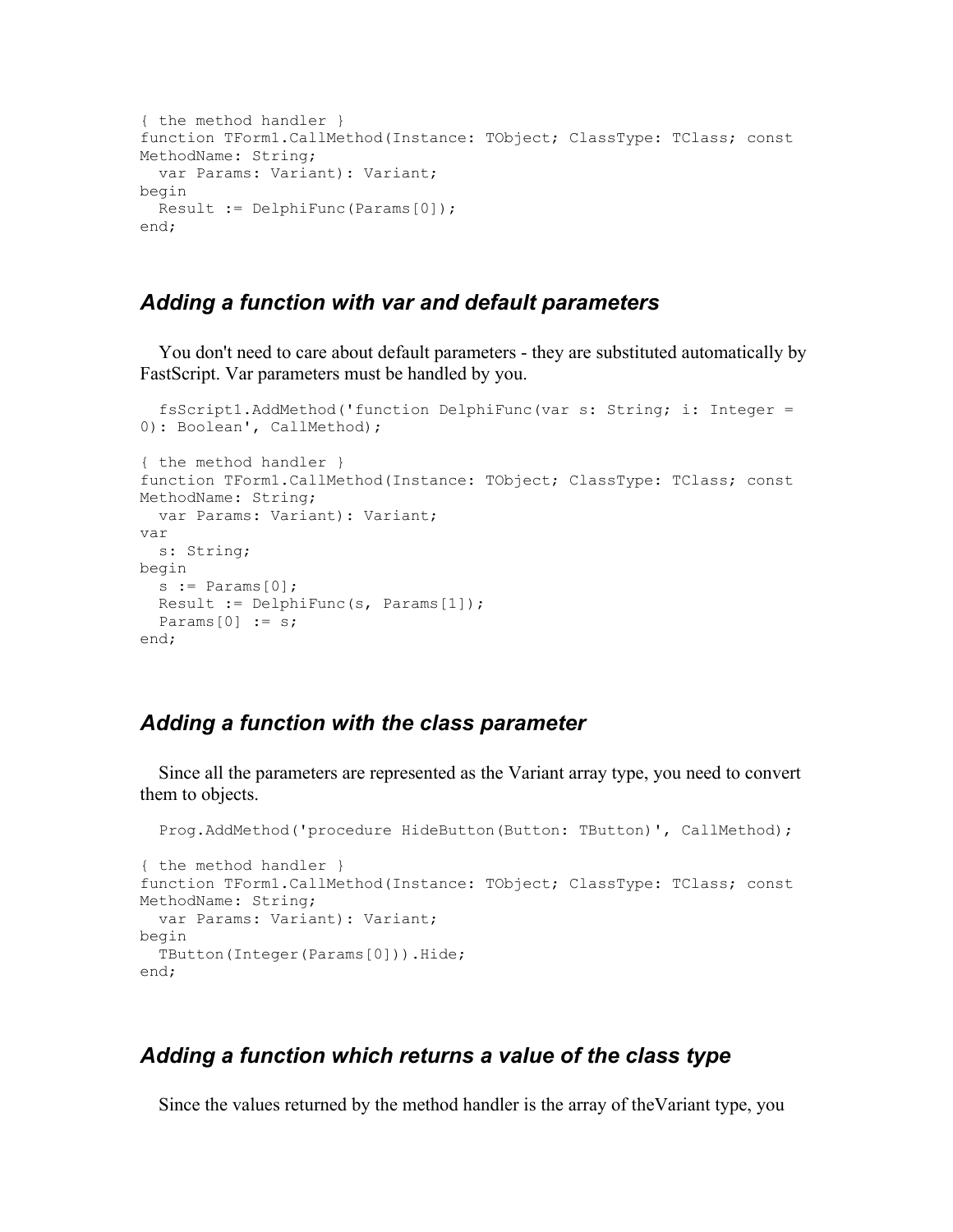need to convert the results of theTObject type to the Variant.

```
 fsScript1.AddMethod('function MainForm: TForm', CallMethod); 
{ the method handler }
function TForm1.CallMethod(Instance: TObject; ClassType: TClass; const
MethodName: String; 
  var Params: Variant): Variant; 
begin 
  Result := Integer(Form1);
end;
```
#### *Adding a constant to the script*

 To add a constant to a script, call the TfsScript.AddConst method. The first parameter is the name of the constant, the second one is the type (it must be one of the standard types), the third one is a value.

```
 fsScript1.AddConst('pi', 'Extended', 3.14159);
```
#### *Adding a variable to the script*

 To add a variable to a script, call the TfsScript.AddVariable method. It is similar to AddConst method, except that fact that you can change the value of a variable in a script. Note that the actual Delphi variable is not changed after the script execution.

```
fsScript1.AddVariable('i', 'Integer', i);
```
## *Adding an object to the script*

 To add an object to a script, call the TfsScript.AddObject method. The first parameter is the name of the object, the second one is the object itself.

```
fsScript1.AddObject('Button1', Button1);
```
If object has an unregistered type, you have to register it before calling AddObject:

```
fsScript1.AddClass(TForm1, 'TForm'); 
fsScript1.AddObject('Form1', Form1);
```
 You can also use fsGlobalUnit.AddForm method to add a form or datamodule with all its child components: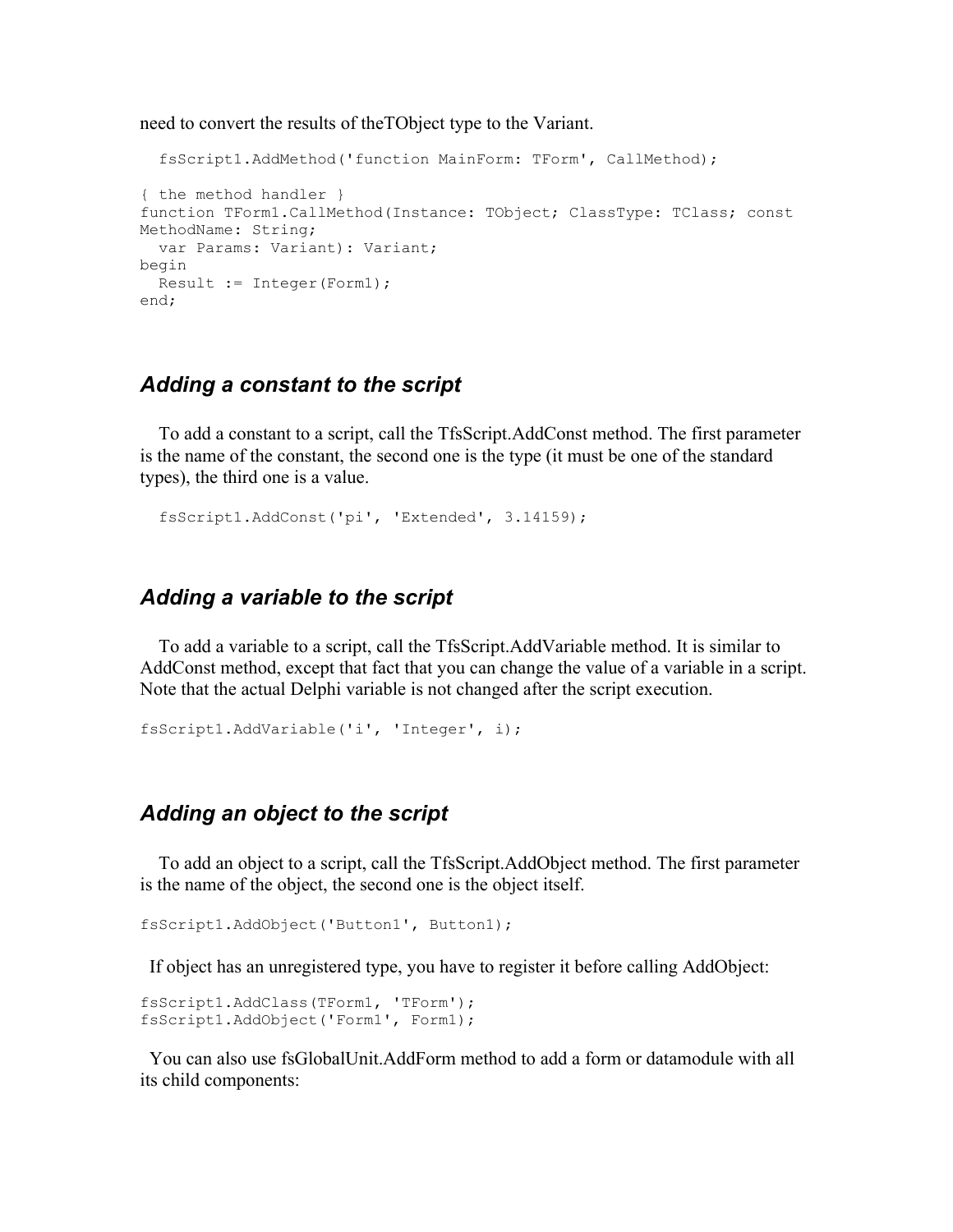fsGlobalUnit.AddForm(Form1);

 In this case you don't need to register the form class by AddClass method. Now you can access a form element in the script:

```
 Form1.Button1.Caption := '...'
```
## *Adding a type to the script*

 To add the own type to a script, call the TfsScript.AddType method. The first parameter is the name of the type, the second one is the one of the supported types:

```
TfsVarType = (fvtInt, fvtBool, fvtFloat, fvtChar, fvtString, fvtClass,
fvtArray, fvtVariant, fvtEnum);
fsScript1.AddType('TCursor', fvtInt);
```
## *Adding an enumeration to the script*

 To add an enumeration type to the script, call the TfsScript.AddEnum method. The first parameter is the name of the type, the second one is the type values separated by commas.

```
fsScript1.AddEnum('TPrinterOrientation', 'poPortrait, poLandscape');
```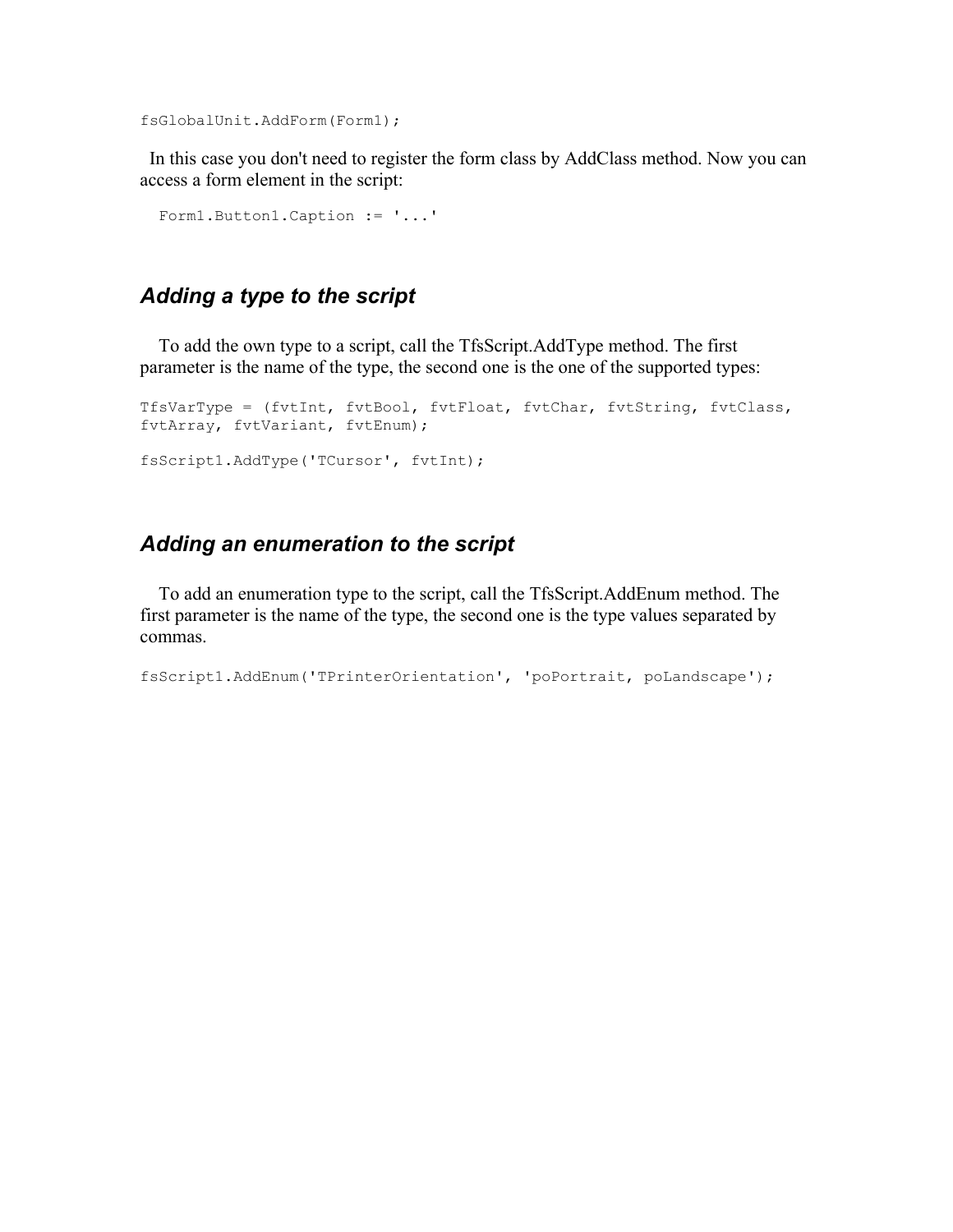#### *Adding a set to the script*

 To add a set type to a script, call the TfsScript.AddEnumSet method. The first parameter is the name of the type, the second one is the type values separated by commas.

```
fsScript1.AddEnumSet('TFontStyles', 'fsBold, fsItalic, fsUnderline,
fsStrikeOut');
```
## *Adding a class to the script*

 To add a class to a script, call the TfsScript.AddClass method. The first parameter is the class type, the second one is the name of the **parent** class.

```
type
   TMyClass = class(TObject)
   ...
   end;
fsScript1.AddClass(TMyClass, 'TObject');
```
 This will make all the published properies of this class available. If you want to make this class available for all the scripts, it is recommended to add this class to the fsGlobalUnit which is a global ancestor of all the scripts.

## *Implementing public properties and methods of the class*

 The AddClass method automatically adds all the published properties of the class. Public properties and methods require an extra work. The following example shows how to add a public method to a class. You need to create the method handler (function of type TfsCallMethod).

```
begin 
 ... 
   { add new class inherited from TObject } 
   with fsScript1.AddClass(TList, 'TObject') do 
   begin 
     { add public methods } 
    AddMethod('function Add(Item: TObject): Integer', CallMethod); 
     AddMethod('procedure Clear', CallMethod); 
  end; 
   ... 
end; 
{ method handler }
```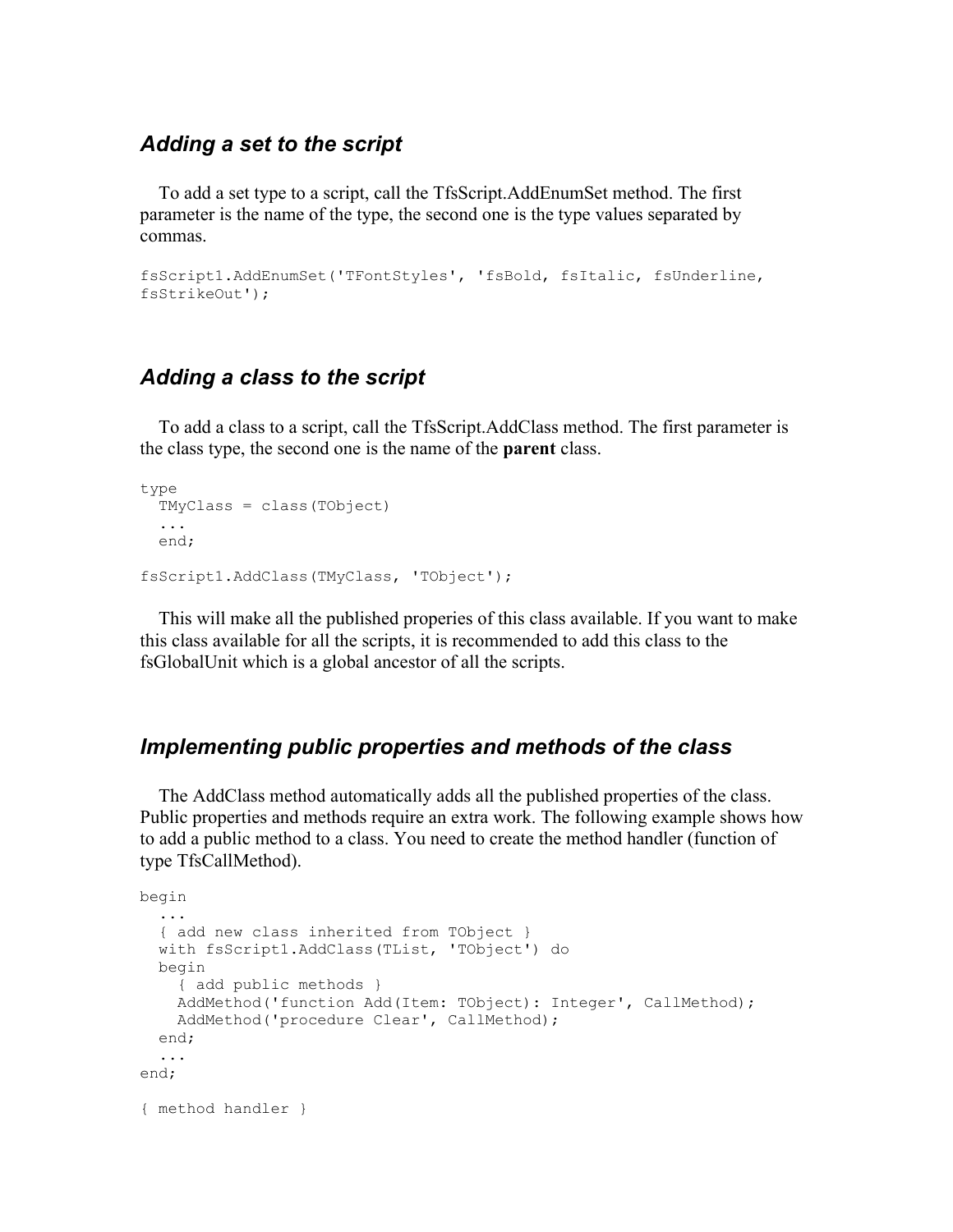```
function TForm1.CallMethod(Instance: TObject; ClassType: TClass; 
   const MethodName: String; var Params: Variant): Variant; 
begin 
 Result := 0; if MethodName = 'ADD' then 
   { convert Variant parameter to Pointer type and pass it to Add method
} 
     TList(Instance).Add(Pointer(Integer(Params[0]))) 
   else if MethodName = 'CLEAR' then 
     TList(Instance).Clear 
end;
```
 To implement a property you need to create a method handler and two types property handlers TfsGetValueEvent and TfsSetValueEvent:

```
 TfsGetValueEvent = function(Instance: TObject; ClassType: TClass;
const PropName: String): Variant of object;
  TfsSetValueEvent = procedure(Instance: TObject; ClassType: TClass;
const PropName: String; Value: Variant) of object;
```
 Indexed and default properties are described by the method handler, the ordinary properties are handled by the Get/Set property handlers.

```
begin 
 ... 
   with fsScript1.AddClass(TStrings, 'TPersistent') do 
   begin 
     { property CommaText: String } 
     AddProperty('CommaText', 'string', GetProp, SetProp); 
     { property Count: Integer readonly, second handler is nil } 
     AddProperty('Count', 'Integer', GetProp, nil); 
     { index property Objects[Index: Integer]: TObject } 
     AddIndexProperty('Objects', 'Integer', 'TObject', CallMethod); 
     { default property Strings[Index: Integer]: String } 
     AddDefaultProperty('Strings', 'Integer', 'string', CallMethod); 
   end; 
   ... 
end; 
{ method handler }
function TForm1.CallMethod(Instance: TObject; ClassType: TClass; 
  const MethodName: String; var Params: Variant): Variant; 
begin 
 Result := 0;
   if MethodName = 'OBJECTS.GET' then 
     Result := Integer(TStrings(Instance).Objects[Params[0]]) 
   else if MethodName = 'OBJECTS.SET' then 
     TStrings(Instance).Objects[Params[0]] :=
TObject(Integer(Params[1])) 
   else if MethodName = 'STRINGS.GET' then 
     Result := TStrings(Instance).Strings[Params[0]] 
   else if MethodName = 'STRINGS.SET' then 
     TStrings(Instance).Strings[Params[0]] := Params[1]
```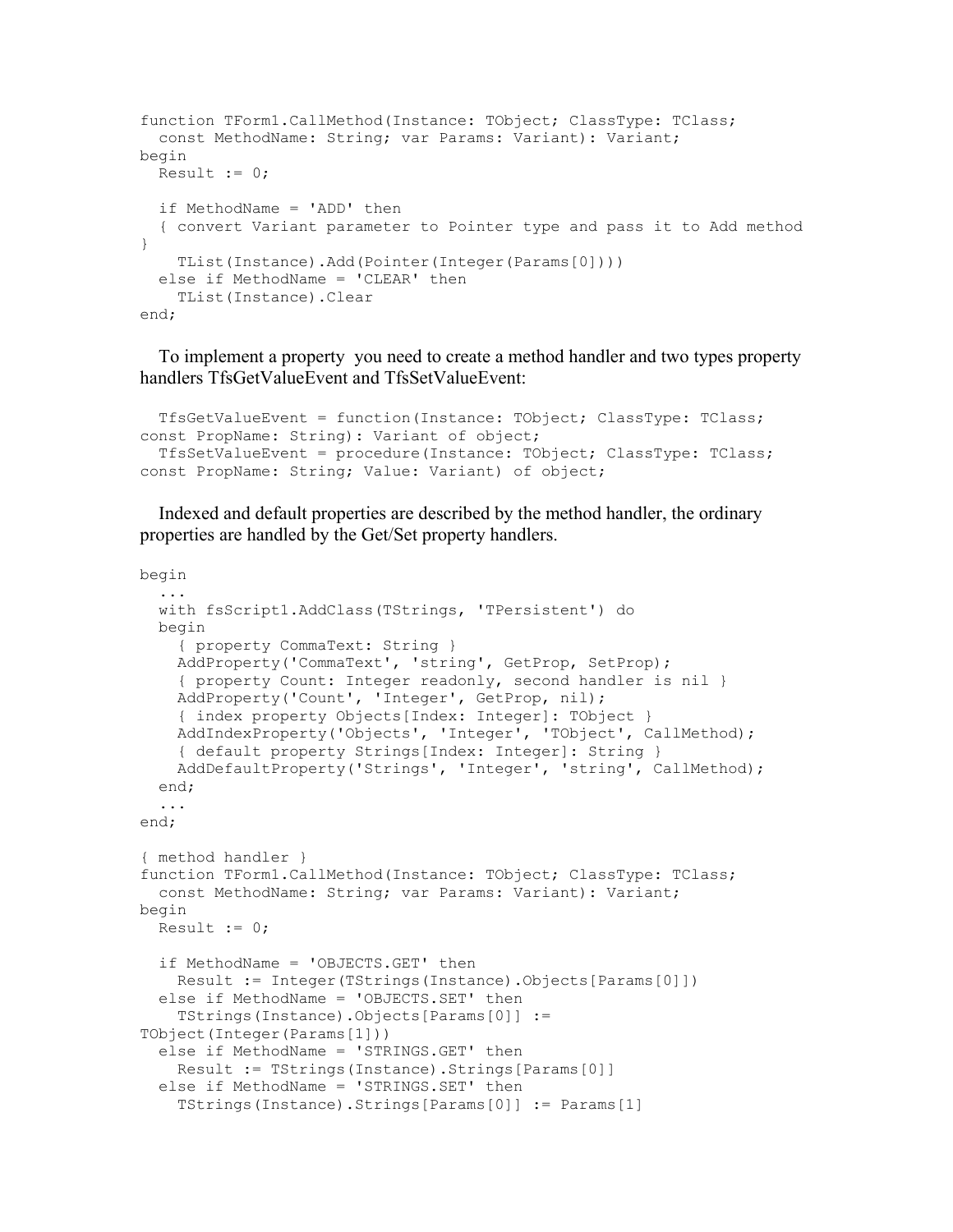end;

```
{ property handler }
function TForm1.GetProp(Instance: TObject; ClassType: TClass; 
   const PropName: String): Variant; 
begin 
 Result := 0; if PropName = 'COMMATEXT' then 
     Result := TStrings(Instance).CommaText 
   else if PropName = 'COUNT' then 
     Result := TStrings(Instance).Count 
end; 
{ property handler }
procedure TForm1.SetProp(Instance: TObject; ClassType: TClass; 
   const PropName: String; Value: Variant); 
begin 
   if PropName = 'COMMATEXT' then 
     TStrings(Instance).CommaText := Value 
end;
```
## *Implementing the event handler*

 To add an event to the class, use the TfsClassVariable.AddEvent method. The first parameter is the event name, the second one is the event handler.

```
with fsScript1.AddClass(TControl, 'TComponent') do
  AddEvent('OnClick', TfsNotifyEvent);
```
There are some predefined event handlers available in the FS iEvents unit:

 TfsNotifyEvent TfsMouseEvent TfsMouseMoveEvent TfsKeyEvent TfsKeyPressEvent TfsCloseEvent TfsCloseQueryEvent TfsCanResizeEvent

 See the the "TfsFormsRTTTI component", "TfsExtCtrlsRTTI component" and "TfsDBCtrlsRTTI component" chapters for the list of events available in script.

#### *Implementing non-standard event handler*

There are some predefined event handlers available in FS\_iEvents unit: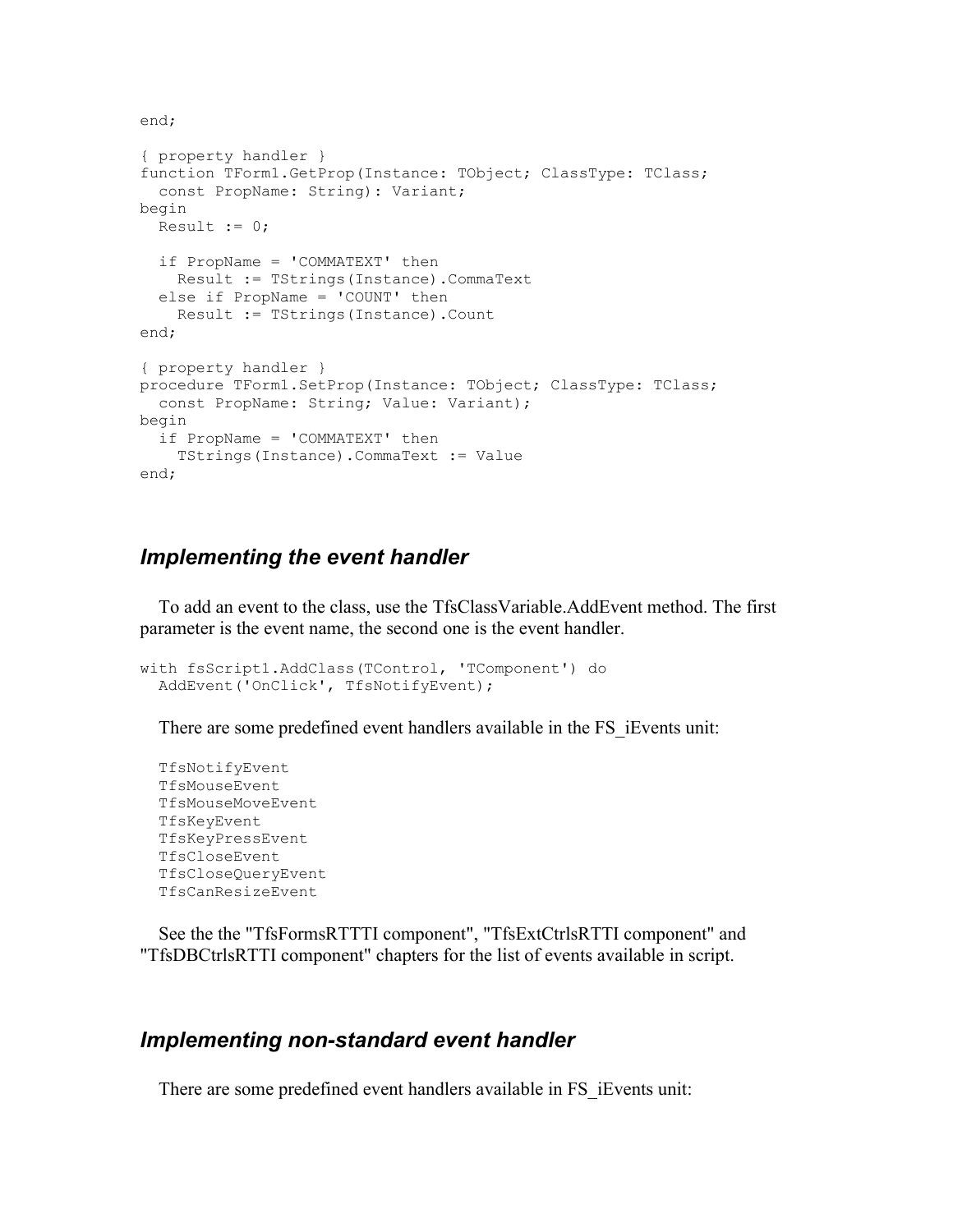```
 TfsNotifyEvent
 TfsMouseEvent
 TfsMouseMoveEvent
 TfsKeyEvent
 TfsKeyPressEvent
 TfsCloseEvent
 TfsCloseQueryEvent
 TfsCanResizeEvent
```
 However, if you need to write your own event handler have a look at the following example:

```
{ example of two event handlers }
type 
   { analogue of TNotifyEvent } 
   TfsNotifyEvent = class(TfsCustomEvent) 
   public 
     procedure DoEvent(Sender: TObject); 
     function GetMethod: Pointer; override; 
   end; 
   { analogue of TKeyPressEvent = procedure(Sender: TObject; var Key:
Char) } 
   TfsKeyPressEvent = class(TfsCustomEvent) 
   public 
     procedure DoEvent(Sender: TObject; var Key: Char); 
     function GetMethod: Pointer; override; 
   end; 
{ TfsNotifyEvent } 
procedure TfsNotifyEvent.DoEvent(Sender: TObject); 
begin 
   { CallHandler is an internal method } 
   CallHandler([Sender]); 
end; 
function TfsNotifyEvent.GetMethod: Pointer; 
begin 
   Result := @TfsNotifyEvent.DoEvent; 
end; 
{ TfsKeyPressEvent } 
procedure TfsKeyPressEvent.DoEvent(Sender: TObject; var Key: Char); 
begin 
   CallHandler([Sender, Key]); 
   { get var parameter } 
  Key := String(Handler.Params[1].Value)[1];
end; 
function TfsKeyPressEvent.GetMethod: Pointer; 
begin
```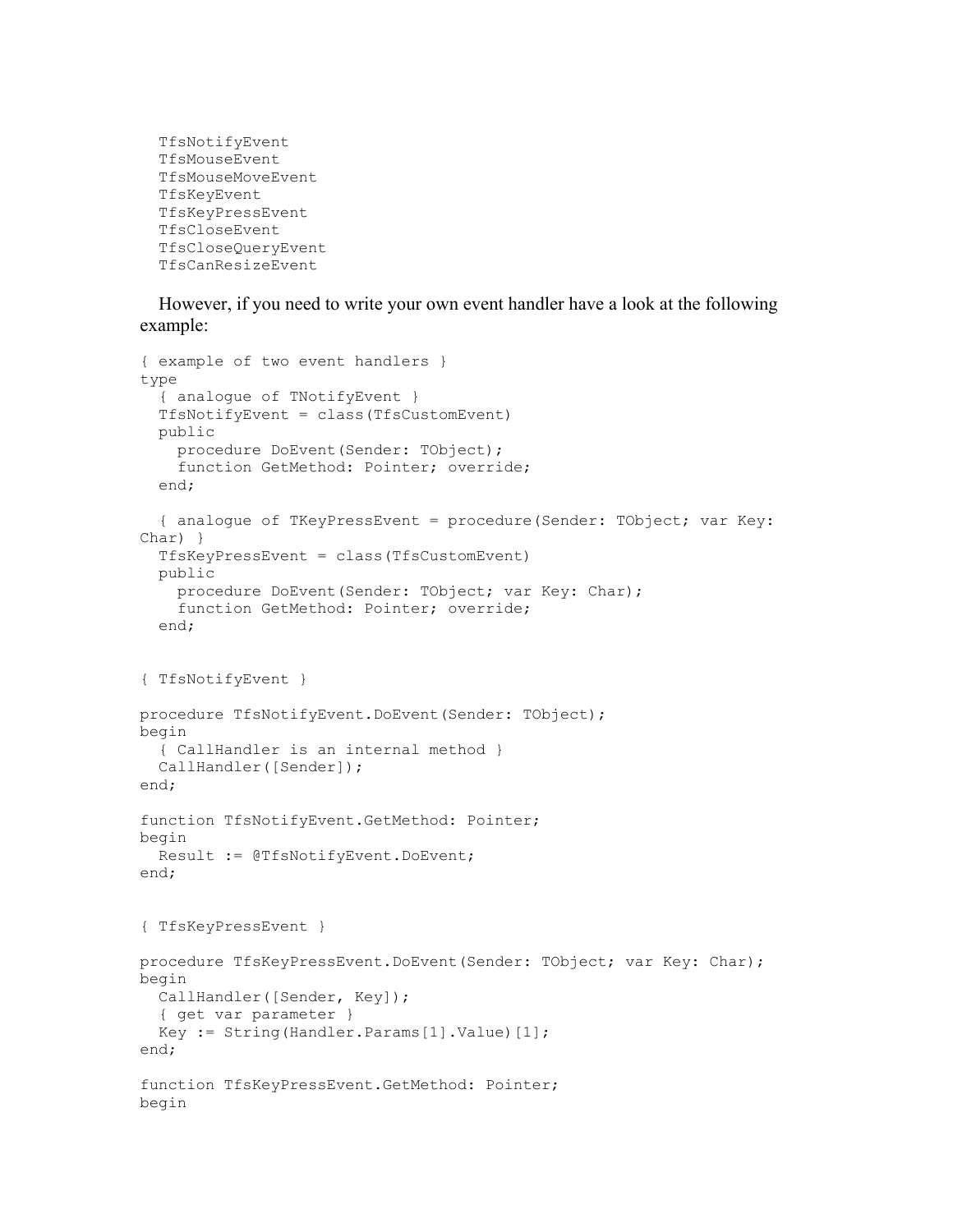```
 Result := @TfsKeyPressEvent.DoEvent; 
end;
```
## *Accessing script variables from the Delphi code*

To get/set the value of a script variables use TfsScript.Variables property.

```
val := fsScript1.Variables['i']; 
fsScript1.Variables['i'] := 10;
```
## *Calling a script function from the Delphi code*

 To call a script function, use TfsScript.CallFunction method. The first parameter is the name of the called function, the second one is the function parameters.

```
// call to 'function ScriptFunc(s: String; i: Integer)'
val := fsScript1.CallFunction('ScriptFunc', VarArrayOf(['hello', 1]));
```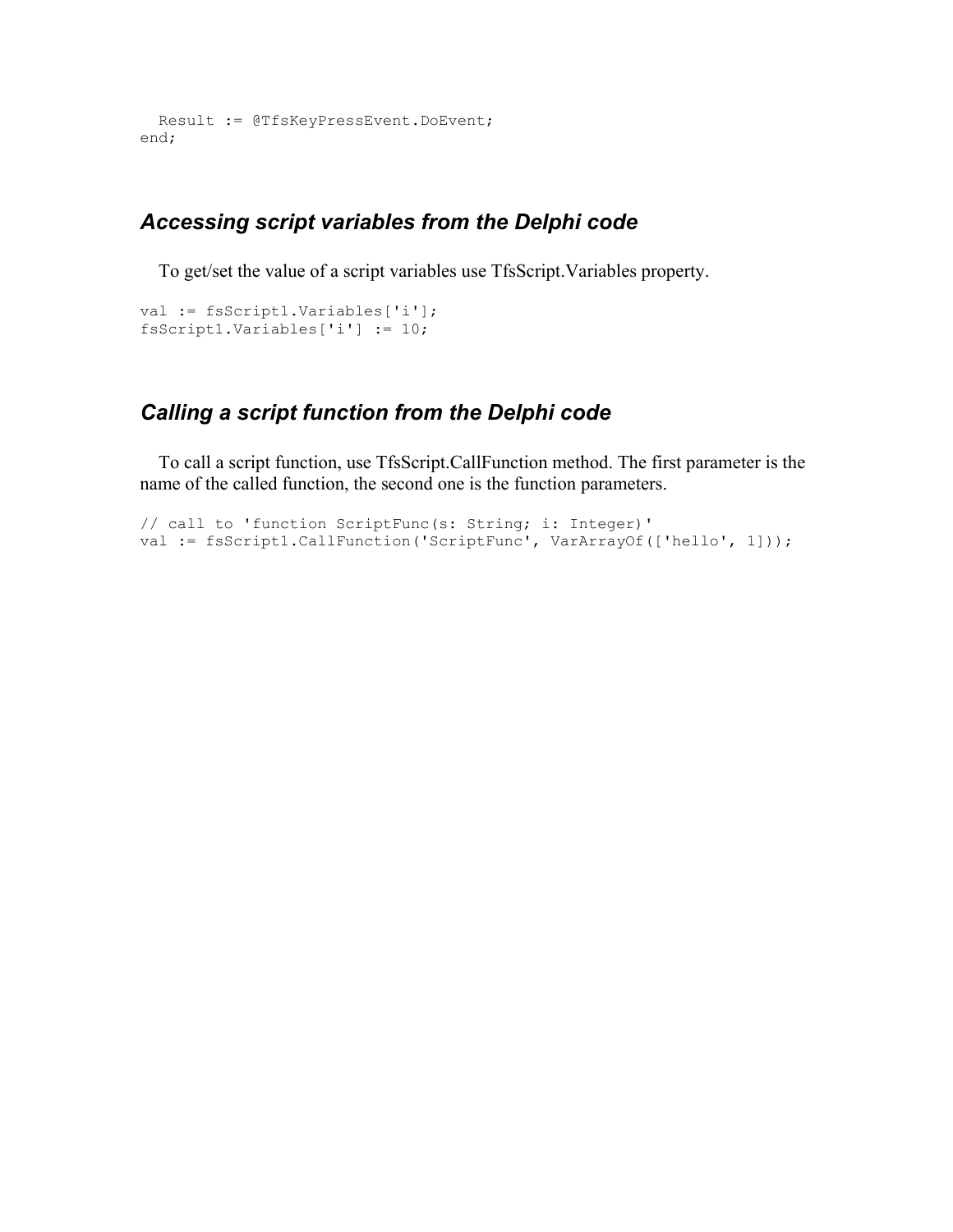## *Calling a script function with var parameters*

 The same as described above. Use TfsScript.CallFunction1 method if your procedure/function accepts var parameters:

```
var
  Params: Variant;
Params := VarArrayOf(['hello', 1]);
// call to 'function ScriptFunc(var s: String; i: Integer)'
fsScript1.CallFunction1('ScriptFunc', Params); 
ShowMessage(Params[0]);
```
## *Calculation of the expressions*

 If you want to calculate an expression (for example, 'i+1'), call the TfsScript.Evaluate method.

```
ShowMessage(fsScript1.Evaluate('i+1'));
```
It is useful for debugging purposes.

## *Saving and loading of the precompiled code*

 Sometimes it is necessary to save compilation results and perform it later. You can do it with the help of the TfsScript.GetILCode and SetILCode methods. The below code compiles the source script and places the precompiled results to the stream:

```
var
  s: TStream;
fsScript1.Lines.Text := ...; 
fsScript1.GetILCode(s);
```
After this, you can restore the precompiled code from the stream and perform it:

```
fsScript1.SetILCode(s);
fsScript1.Execute;
```
## *Using "uses" directive*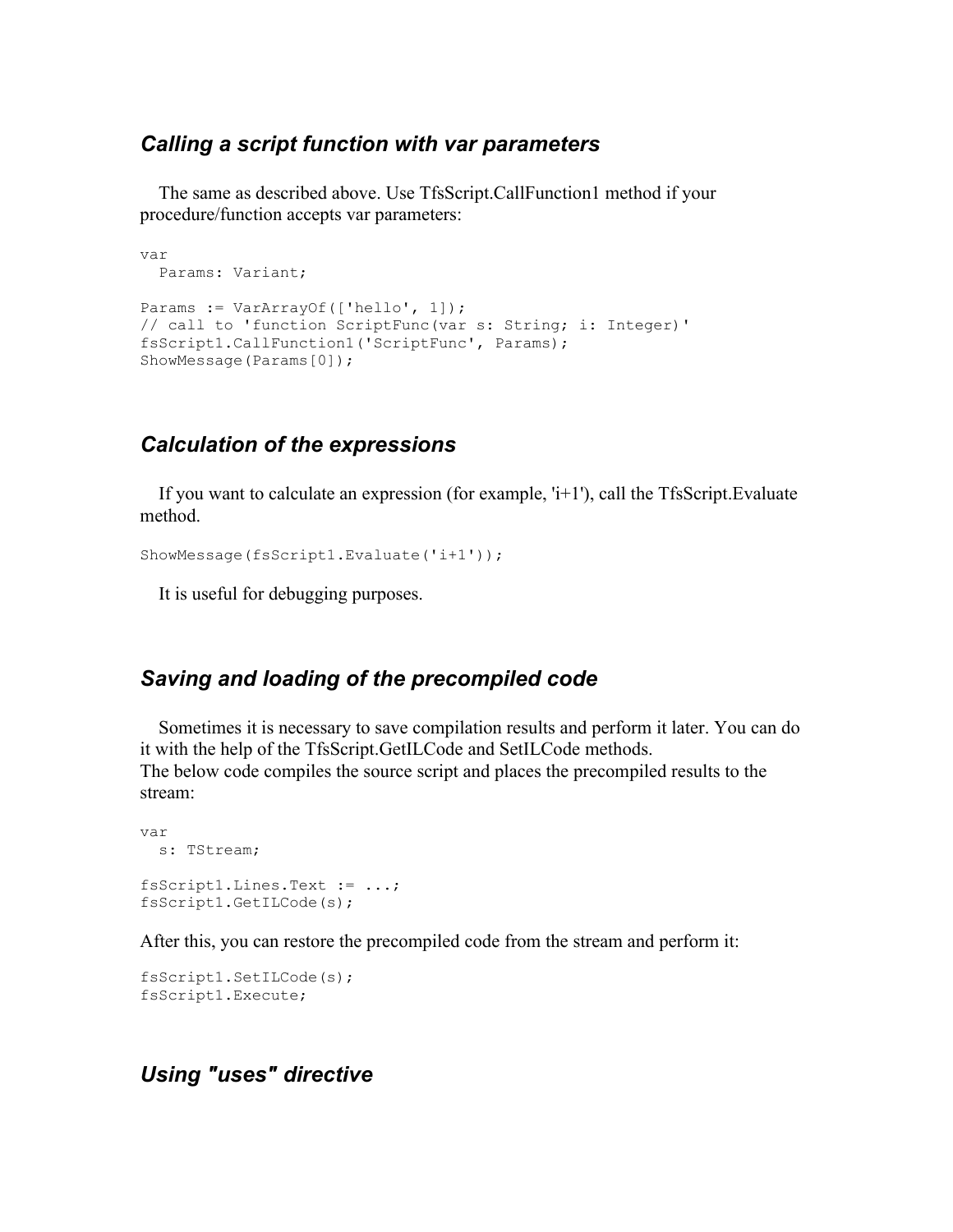You can split large script to modules, like in Object Pascal:

File unit1.pas:

```
uses 'unit2.pas';
begin
  Unit2Proc('Hello!');
end.
```
#### File unit2.pas:

```
procedure Unit2Proc(s: String);
begin
   ShowMessage(s);
end;
begin
   ShowMessage('initialization of unit2...');
end.
```
As you can see, you should write module name with file extension in quotes. The code placed in begin..end of the included module will be executed when you run script (this is analogue of initialization in the Pascal).

In this example you cannot use unit1 from within unit2. This will cause circular reference and infinity loop when compiling such script. Such references are not allowed since FastScript does not have interface/implementation sections.

Using #language directive, you can write multi-language scripts. For example, one module may be written in PascalScript, another one - using C++Script:

File unit1.pas:

```
uses 'unit2.pas';
begin
  Unit2Proc('Hello from PascalScript!');
end.
```
#### File unit2.pas:

```
#language C++Script
void Unit2Proc(string s)
{
   ShowMessage(s);
}
{
   ShowMessage("unit2 initialization, C++Script");
}
```